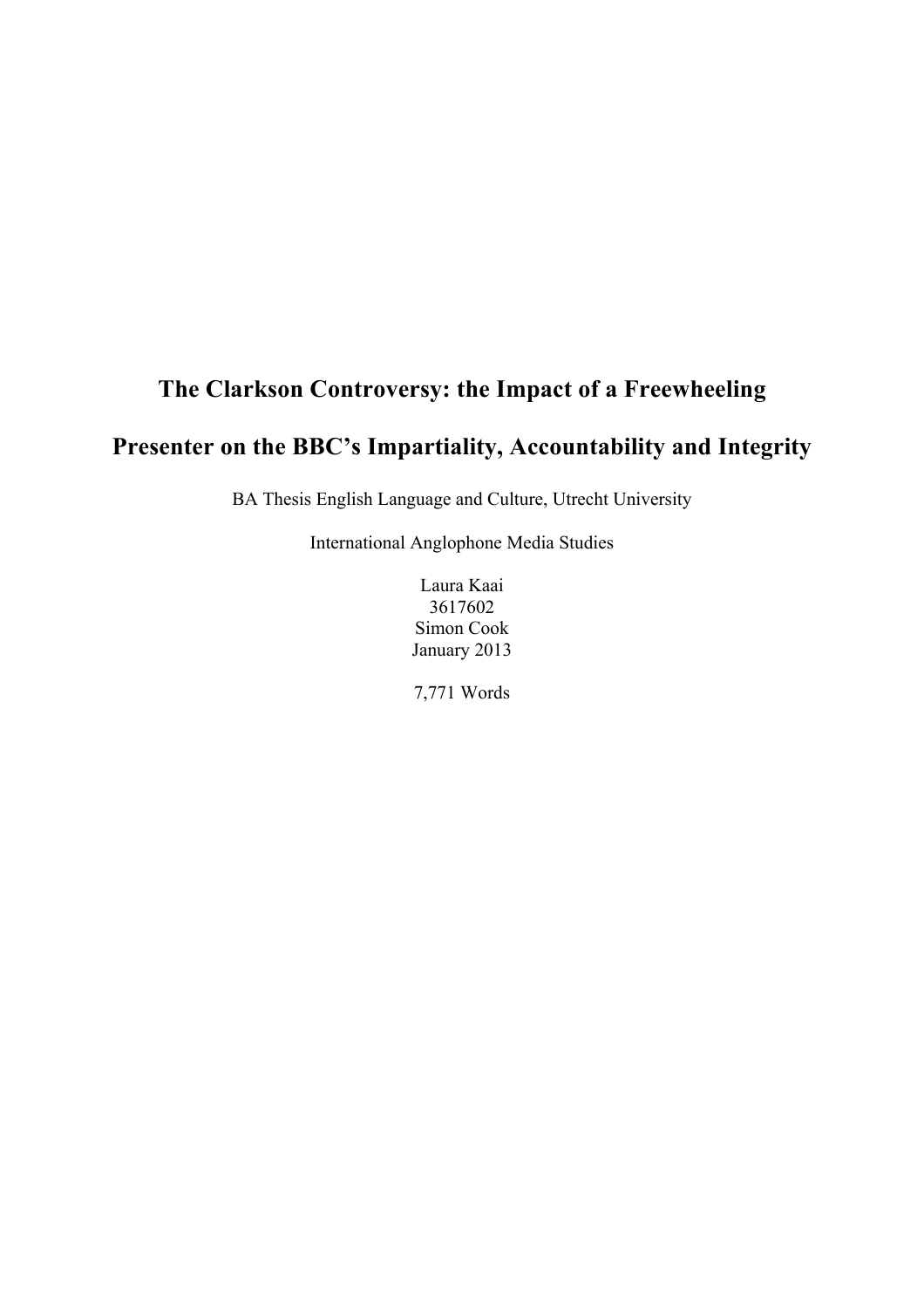# **Table of Contents**

| 1. Introduction                                                           | 3                       |
|---------------------------------------------------------------------------|-------------------------|
| 2. Theoretical Framework                                                  | $\overline{\mathbf{4}}$ |
| 2.1 The BBC's Values                                                      | $\overline{\mathbf{4}}$ |
| 2.1.2 Impartiality                                                        | 5                       |
| 2.1.3 Conflicts of Interest                                               | 5                       |
| 2.1.4 Past Controversy: The Russell Brand Show and the Carol Thatcher Row | 6                       |
| 2.1.5 The Clarkson Controversy                                            | $\tau$                  |
| 2.2 Columns                                                               | 10                      |
| 2.3 Media Discourse Analysis                                              | 12                      |
| 2.3.2 Agenda Setting, Decoding, Fairness and Fallacy                      | 13                      |
| 2.3.3 Bias and Defamation                                                 | 14                      |
| 2.3.4 Myth and Stereotype                                                 | 14                      |
| 2.3.5 Sensationalism                                                      | 14                      |
| 3. Methodology                                                            | 15                      |
| <b>3.1 Columns by Jeremy Clarkson</b>                                     | 15                      |
| 3.1.2 Procedure                                                           | 16                      |
| 3.2 Columns about Jeremy Clarkson                                         | 17                      |
| 3.2.2 Procedure                                                           | 19                      |
| 4. Discussion                                                             | 21                      |
| <b>4.1 Columns by Jeremy Clarkson</b>                                     | 21                      |
| <b>4.2 Columns about Jeremy Clarkson</b>                                  | 23                      |
| 5. Conclusion                                                             | <u>26</u>               |
| <b>Works Cited</b>                                                        | 29                      |
| <b>Appendices</b>                                                         | 35                      |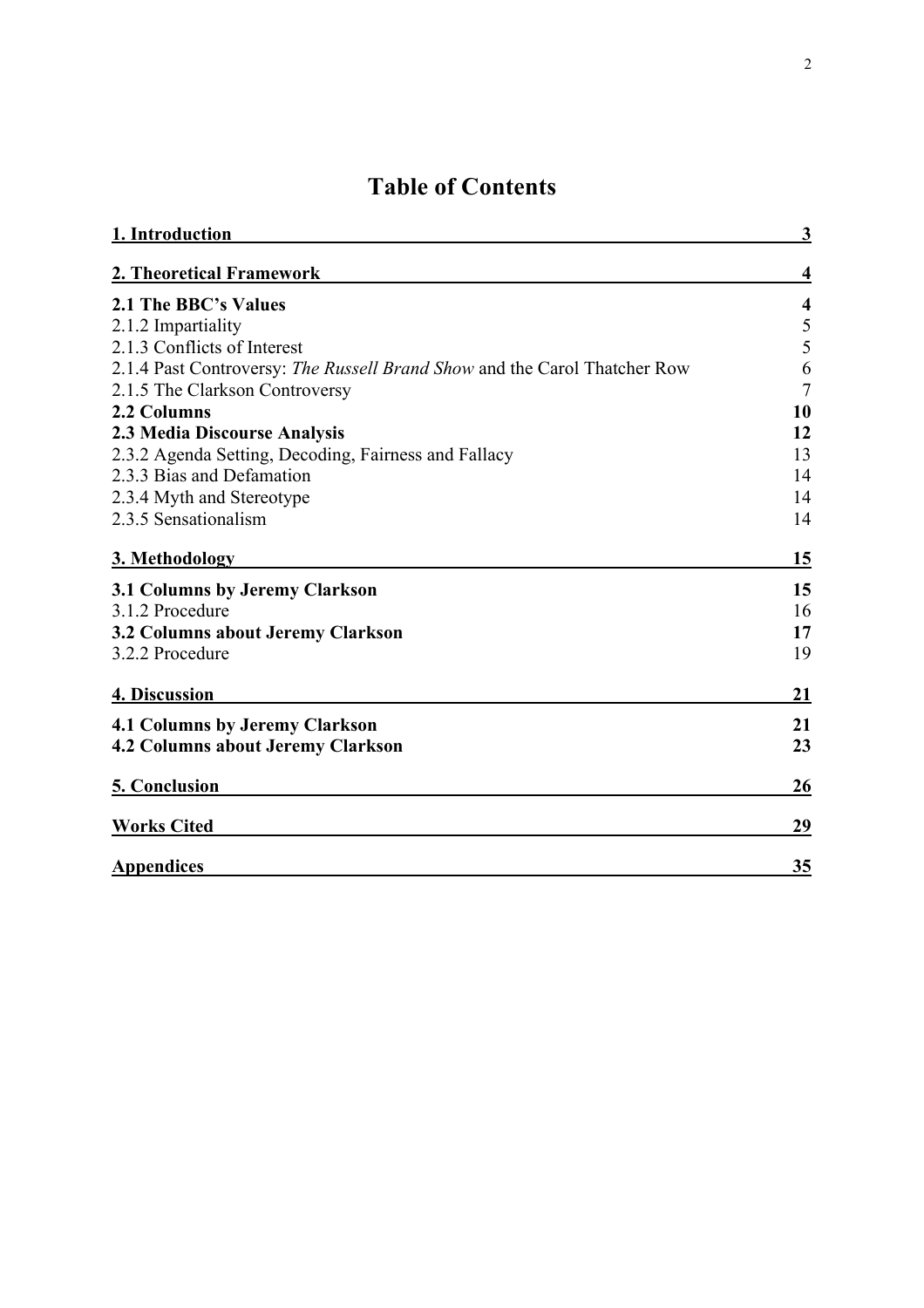## **1. Introduction**

"I'd have them all shot in front of their families" ("Jeremy Clarkson One"). This is part of the comment Jeremy Clarkson made on the 2011 public sector strikes in the UK, and the part that led to the BBC receiving 32,000 complaints. Clarkson said this during the 30 December 2011 live episode of *The One Show*, causing one of the biggest BBC controversies.

The most widely watched factual TV programme in the world, with audiences in 212 territories worldwide, is BBC's *Top Gear* (TopGear.com). This is even certified in the *Guinness Book of World Records*' 2013 edition. Clarkson and fellow-presenters Richard Hammond and James May bring the latest car news through tests, reviews, and test track challenges, along with the occasional special abroad. All presenters write for the magazine edition of *Top Gear* UK as well.

Clarkson also is engaged in external activities, such as his weekly column for *The Sunday Times*. He is supposed to live up to the BBC's values in his columns and other external activities. As the BBC wants to enhance people's lives with information, education, and entertainment, it composed a Royal Charter in which values such as impartiality, accountability, and integrity are documented. Regardless, Clarkson has sparked several controversies, but still is kept as a BBC employee, whereas Russell Brand, Jonathan Ross, and Carol Thatcher crossed the line just once, yet immediately were discharged. The question is what makes Clarkson different, and why the BBC does not sanction him, but also whether the BBC's impartiality and integrity are threatened by keeping Clarkson.

To investigate this, his columns will be scrutinised with regards to the BBC's values. Moreover, the strike controversy will be the case study for this research by looking at how other media perceived the situation in their columns.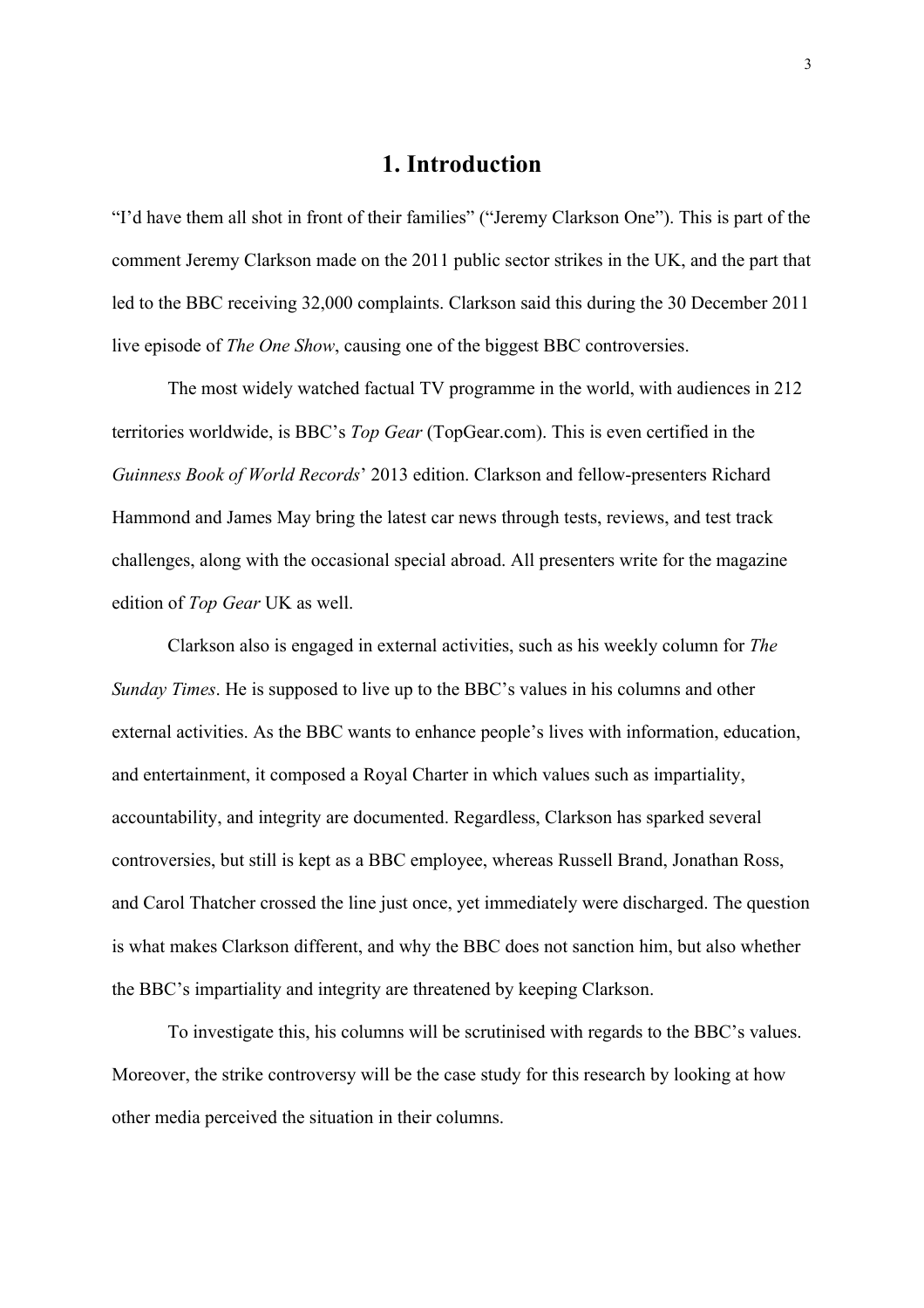## **2. Theoretical Framework**

#### **2.1 The BBC's Values**

The BBC has since 1927 tried to cater broadcasting for all audiences through a royal charter. "It was, and is, obliged to inform, to educate and to entertain; to report the proceedings of Parliament; to provide a political balance; and in national emergency to broadcast government messages." Unlike newspapers, the BBC does not have the freedom to editorialise or advertise (Crisell 28). Rather, freedom of expression and responsibilities are balanced at all times. Editorial values are openly composed on its website to achieve this.

The first value is *trust*, by which it means being independent, impartial, and honest. This is linked to the second value, *truth and accuracy*. The third, *impartiality*, is defined as "no significant strand of thought is knowingly unreflected or under-represented. We will be fair and open-minded" ("Editorial Guidelines"). The Royal Charter expands the definition of impartiality: "[o]ur output is forbidden from expressing the opinion of the BBC on current affairs or matters of public policy" ("Editorial Guidelines"). In other words, the BBC has to make sure that all aspects of an issue are discussed, but without editorialising. *Editorial integrity and independence* means that the BBC is "not influenced by outside [or any personal] interests, [nor by] political or commercial pressures" ("Editorial Guidelines"). The value *harm and offence* states that the BBC takes responsibility to avoid causing harm or offence to audiences, particularly children. Other values the charter names are *serving the public interest*, *fairness*, *privacy*, and *transparency*, yet these are not relevant to this particular thesis. The last value, *accountability*, promises that the audience's continuing trust is retained by openly acknowledging mistakes and learning from them. The Jimmy Savile Allegations are an example of accountability. The BBC's *Newsnight* was to investigate and report on the allegations of Jimmy Savile having sexually abused 450 people ("Q&A"), but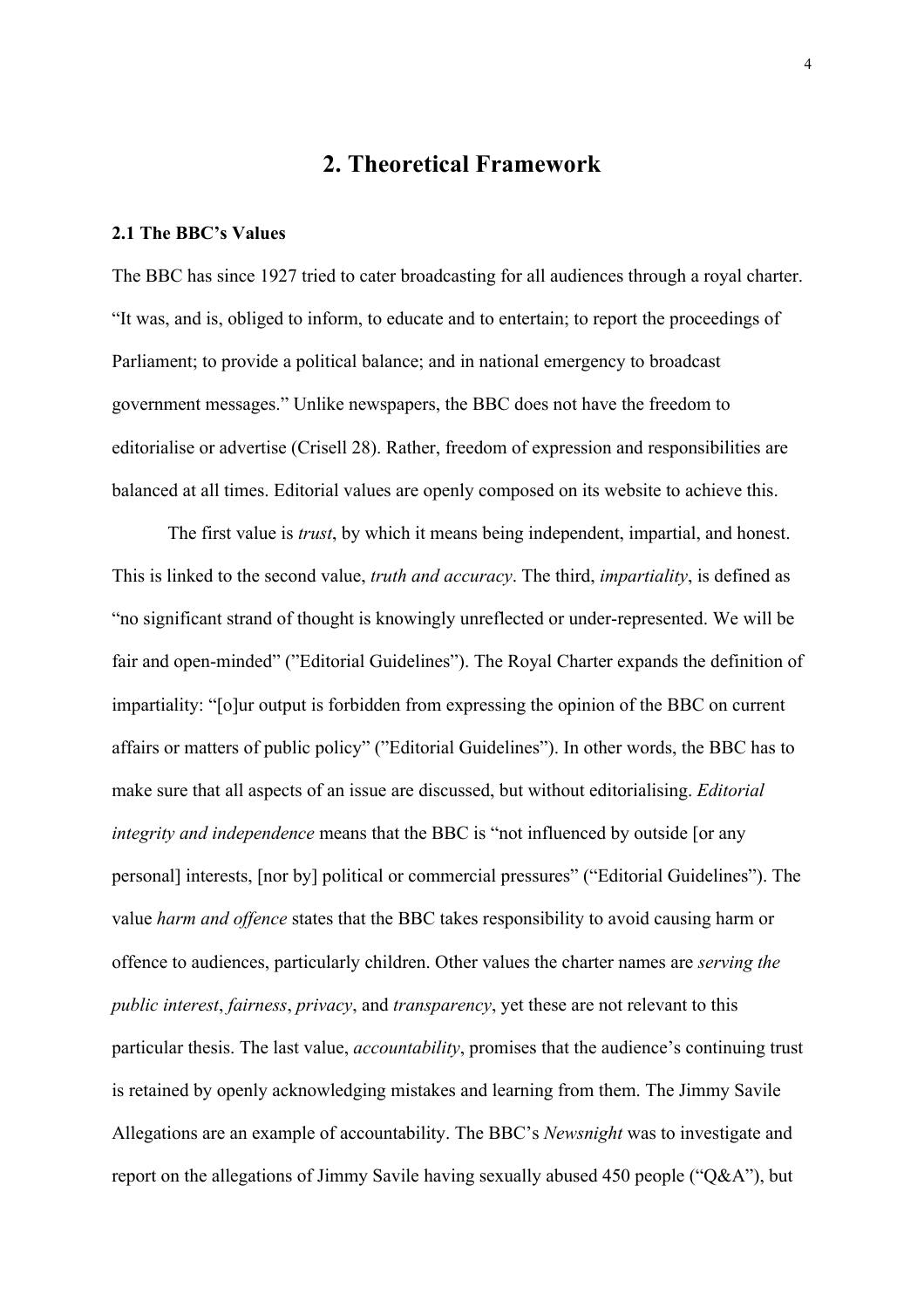editor Peter Rippon dropped the report, and justified his decision in a blog on 2 October 2012 (Rippon). The next day, ITV made the allegations publicly known in a programme called "Exposure: The Other Side of Jimmy Savile" ("Q&A"). On 22 October 2012, the BBC issued a correction because "the explanation . . . to drop the programme's investigation is inaccurate or incomplete in some respects" ("Jimmy Savile"). The BBC openly admitted to regret the situation.

#### **2.1.2 Impartiality**

The BBC's impartiality may be jeopardised when significant information and views on a particular issue are left uncovered. Hence, the reporting should include a diverse selection of views expressed by others, without interference of the BBC's opinions. The editorial guidelines include a section on impartiality with relation to controversial subjects, defined as "a matter of public policy or political or industrial controversy. It may also be a controversy within religion, science, finance, culture, ethics and other matters entirely" ("Editorial Guidelines"). The BBC emphasises that opinion should be distinguished from fact. Extra care is required to acknowledge that there is a range of views, and to avoid misrepresentation. The corporation does not want to suppress discussion, so even contentious views by interviewees may be expressed on the BBC, but not without careful revision, because "[t]he potential for offence must be weighed against the public interest and any risk to the BBC's impartiality. Coverage should acknowledge the possibility of offence, and be appropriately robust, but it should also be fair and dispassionate" ("Editorial Guidelines").

### **2.1.3 Conflicts of Interest**

Though BBC has clearly defined its standards, conflicts of interest "may arise when the external activities of anyone involved in making our content affects the BBC's reputation for integrity, independence and high standards, or may be reasonably perceived to do so" ("Editorial Guidelines"). External activities include writing for external publications or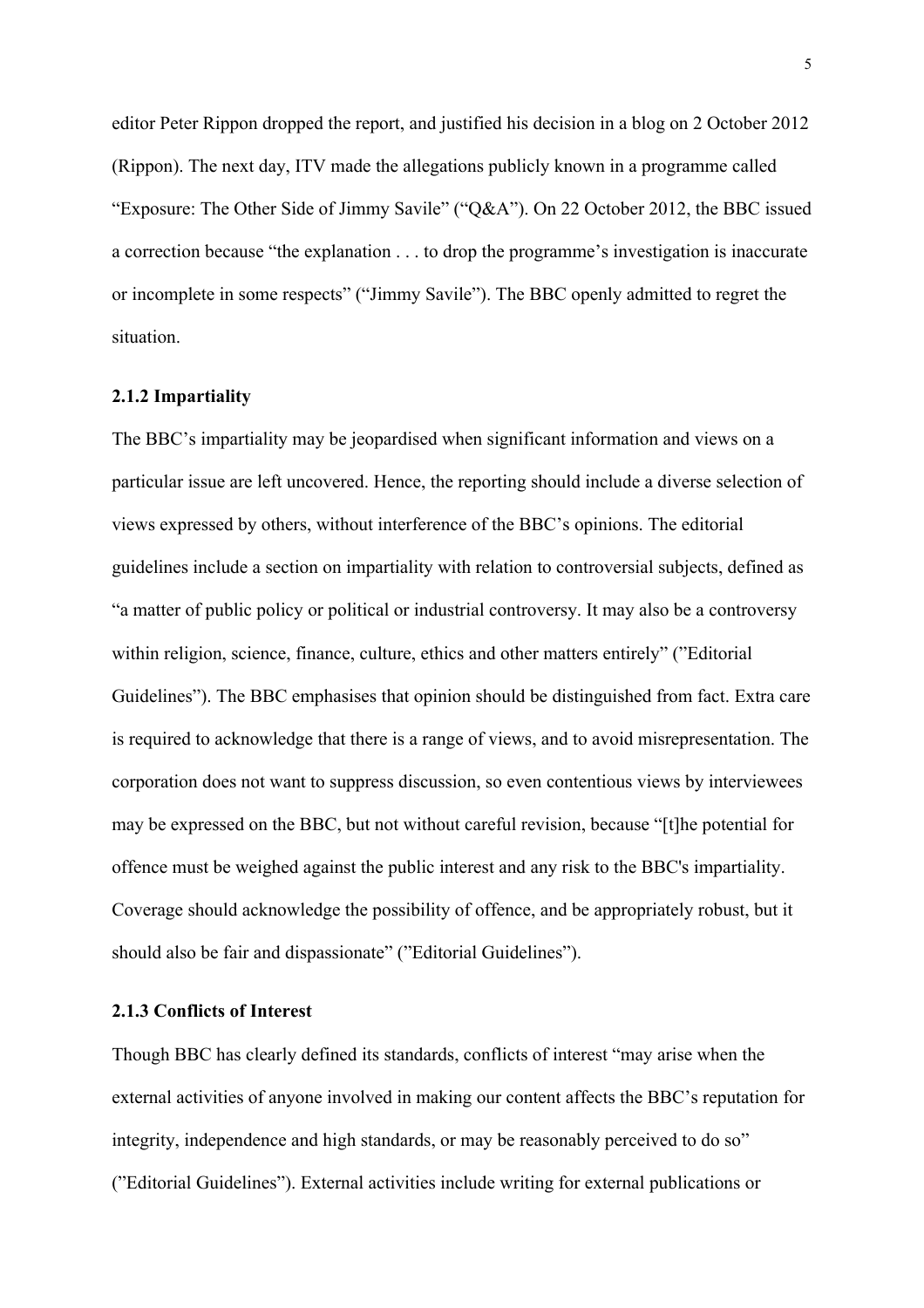websites, writing books, and public speaking. Avoidance of conflict between non-BBC and BBC commitments is essential, meaning that regular columns, for example, should not be concerned with "current affairs, matters of public policy, political or industrial controversy" ("Editorial Guidelines"). Controversial subjects that may challenge the BBC's reputation, independence, and integrity should be eluded. Clarkson is among those covered by the following rule: "Regular presenters on long term contracts should discuss the range of their journalistic commitments" ("Editorial Guidelines") so as to avoid conflicts of interest. The Head of Department should be informed when a BBC employee writes a book, and usually wants copy approval for submissions by regular presenters prior to publication. Ultimately, individuals engaging in external activities are required to remain impartial and protect the BBC's integrity.

#### **2.1.4 Past Controversy:** *The Russell Brand Show* **and the Carol Thatcher Row**

Regardless of the BBC's Royal Charter, controversies have arisen. With over 30,500 complaints on 30 October 2008, the prank Russell Brand and Jonathan Ross pulled during the recordings for *The Russell Brand Show* – broadcast on 18 October 2008 – is one of the biggest BBC controversies. The pair phoned up actor Andrew Sachs, but he did not answer. Subsequently, the presenters left messages on his answering machine, including comments about his granddaughter Georgina Baillie, who is a burlesque dancer. In one of these messages, Ross shouted that he had had intercourse with Sachs' granddaughter (Goslett). Media reports and complaints followed, as well as apologies by the BBC and Brand himself. In addition to the criticism raised by audiences, then-Prime Minister Gordon Brown also commented, deeming it "inappropriate and unacceptable behaviour" ("Brown Speaks Out"). Ultimately, Brand resigned from the show, and the BBC suspended Ross ("Brand Quits"). Lesley Douglas, controller of the BBC Radio 2, tendered her resignation as well.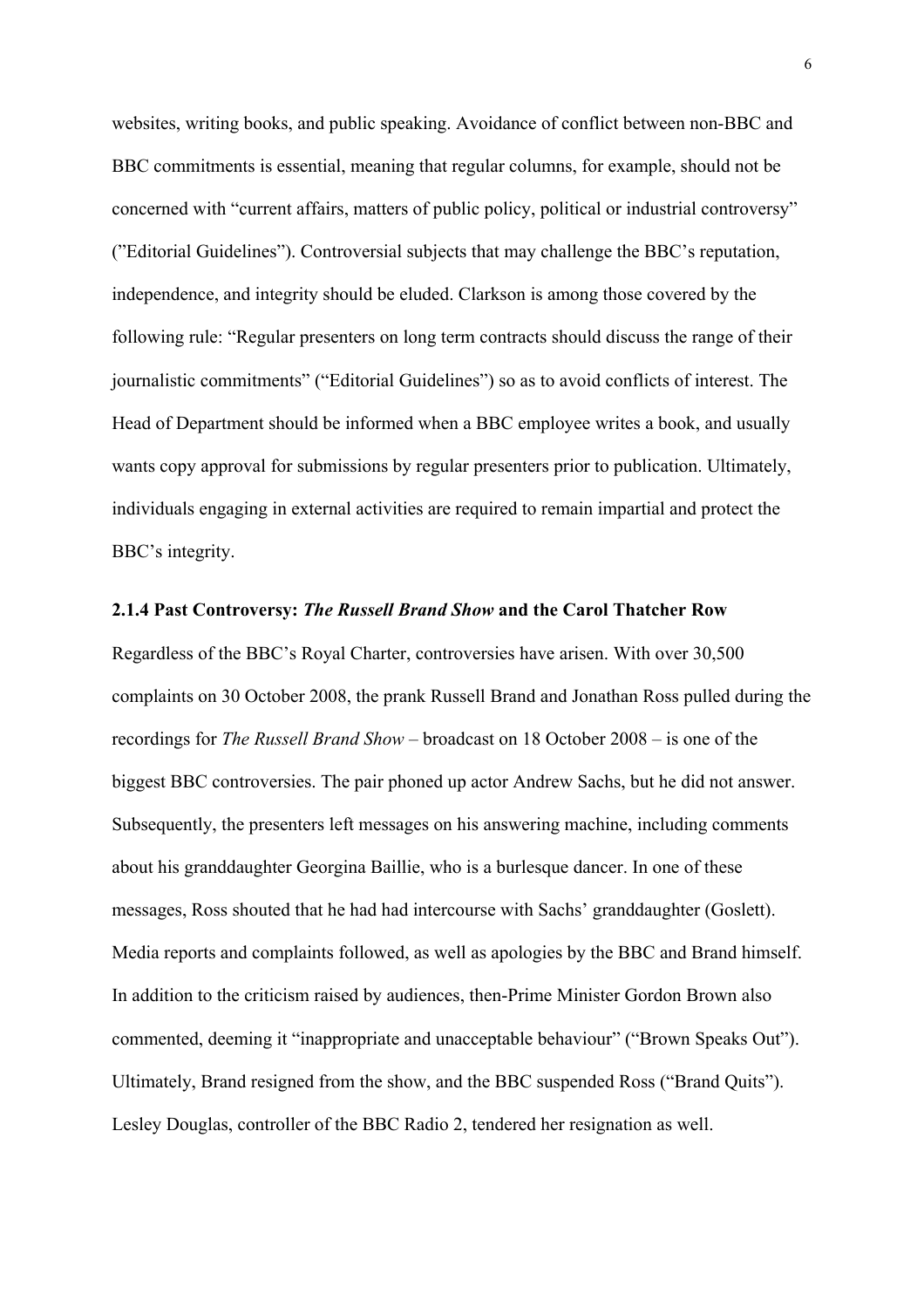In 2009, another BBC controversy arose. Backstage, Carol Thatcher named a French-Congolese tennis player a "golliwog" (Pierce, Singh and Roberts). The golliwog originates from the early  $20<sup>th</sup>$  century as a handmade ragdoll with dark skin, white-rimmed eyes and red, clownish lips. As a consequence of the 1960s civil rights movement, and heightened political consciousness, the golliwog doll came to be regarded as demeaning to Afro-Caribbeans and as a symbol of racial insensitivity. In some literature golliwogs were depicted as "rude, mischievous, elfin villains" (Pilgrim). Additionally, the word "wog" was used as "slur against dark-skinned people" (Pilgrim), and in the UK is comparable in offensiveness to *nigger*. Even though Thatcher's comment was not broadcast, her colleagues overheard her during the backstage discussion. Ultimately, the incident was leaked to the press, and the BBC consequently dismissed Thatcher from *The One Show*, where she was a roving reporter (Pierce, Singh and Roberts). According to Thatcher's spokeswoman, the comment was "made in jest" (Holmwood), whereas "a BBC spokeswoman declined to comment" (Holmwood). In this case, it was mostly the BBC's response that sparked controversy. The corporation received 3,348 complaints about this, compared with only 133 supportive calls. Even Andrew Sachs was not supportive of the BBC, commenting that the corporation is taking being politically correct too far. "I don't see anything really awful about it. It doesn't deserve this attention. Her comments were not aired so who really was offended, apart from the BBC? It is a much more minor offence than that committed by Jonathan Ross and Russell Brand. I'm lost for words. It is bloody stupid" (Pierce, Singh and Roberts), said Sachs.

### **2.1.5 The Clarkson Controversy**

One of the BBC's employees has stirred several controversies: *Top Gear* presenter Jeremy Clarkson. He criticises the role of government: "I have always said the government should build park benches and that is it. They should leave us alone" ("Clarkson"). Among Clarkson's targets of controversial criticism have been Tony Blair and Gordon Brown. In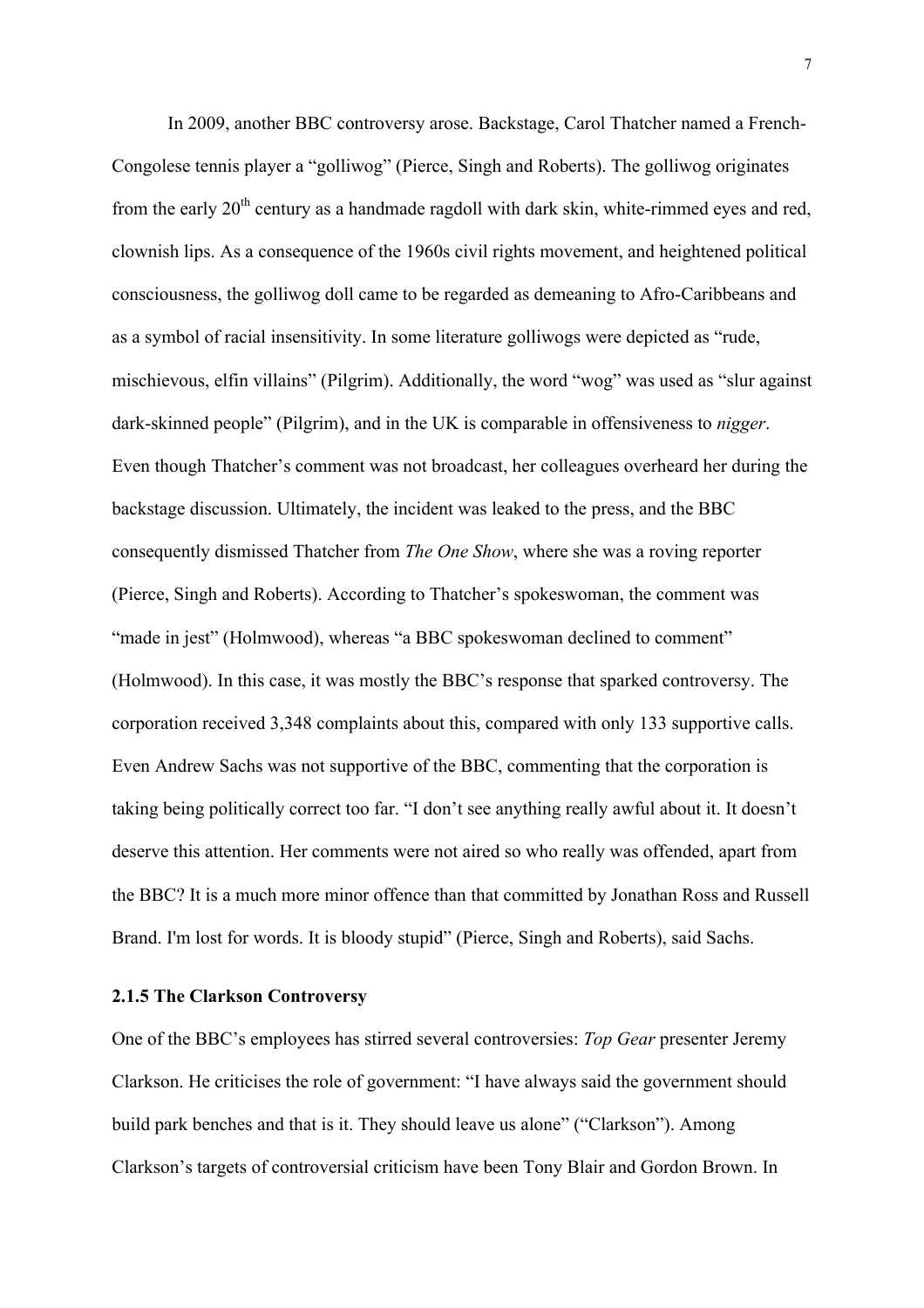2009, Clarkson made an offensive remark about Brown by calling him "a one-eyed Scottish idiot," and by describing him as a "cunt" in a statement during a tour in Australia (Holmwood and Tryhorn). Not only were people outraged about the insult itself, but also about the possible offence towards disabled people, as chief executive for the Royal National Institute of Blind People Lesley-Anne Alexander said: "Any suggestion that equates disability with incompetence is totally unacceptable" (Luft and Summers). Scottish politicians pleaded the BBC to terminate Clarkson's employment. Former Scottish minister Lord Foulkes said: "If the BBC banned Jonathan Ross for what he said and they have taken Carol Thatcher off air for something she said in private, then something should be done about Clarkson" (Luft and Summers).

Clarkson also caused controversies with remarks deemed racist. The Germans have been subjected to Clarkson's sharp tongue several times. While talking about a German-made Mini in 2005, Clarkson made a mocking Nazi salute along with references to Hitler and the invasion of Poland. Controversy on the same topic arose again in 2009, as a result of a Volkswagen Scirocco commercial he made on a *Top Gear* show that again referred to Hitler's invasion of Poland (Thomas).

Jeremy Charles Robert Clarkson was born on 11 April 1960. Regardless of his mother's efforts through the now famous Paddington Bear she created to provide her children with private schooling, Clarkson started his career without an education. Instead, a traineeship came on his path at the *Rotherham Advertiser* during the late 1970s, and he was a trainee for three years. In 1984, he started his own company called the Motoring Press Agency, and wrote road tests he conducted for local motoring media. He was invited to car launches on a regular basis, and one of them launched his hosting-career at *Top Gear* as the producer of the show attended the same event and showed his interest in Clarkson for the programme (Russell 2-39). Clarkson changed the show with his strong opinion and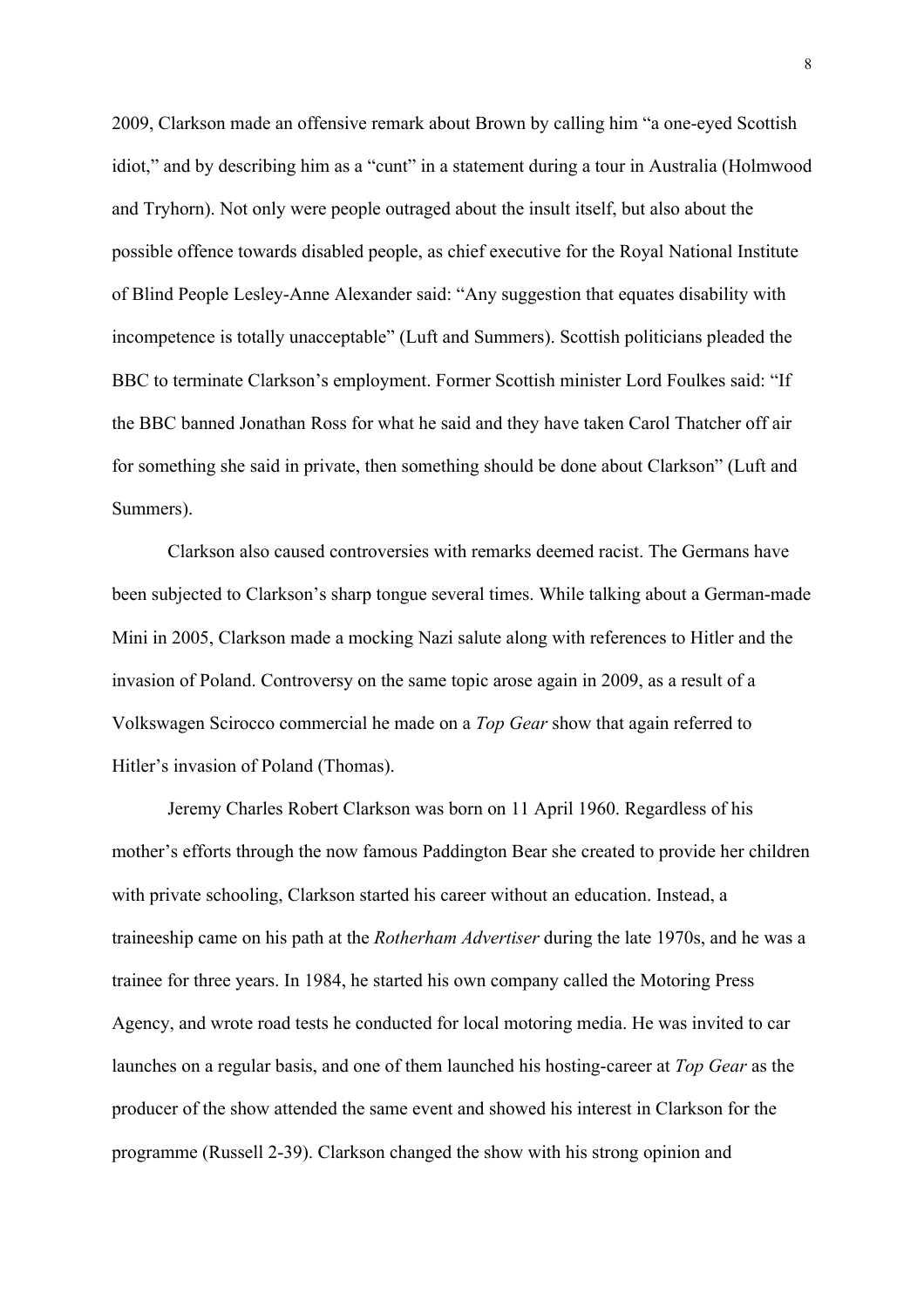sometimes-provocative remarks. There was a long hiatus in the early 2000s, but *Top Gear* returned in 2002, and currently has 350 million viewers in 170 countries worldwide ("Episode 6").

Clarkson also writes weekly columns for *The Sunday Times* and *The Sun,* and has written sixteen books since 2004, many of which contain previously published columns from *The Sunday Times*. He has 28 DVDs to his name, of which six are in collaboration with other motoring presenters, such as current fellow presenter James May. Moreover, Clarkson has done a few other television shows concerning topics outside motoring, and he has made various guest appearances.

During his guest appearance on *The One Show* in 2011, he again said something that was received lamentably. Presenter Matt Baker asked Clarkson for his opinion on the public sector strikes, to which he responded positively:

I think they have been fantastic. Absolutely. London today has just been empty. Everybody stayed at home, you can whizz about, restaurants are empty. Airports, people streaming through with no problems at all. And it's also like being back in the

70s. It makes me feel at home somehow. ("Jeremy Clarkson One") Baker continued by asking whether Clarkson knew anyone who was on strike that day. "Of course I don't, no. What, somebody public service? No, I don't. No, absolutely. But we have to balance this though, because this is the BBC" ("Jeremy Clarkson One"), said the *Top Gear* presenter. "Frankly, I'd have them all shot. I would take them outside and execute them in front of their families. I mean, how dare they go on strike when they have these gilt-edged pensions that are going to be guaranteed while the rest of us have to work for a living?" he added. The audience laughed, and Baker immediately stated that "of course those are Jeremy's views." Clarkson disagreed: "They're not. I've just given two views for you" ("Jeremy Clarkson One").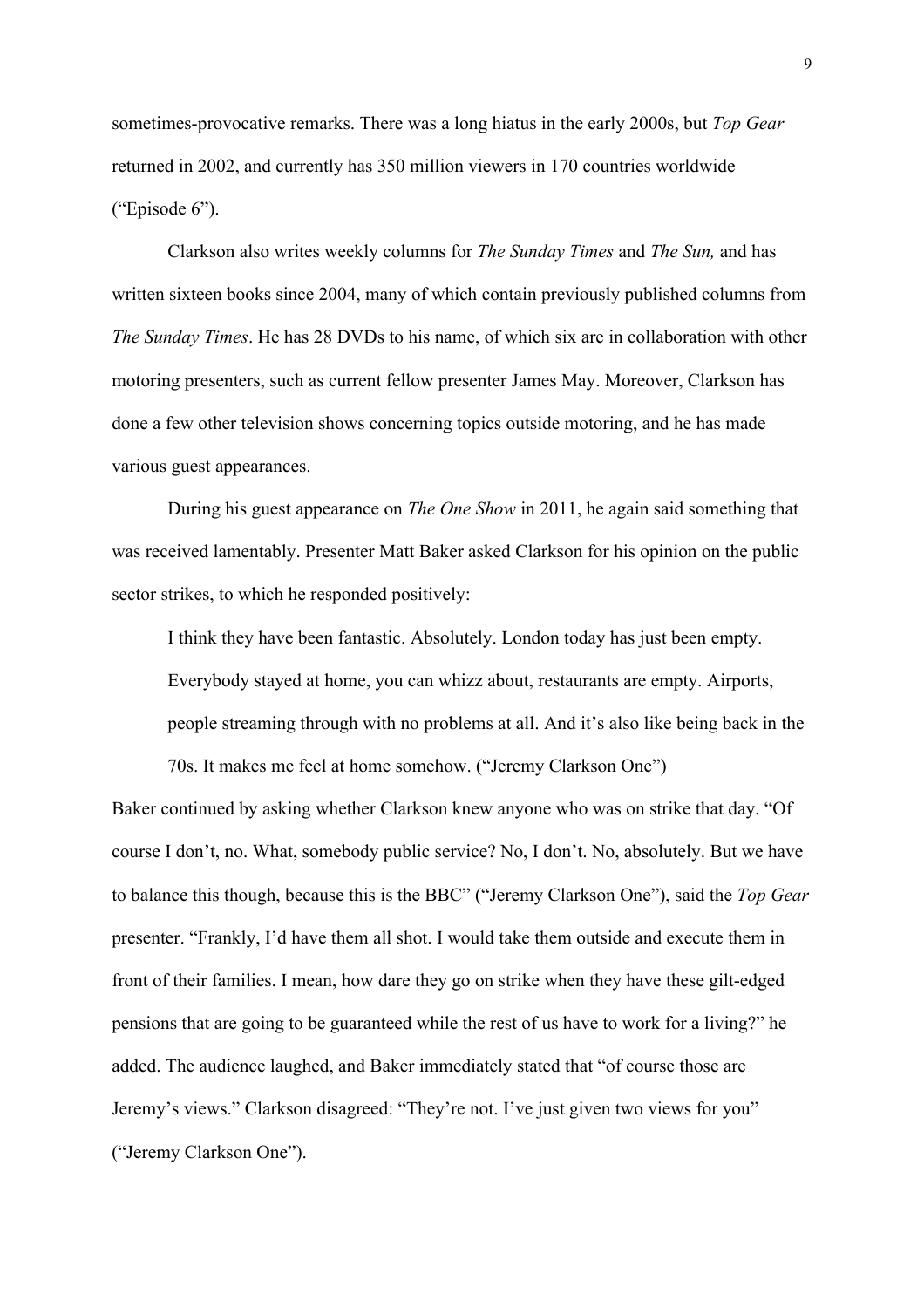The media reported on Clarkson's comments on 1 December 2011 onwards. Ed Miliband, the Labour leader, responded to Clarkson's comments by saying that "I think they're absolutely disgraceful and disgusting comments," then urging Clarkson to apologise ("Ed Miliband"). Both the BBC and Clarkson did so by explaining that he "didn't for a moment intend these remarks to be taken seriously – as [he] believe[s] is clear if they're seen in context" ("Jeremy Clarkson Apologises"). His final apology was: "If the BBC and I have caused any offence, I'm quite happy to apologise for it alongside them" ("Jeremy Clarkson Apologises"). Prime Minister David Cameron also responded to the comments, saying that it was "a silly thing to say... I'm sure he didn't mean it" ("Jeremy Clarkson Apologises"). Regardless of the apologies and the Prime Minister's opinion, the BBC received almost 32,000 complaints about the controversy (Sweney), and the public sector union Unison wanted to see him go ("Sack Jeremy Clarkson").

#### **2.2 Columns**

Journalism in post-medieval Europe used to be about just reporting the news. The first regular English-language publication was the *Daily Courant* in 1702, which claimed not to comment. The 1712 Stamp Act changed the press in Britain. The Act was introduced out of fear for free press, and meant that a stamp tax was put on newspapers and similar print purposes. Additionally, it was meant to avoid mass circulation. According to media historian Professor James Curran, "The people who introduced [these taxes] said 'we want the people owning the press to be people of property, capital and respectability and we want to prevent the 'outdoors', as they were called, from being able to buy newspapers'" ("The Key Moments"). Thus, prices of newspapers rose and as printers saw an increased readership for opinionated journalism, the Stamp Act partly lead to a shift to a more partisan press. At the beginning of the  $20<sup>th</sup>$  century, newspapers resembled today's styles, and separated information from opinion (Wahl-Jorgensen 70-72). A different form of journalism had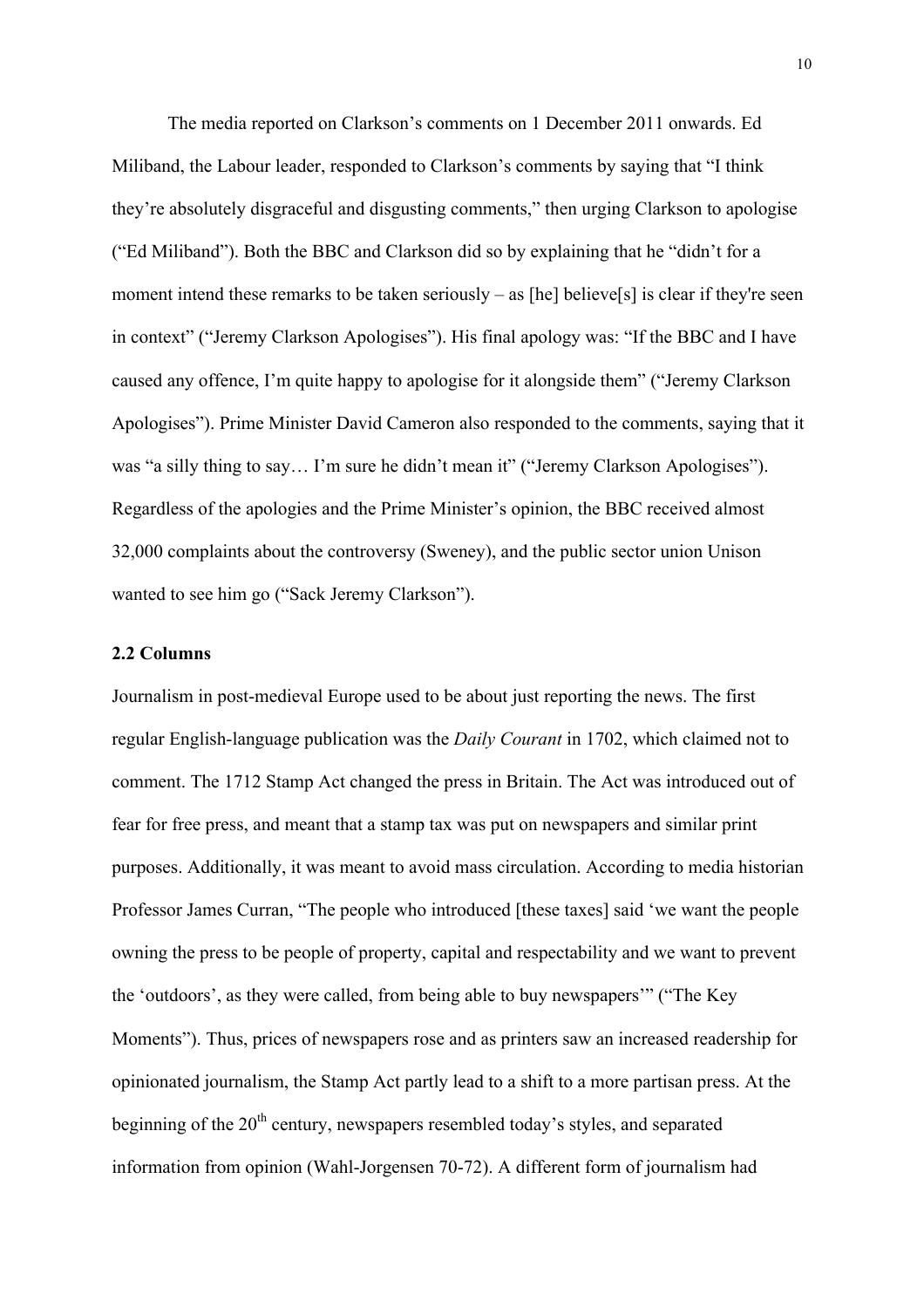established itself: commentary. Rather than only giving an account of what happened, and remaining neutral, balanced, and fair (Harrower 134), this kind of journalism was about making sense of the events through analysis, interpretation, and opinion. It was "opinionated and often partisan" (McNair 113), which is a result of the voice that is often used in columns: "I" (McNair 115). The column also differs from reporting the news in that it entertains: it is infotainment, meaning that information is presented in an entertaining fashion

("Infotainment"). Its persuasiveness can possibly guide readers in forming an opinion about current issues or even influence behaviour. This form of journalism "has depended for its effectiveness . . . on the projection of discursive authority" (McNair 113). In this case, it is a media discourse involving readers and writers. The authority is based on trust of readers in the writer being one or more of the following: a reliable source, an insightful analyst and interpreter, an expert; and in the writer possessing rhetorical skill such as "elegant, erudite or witty prose" (McNair 114), and that the journalist is licensed to say "what things mean, and, when appropriate, what should be done about them" (McNair 114).

There are three types of columns according to McNair. The first is the polemical column, often written in "tones ranging from the counter-intuitive and the sceptical . . . to the indignant and even the outraged" (McNair 116). In-depth consideration with respect to a topic, and a conclusion with advice are characteristic for the analytical-advisory column. Lastly, the satirical column satirises, mocks, and pokes fun at any topic "significant enough to be the target of satire" (McNair 116). Harrower differentiates another three types, though he also states that "the options are endless" (135). Topical commentary is a column in which a reaction to political events and social controversy is put forward, often "with insight, outrage or humor" (Harrower 135), which seems to encapsulate the three types McNair distinguishes. In addition, Harrower names columns in which writers use their personal lives "for universal truths that resonate with readers" (Harrower 135). These are called personal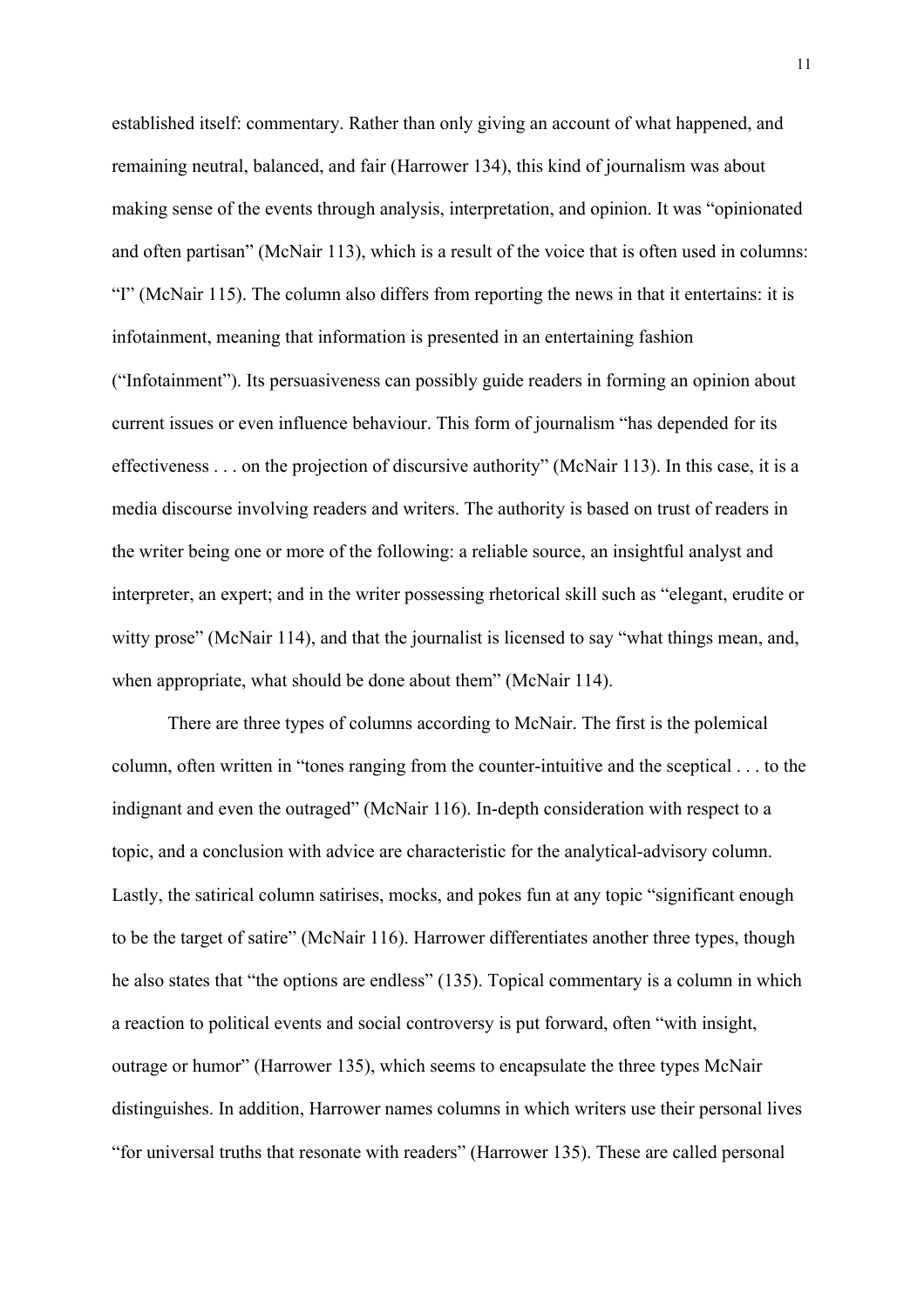meditations. Finally, there is the type of column that uses "dialogue and narrative in dramatic, evocative ways" (Harrower 135), which is the slice-of-life column. In all cases, the pieces are opinionated, written from a first person point of view, and signed. Columns appear in most newspapers, usually in a general comment section, weekend editions or the specialised section of their topic, as most publications "maintain a stable of columnists, each with a distinctive voice" (Harrower 134). They are not to be confused with editorials: pieces that express the paper's opinion anonymously.

### **2.3 Media Discourse Analysis**

Columns are part of media discourse. "[D]iscourse," Michel Foucault writes in *Archaeology of Knowledge*, "is constituted by a group of sequences of signs, in so far as they are statements, that is, in so far they can be assigned particular modalities of existence" (121). Ferdinand de Saussure, linguist and founding father of structuralism<sup>1</sup>, wrote that "[t]he linguistic sign unites, not a thing and a name, but a concept and a sound-image" (852). The sound-image can be a word, "car" for example. The word "car" carries a concept that is based on sensory input. People have observed cars, and thus form an image of what "car" must mean. Foucault's definition of discourse postulates that these signs exist in a particular group: "the term discourse can be defined as the group of statements that belong to a single system of formation" (121). In other words, the group of statements he refers to is made up of signs as defined by de Saussure, and these exist in a particular environment. Within this environment, the signs are used and understood.

Defining media discourse is difficult because it is so multidisciplinary (Talbot 3), ranging from linguistics, media and cultural studies to sociology. To avoid confusion, we will restrict ourselves to the discourse of columns. A number of concepts are relevant for

<sup>&</sup>lt;sup>1</sup> "The belief that things cannot be understood in isolation – they have to be seen in the context of the larger structures they are part of" (Barry 38).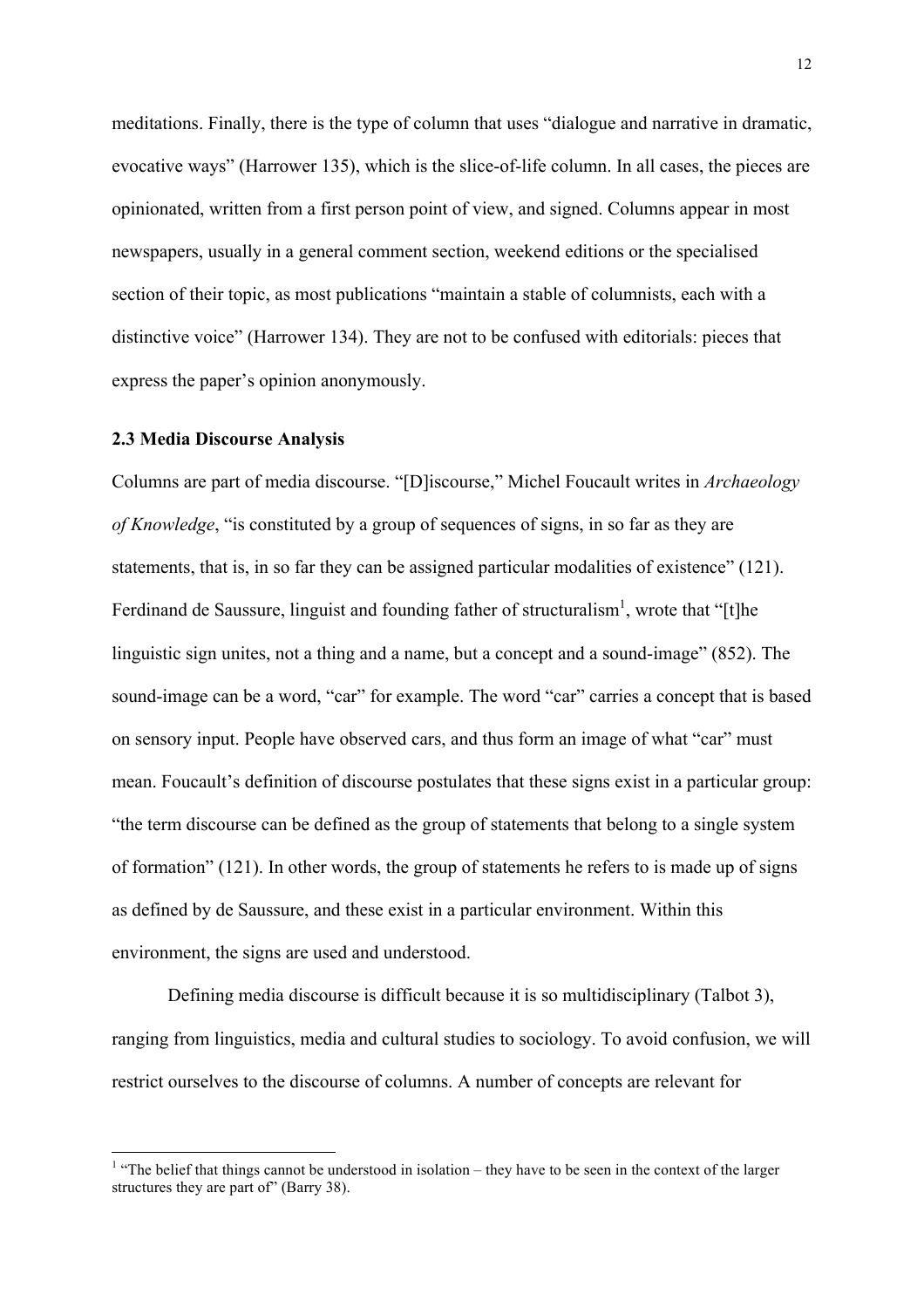discourse analysis, including *agenda setting*, *decoding*, *fairness*, *fallacy*, *bias*, *defamation*, *myth*, *stereotype*, and *sensationalism*.

#### **2.3.2 Agenda Setting, Decoding, Fairness and Fallacy**

Public awareness and debate are shaped and influenced by the ways in which media report. This is the basis of the agenda setting of articles, and will give insights into what the writer wants its readers to think about (Franklin et al. 12). The process in which a reader assigns meaning to a text is called decoding. This does not necessarily have to be the meaning the author encoded in the text. Rather, it is the reader's interpretation, after which three positions towards the text are possible. The reader who "adopts the encoded message in full" (Richardson et al. 54) has taken the dominant-hegemonic position. Contrastingly, readers with an oppositional position decode the text contrary to its encoded meaning, even though the encoded meaning is understood (Richardson et al. 55). In the negotiated position readers only partly adopt the encoded message. In this case, the final conclusion can be agreed with, but the reasons leading up to that can be disagreed with or vice versa. The taken position can be influenced by the fairness of an article. The definition of fairness is that quotes or their selection should not be misstated; there should be a clear distinction between fact and comment; all significant views should be represented; and lastly, mistakes or unfairness should be corrected (Hanna et al. 76). Fairness enables readers to trust an author, and to adopt the encoded meaning. However, fallacy can lead to the oppositional position, because "[a] fallacy is a significantly or seriously defective argument, judged in terms of either the content (reasoning) of the argument or the approach and personal conduct of the arguer" (Richardson et al. 77). What readers think about – the agenda setting – is determined by the selection of topic. The fairness or fallacy of an article influences what position they will take with respect to the article after decoding.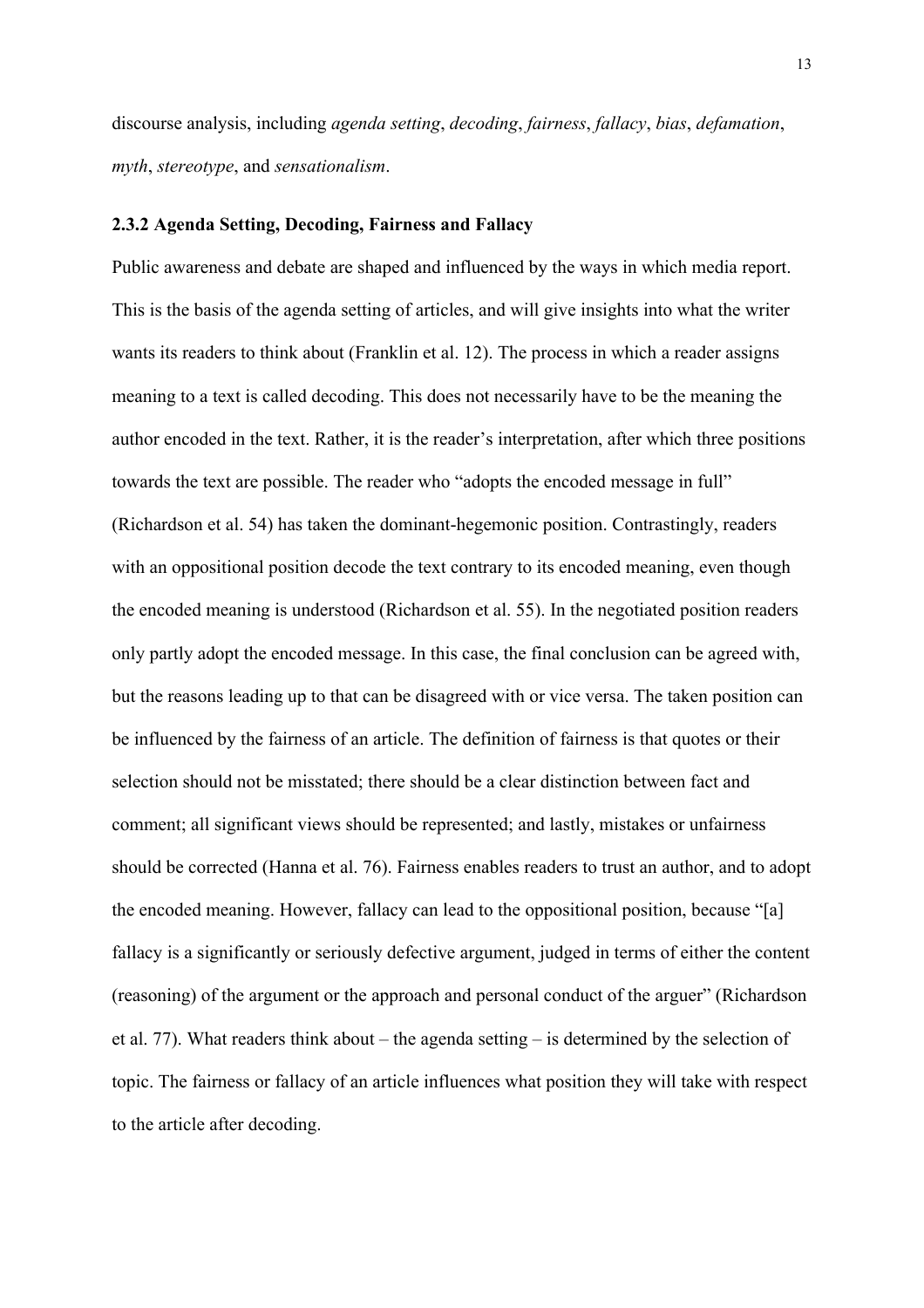#### **2.3.3 Bias and Defamation**

Columns are opinionated, and consequently may have a biased voice. Bias is a prejudice, predisposition or inclination to something or someone (Franklin 25), and may influence the reader's position when decoding meaning, as well as project an image of the discussed subject. Similarly, defamation is a negative voice that "ruins or diminishes the reputation of an individual or organization" (Hanna et al. 55), which can have the same effects as bias.

#### **2.3.4 Myth and Stereotype**

Some writers create myths: "an explicit juxtaposition between a story and 'what we expect'" (Richardson et al. 157). In *Mythologies*, Roland Barthes – another structuralist – aims to set out that these so-called myths often are ideological propositions "presented as if they were natural and self-evident" (1317). In other words, an image is created of something or someone, and presented as a realm of truth, whereas reality will show a different image. Stereotypes also conjure up an image. Certain categories are associated with a particular set of beliefs (Richardson et al. 253), which is then called a stereotype. Characteristic for stereotypes is that they often are exaggerated and overgeneralised, yet this also "implies that they contain a kernel of truth" (Richardson et al. 254). More importantly, they resemble what is generally thought to be true, thus casting an image of someone to the reader.

### **2.3.5 Sensationalism**

Sensationalism is "content designed to cause interest or excitement" (Hamer et al. 241). Rather than immediately pressuring authorities and announcing a thread, it seeks to start a debate. An instance of sensationalism would be if the editor put in the remark Clarkson made on The One Show on purpose. However, the programme is a live magazine, meaning that this instance does not apply to the case as the editor has no power to cut the remark from the show while it is already being broadcast.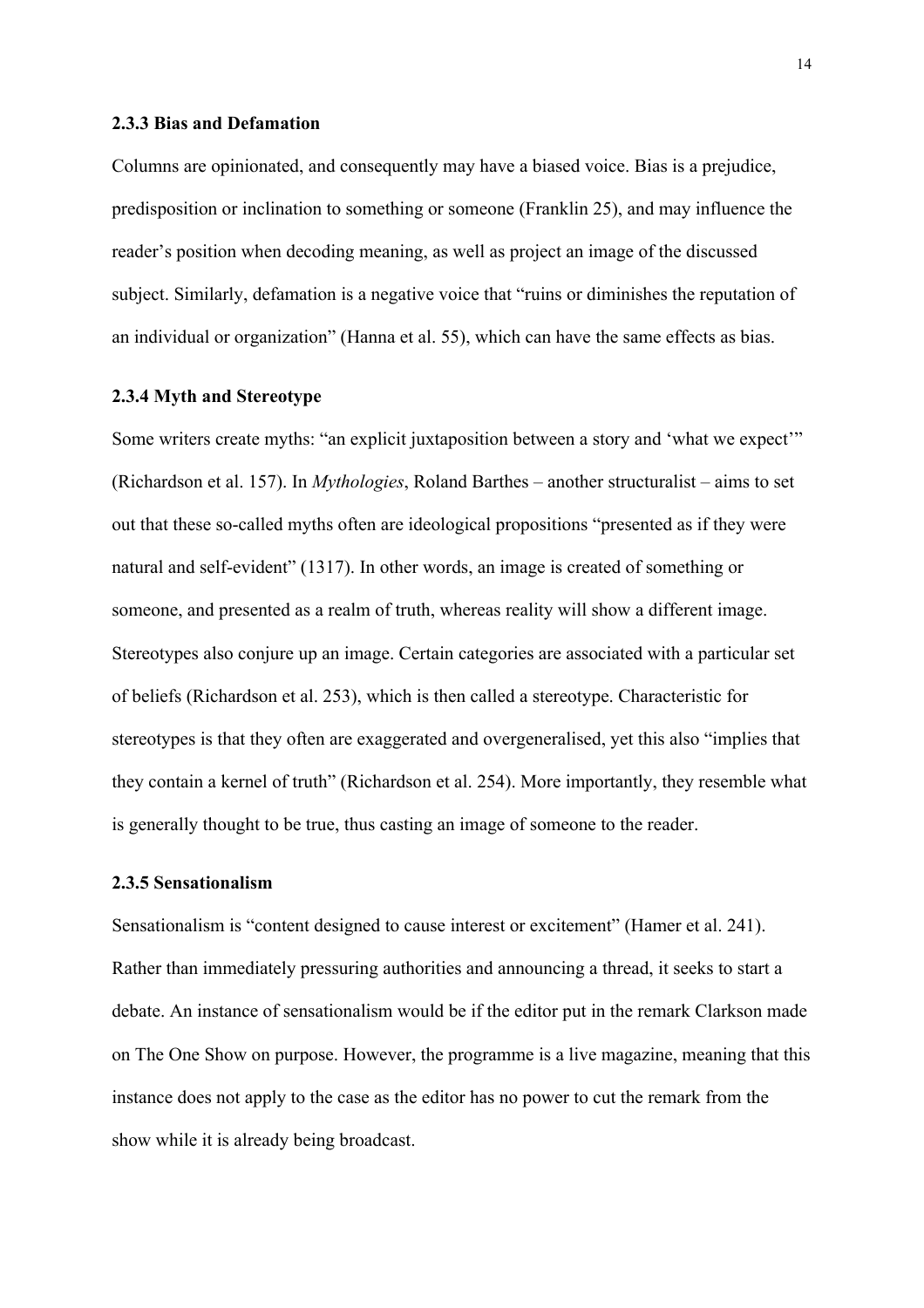# **3. Methodology**

The selected corpus consists entirely of columns, divided in two categories. The first section focuses on pieces by Clarkson in *Top Gear* magazine and *The Sunday Times*, and will investigate whether Clarkson lives up to the BBC's values with regard to conflicts of interest. The second section centres on articles about Clarkson, as learning how he and the BBC's impartiality are perceived is essential to determine the presenter's impact on the BBC's reputation. Columns are useful for this because they analyse, interpret, and comment on the discussed subject.

The first part comprises columns by Clarkson, taken from *The Top Gear Years* (2012), containing eight pieces he wrote for *Top Gear* magazine between 1996 and 2010. Also included in this section are Clarkson's *Sunday Times* items. Six of them, written between 2001 and 2003, are taken from *The World According to Clarkson* (2004), and another three of his *Sunday Times* columns are found in *The World According to Clarkson: For Crying Out Loud!* (2008), and written in 2006 and 2007. The section with articles about the BBC, Clarkson, and/or the controversy is composed of four columns and one editorial published on three different websites. The timeframe ranges from 1 December 2011 to 16 December 2011.

#### **3.1 Columns by Jeremy Clarkson**

Clarkson has written many columns for *Top Gear* magazine UK and *The Sunday Times*. As the BBC and Rupert Murdoch's News Corporation are each other's competition and Clarkson works for both, investigating the differences and similarities between his writings for both media may reveal information about the BBC's true impartiality.

Murdoch owns the News Corporation, divided into different segments: BSkyB, and News International. The latter owns Times Newspapers, to which *The Sunday Times* belongs,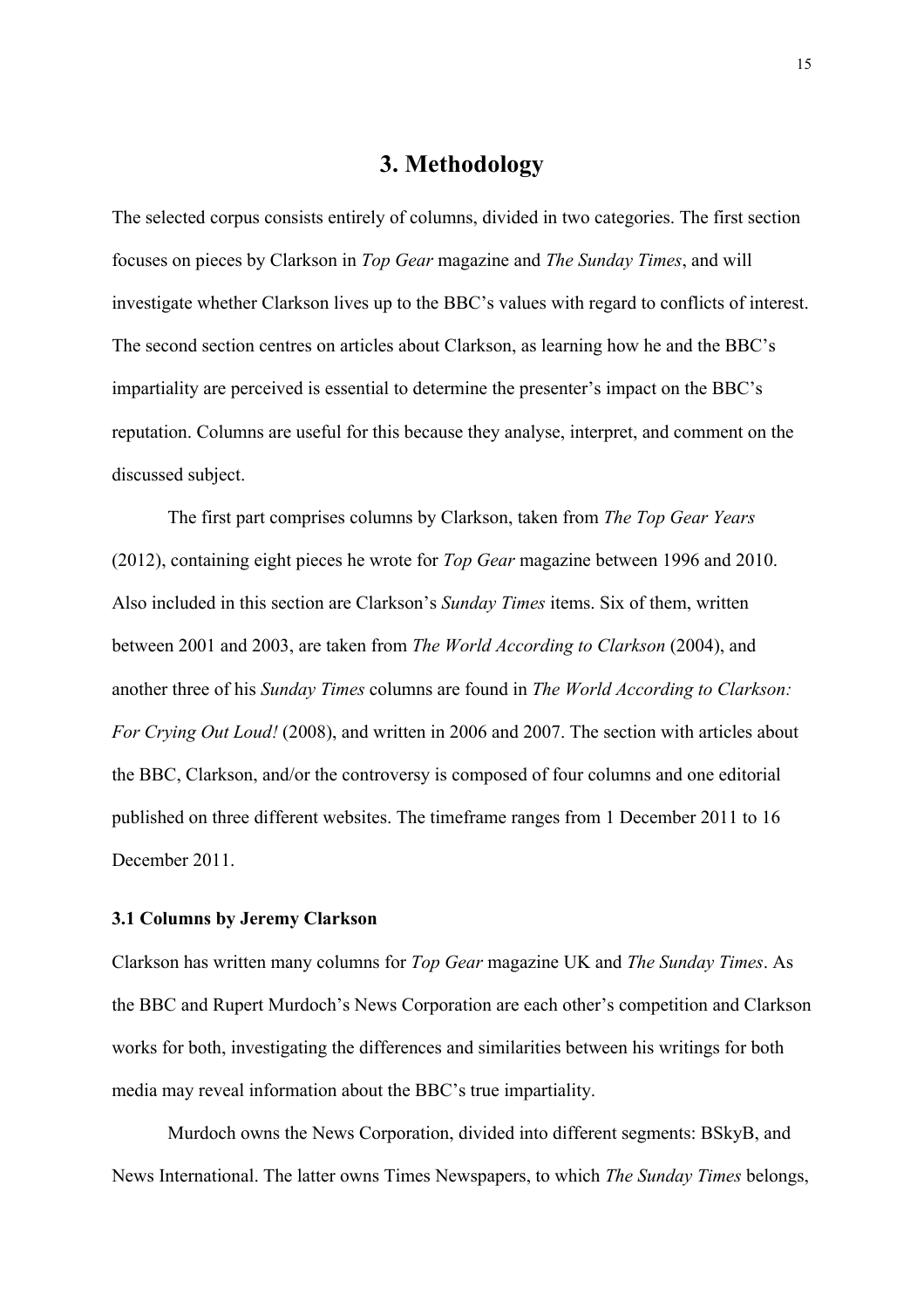and News Group Newspapers. BSkyB is a satellite broadcaster of which News Corporation owns 39.1%. In June 2010, Murdoch put out a bid to acquire the other 60.9%, and, in combination with News International, "would generate annual revenues of around £8bn, compared with the £4.6bn income of the next largest player, the BBC" ("Murdoch's News Corporation"). This is an instance where the competition between BBC and BSkyB is visible. However, the public and parliament pressured News Corporation to withdraw the offer, which it did in July 2011. According to PM David Cameron, Murdoch's main priority should be "sorting out the wrongdoing at News International" (Robinson), referring to the phone hacking scandal and the consequent cessation of Murdoch's *News of the World*.

News International's *The Sunday Times* is the leading quality Sunday paper in Britain with 2.8 million readers per week, and 1,034,212 sold copies every Sunday ("The Sunday Times"). It is known for its political coverage, its editorials and columns, and diversity in topics ("The Sunday Times").

*Top Gear* magazine originally belonged to BBC Magazines but has been part of Immediate Media Co since November 2011, when BBC Magazines, Origin Publishing, and Magicalia merged (*Immediate Media Co*). The magazine is the market leader of motoring magazines, and has a circulation of 191,539 copies per month and 1.8 million readers, of which 85% are men ("Top Gear Advertising").

If Clarkson does not adhere to the BBC's values in his columns, and the corporation tolerates this, then it is an example in which the BBC's impartiality is threatened. To draw a fair comparison, selected pieces touch upon similar topics, varying from personal meditations to topical commentary, and the occasional slice-of-life.

### **3.1.2 Procedure**

Clarkson's columns will be tested on whether they meet the requirements the BBC stipulates in order to avoid conflict of interest.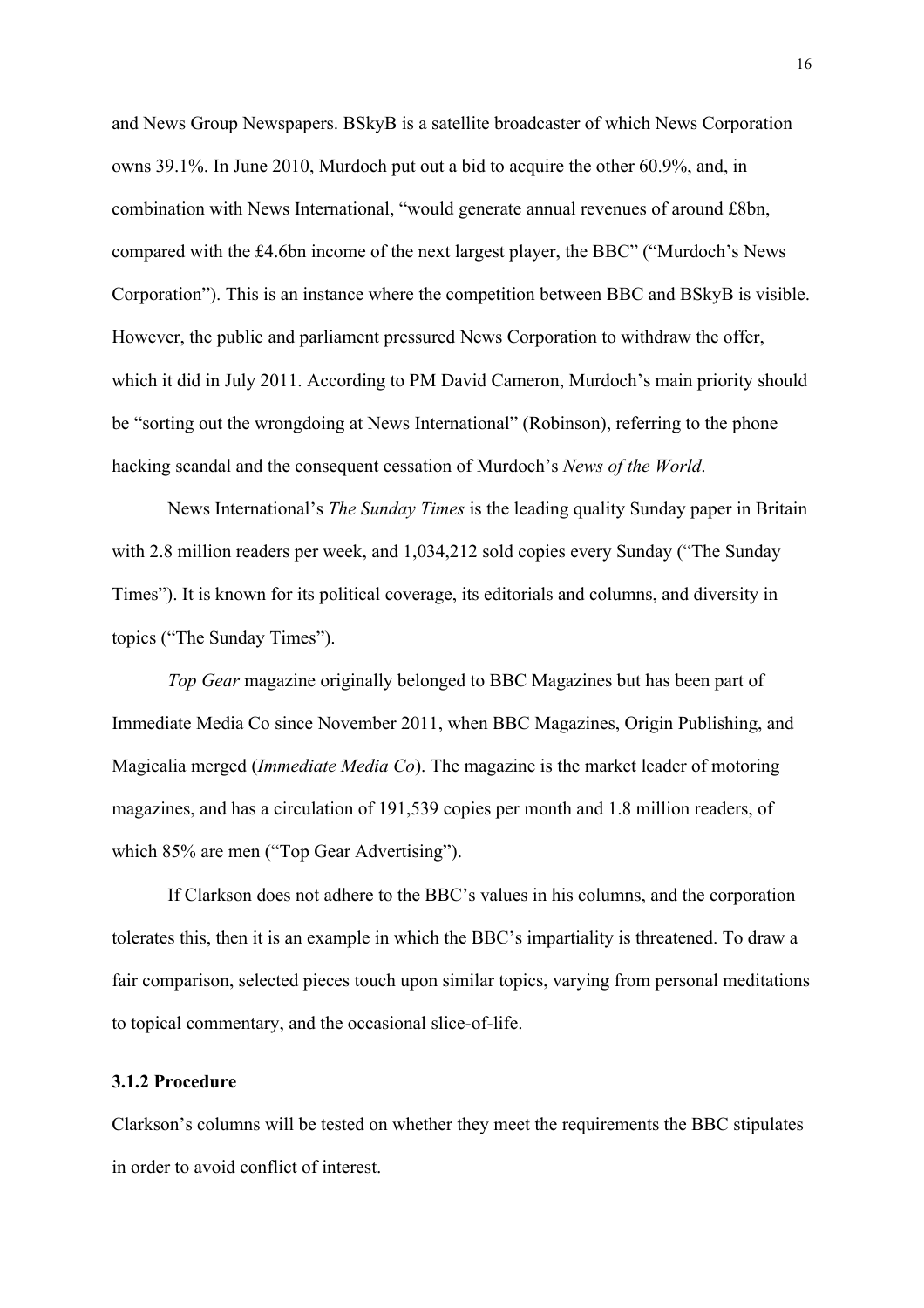- 1. Does the column stay true to the BBC's values? (trust, truth and accuracy, impartiality, editorial integrity and independence, harm and offence).
- 2. Is the column concerned with either current affairs, matters of public policy, or political or industrial controversy?
- 3. Does the column touch upon controversial subjects that may challenge the BBC's reputation, independence, and integrity?

#### **3.2 Columns about Jeremy Clarkson**

The selected media are the websites *The Guardian*, *MailOnline*, and *The Sun*. Assumedly, the online versions of *The Guardian*, *Daily Mail*, and *The Sun* do not depart in voice, register, and readership, at least in any sense significant for the current study, from their equivalent print editions. Originally, format and size of newspapers were indicative of the type of newspaper, and thus of the readership. This correlation ceased to exist, and the current divide of newspapers is represented on the British Newspaper Online website, BritishPapers.co.uk. 'Heavy-weight' newspapers are the most demanding in content. 'Mid-market' newspapers aim for "higher socio-economic categories" (McNair 5), and 'red top' tabloids are known for their sensationalist content. The columns in each kind of newspaper share that they are topical commentary.

*The Guardian* is a 'heavy-weight' and "a centre-left newspaper" (Wells). The biggest left-wing party is the Labour Party, claiming to stand for "social justice; strong community and strong values; reward for hard work; decency; rights matched by responsibilities" ("What Is the Labour Party"). It is a socialist party. During the 2010 elections, *The Guardian* shifted its support to the Liberal Democrats as the newspaper disapproved of some decisions Gordon Brown made. At that time, the Liberal Democrats were left-of-centre (Wells), and resembled *The Guardian*'s values more closely, as they stayed true to human rights, were green, and had good policies on equality (The Guardian). This reflects the general stance of *The Guardian*.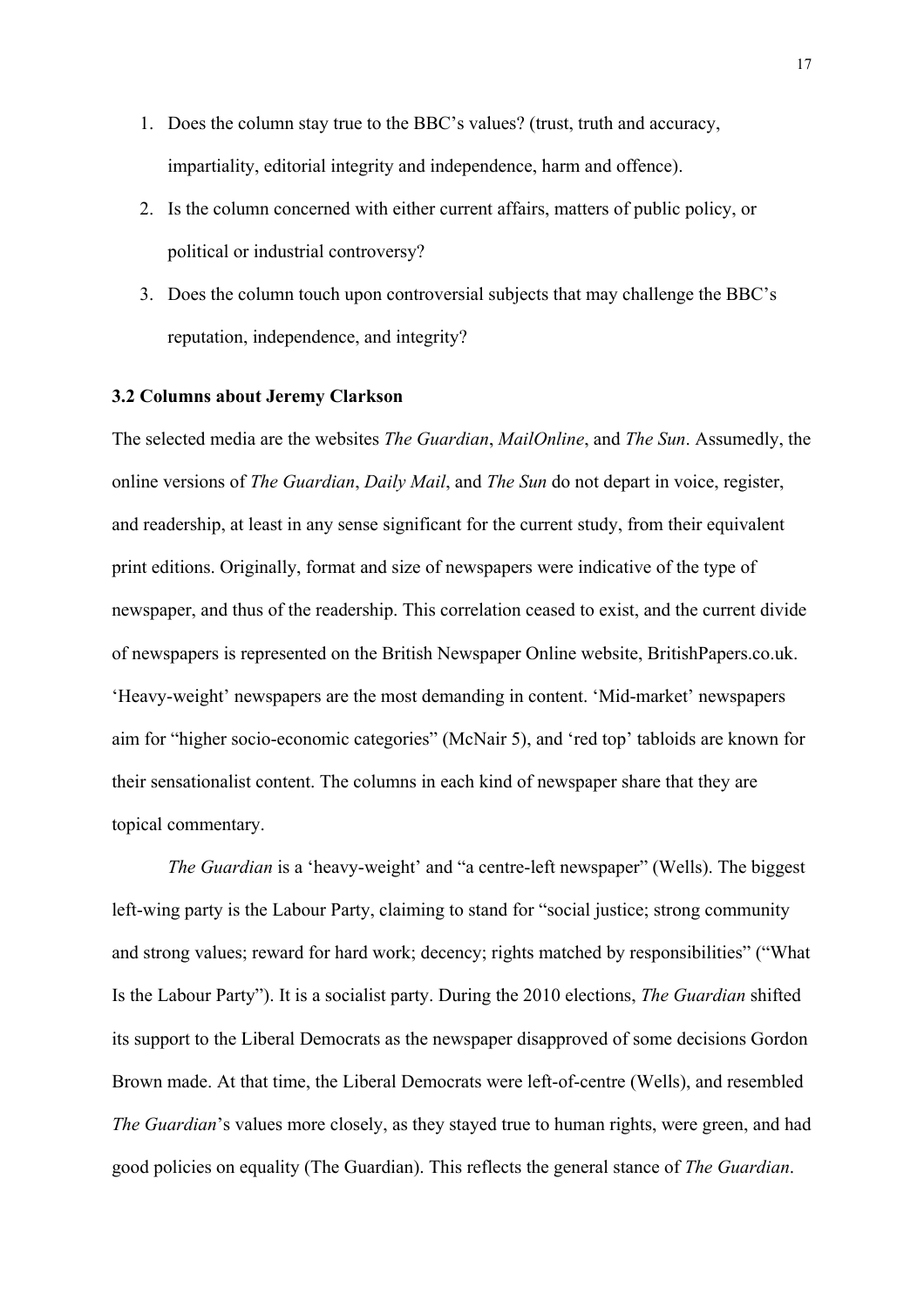The website's column section has the most items about Clarkson and the controversy, which might be because Clarkson's views and behaviour are rather contrasting to *The Guardian*'s values. Taking into account the gap between *The Guardian*'s values and Clarkson's behaviour, it is likely that these columns will portray Clarkson negatively. Additionally, the website has a significant readership, coming third with 30.4 million readers a month ("History").

Associated Newspapers' *Daily Mail* is the biggest selling in the mid-market, and similarly, *MailOnline* is the "most widely-read newspaper website" ("Mail Newspapers") with 6.5 million unique visitors per day, and up to 105 million per month. The target audience are "MidBritons," a term coined by *Daily Mail* (Gibson), and defined as "optimistic, inspirational and motivated individuals who regard themselves as good, ethical and respectful of the opinions and beliefs of others" ("Mail Newspapers"). According to research, MidBritons are "the economic backbone of Britain," and use their power. They are influential, educated, politically minded, and opinionated. Furthermore, MidBritons "are willing to make a difference," and appear to be influential on lifestyle decisions ("Meet MidBritain"). Especially its broad, and apparently influential readership makes *MailOnline* an interesting source.

Clarkson's controversy sparked sensation among audiences, and seeing that *The Sun* is a red top with its characteristic sensationalist content, this is an interesting source for columns about the BBC, Clarkson, and the controversy. Another aspect is that News International owns *The Sun*, just like *The Sunday Times*. In 1968, Murdoch bought *The Sun* and "relaunch[ed] it as an irreverent tabloid" ("Profile"). Sales rose because of its sex-andsensation formula, growing out to be "Britain's biggest-selling daily paper" ("Profile") with 7.7 million readers, and 16.2 million users for the online platform per month ("The Sun"). *The Sun* does not provide a column on the Clarkson controversy, and instead an editorial is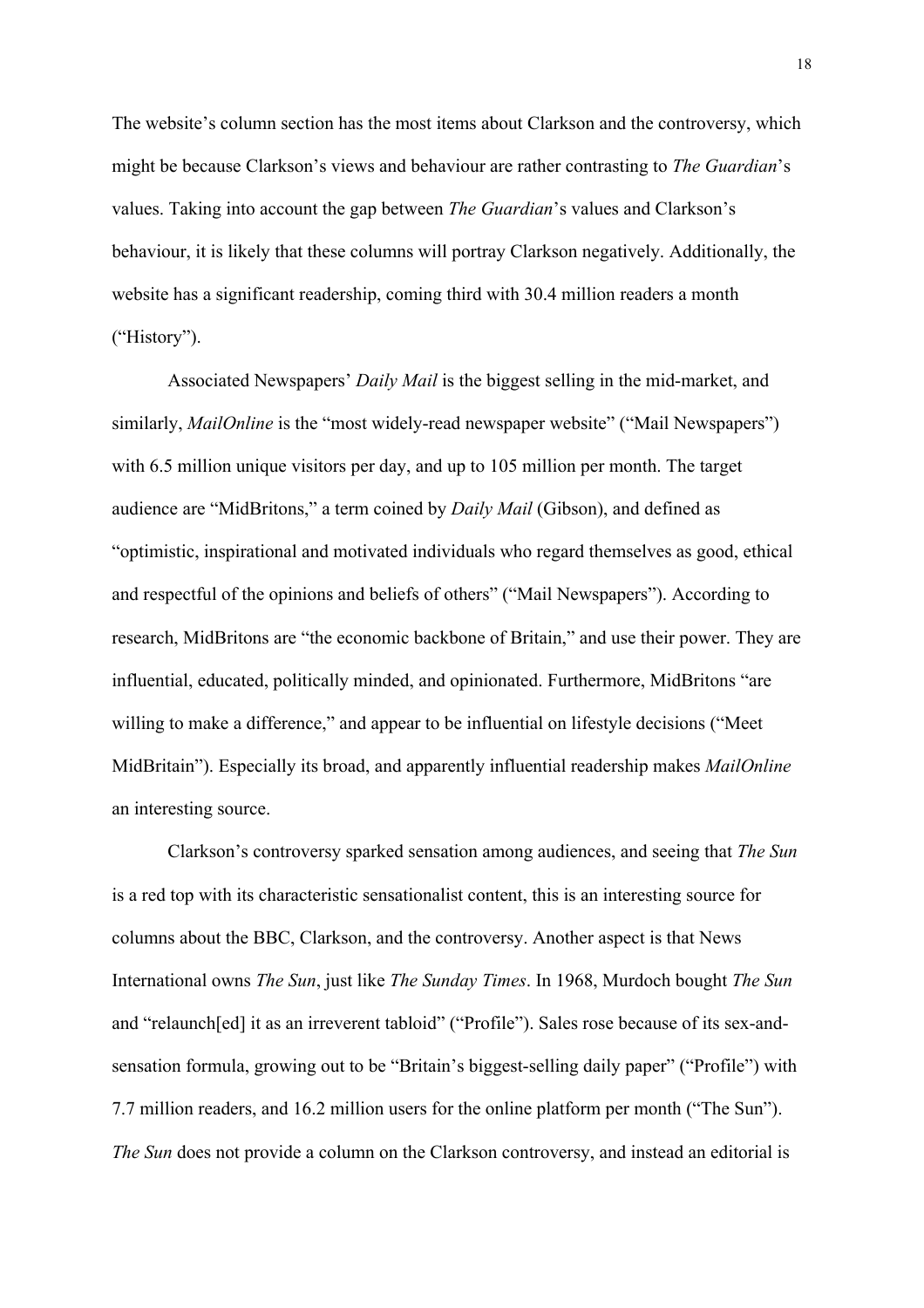taken because editorials reflect the paper's opinion, and speak to and for the audience. As Clarkson is a Murdoch employee, support from *The Sun* is probable. Simultaneously, the BBC is Murdoch's BSkyB's competition, and is likely to have a negative image in the editorial.

The BBC is clear about its values, which account for the image the corporation wants to project. Its emphasis on impartiality indicates that this is the BBC's aspired image. There is a difference between aspiring, and actually living up to it. Looking at how others perceive the BBC can answer the question whether the BBC lives up to its own aspiration of being impartial. The BBC states that employees engaged in outside activities should remain impartial. Knowledge about how non-BBC people perceive Clarkson gives insight into whether Clarkson's behaviour is regarded as such.

#### **3.2.2 Procedure**

Each piece is subjected to a variety of questions that should identify the article, and should provide information about the voice of the column, the image of the discussed subject, and what effect the column has. Answers to the questions are analysed in the discussion section. Based on the information gathered from the analysis of all columns by and about Clarkson, the following question can be answered: is the BBC's impartiality a myth? This will lead to the final conclusion. The questions are: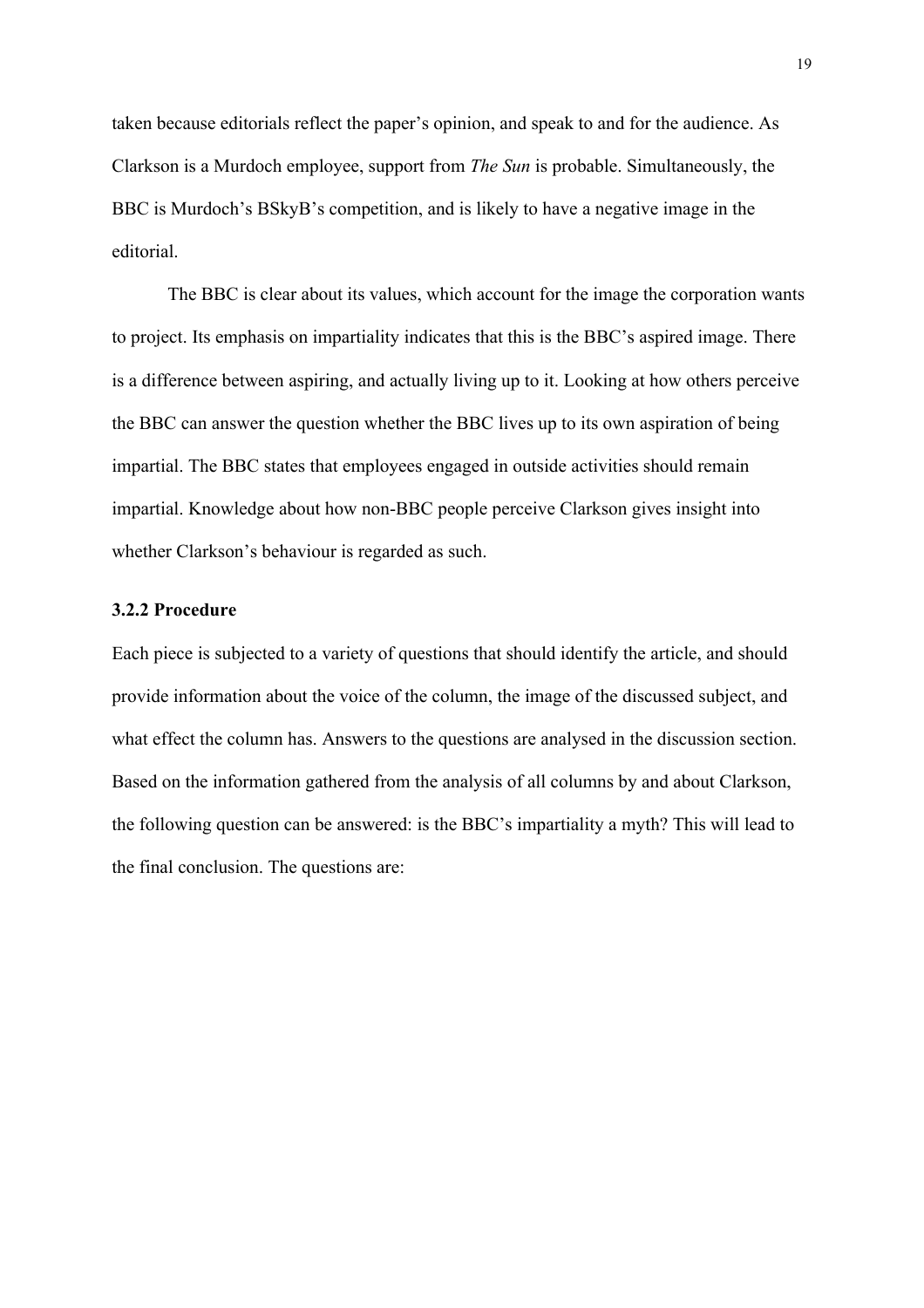| <b>Basics</b>           | Who wrote the column?                                     |  |
|-------------------------|-----------------------------------------------------------|--|
|                         | For what paper?                                           |  |
| Identifying the article | What is the agenda setting?<br>$\bullet$                  |  |
|                         | Is the article fair? In other words, does it discern<br>٠ |  |
|                         | between comment and fact; are the quotes relevant;        |  |
|                         | are all views represented; and is the article free of     |  |
|                         | mistakes and unfairness?                                  |  |
|                         | Is the article well argued or is it a fallacy?            |  |
| Voice                   | What biases are present in the article?                   |  |
|                         | How does the article lead to defamation of the<br>٠       |  |
|                         | discussed topic?                                          |  |
| Image                   | What effect does stereotyping the subject have on the     |  |
|                         | argument of the column?                                   |  |
| Purpose                 | To what extent is the column meant to sensationalise      |  |
|                         | the issue?                                                |  |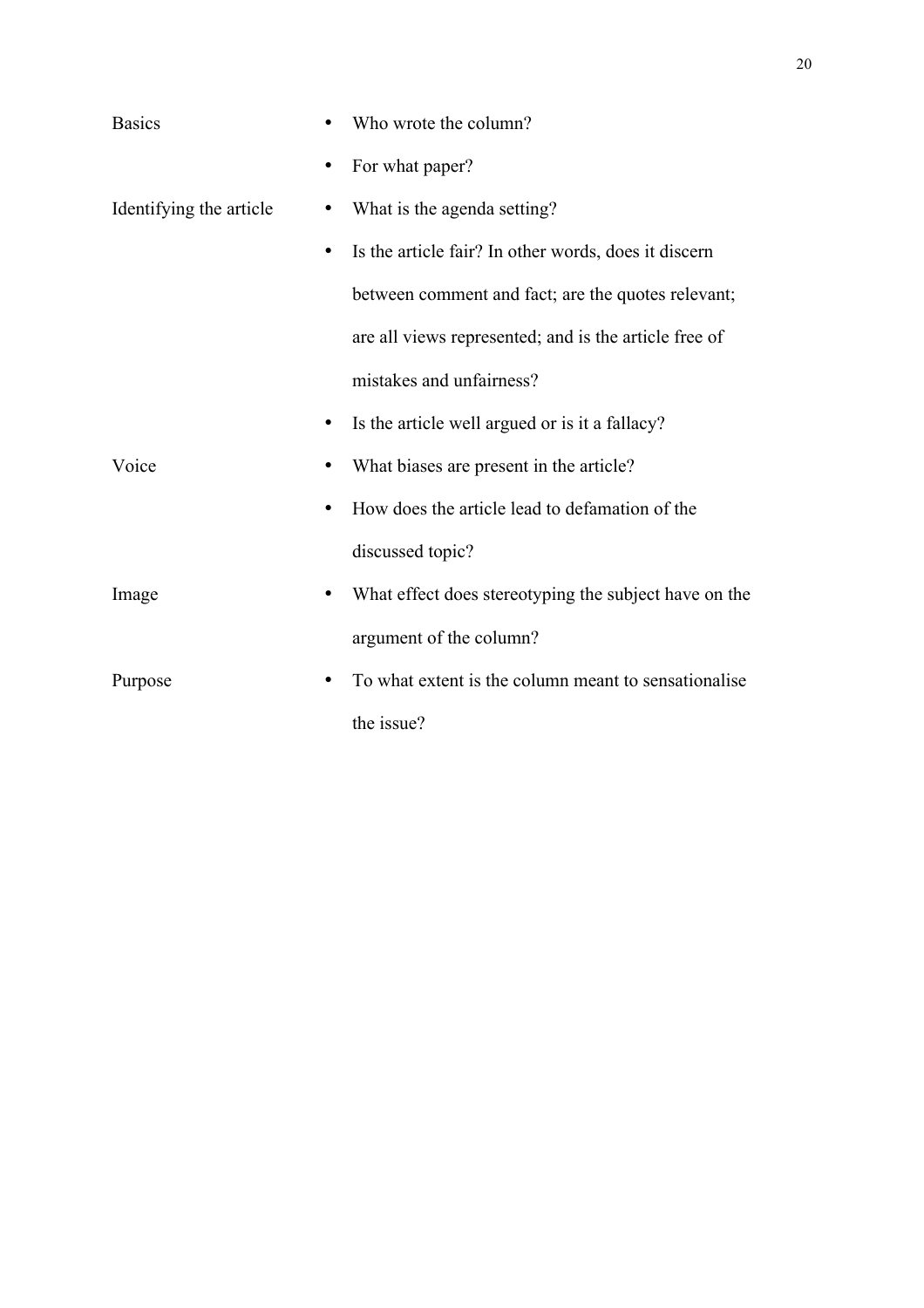## **4. Discussion**

#### **4.1 Columns by Jeremy Clarkson**

Clarkson presents information as if based on facts, but he never authorises sources, making the truthfulness and accuracy of his writings questionable. The only facts Clarkson uses are based on common knowledge and then exaggerated, resulting in stereotypes. He does this in "America, Twinned with the Fatherland," for example, when explaining why Germany is attractive to Americans:

I mean, both peoples tend to eat a little more than they should and both have a fondness for driving very large automobiles, extremely badly. Both countries also have absolutely hopeless television programmes where the hosts dress up in vivid jackets and shout meaningless instructions at the contestants. (*World* 77)

The BBC begs to "avoid unfounded speculation" ("Editorial Guidelines"), but this is precisely what Clarkson repeatedly applies to his columns. In "Environmentalists," he writes that environmentalists are "not the slightest bit bothered about the environment; it's just a weapon that allows them to attack a system that no idealist has ever accepted: democracy" (*Top Gear Years* 53). However, he has no basis in foundation or fact, but seems to base this statement on his own observations and especially his own views.

With regards to impartiality, Clarkson does not write conform to the BBC's values. Even though it may appear so, Clarkson does not represent all relevant views of the issues he discusses. Rather, the other views he presents to his readers are stereotypical, and often described with a mocking voice: "'If we carry on like this, the planet will die. In five minutes of geological time, we have turned paradise into a rubbish dump'" (*Top Gear Years* 53).

When it comes to editorial integrity, Clarkson indeed does not seem to be influenced by political or commercial pressures. Nonetheless, he lets his personal preferences and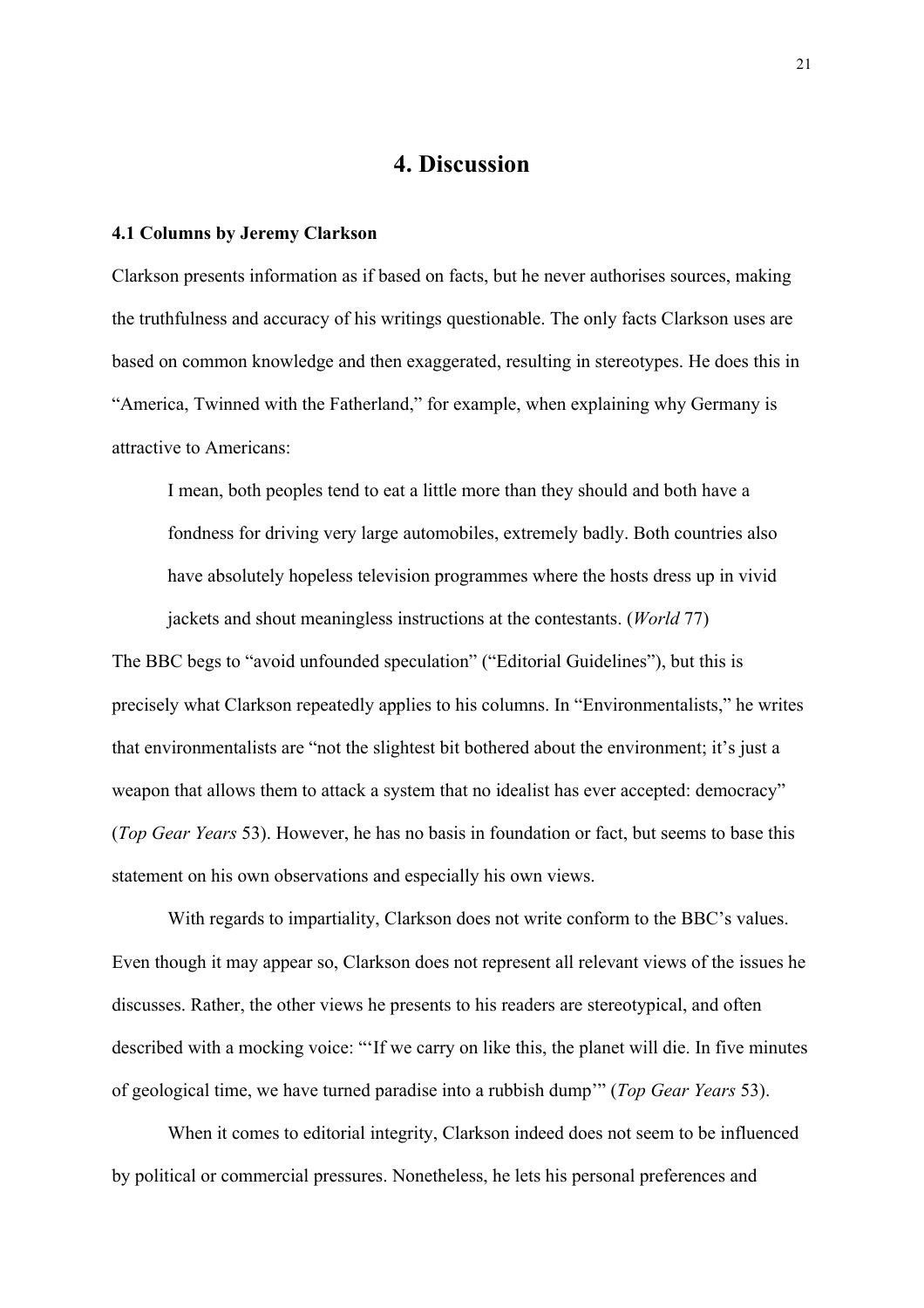outside interests interfere recurrently. "Environmentalists" contains an example: "When I'm cold, I put the heating on. When I go out, I take the Jag. When I'm hungry, I have a Big Mac. And when I'm on edge I have a Marlboro" (*Top Gear Years* 54). Taking the Jaguar reflects Clarkson's dislike for environmentally friendly cars, such as hybrids: "Everyone likes hybrids. And as a result – trust me on this – history is poised to repeat itself, because soon everyone will realize we went down the wrong road. Again" (*Top Gear Years* 446). He favours conventional, petrol or diesel-fueled cars: "You have BMW saying that current supercars are too militaristic and that people want a softer, more caring car these days. What people? Not me, that's for sure" (447). Even in 1996, when "Environmentalists" was written, and when hybrid and electric cars were not yet a much-discussed topic, Clarkson chose the less economical option, indirectly challenging the idea of political incorrectness. In *Top Gear* column "Americans," he takes it a step further: "But I don't allow personal issues to cloud my judgement. Actually, I do allow personal issues to cloud my judgement . . . but on this occasion, I'm going to play it straight" (327). Here, he establishes, and thus confirms what analysis showed: that he is not quite living up to the BBC's value. Simultaneously, he seems to mock the BBC's values. It should be taken into account though that the "I" in columns makes it difficult not to be influenced by personal and outside interests.

Clarkson constantly causes harm and offence in his columns. Almost every piece has at least one instance of derogatory name-calling that may be received as offensive. In "The Euro," Clarkson is repeatedly offensive towards the then-Prime Minister by naming him "the idiot Blair," and by writing: "it can't be long before His Tonyness does something silly and it comes over all weak again" (*Top Gear Years* 143). Sometimes, an entire column has a demeaning and insulting voice, like "Why Brits Make the Best Tourists," where Clarkson insults all other countries and cultures to make Great Britain look better. Similarly, the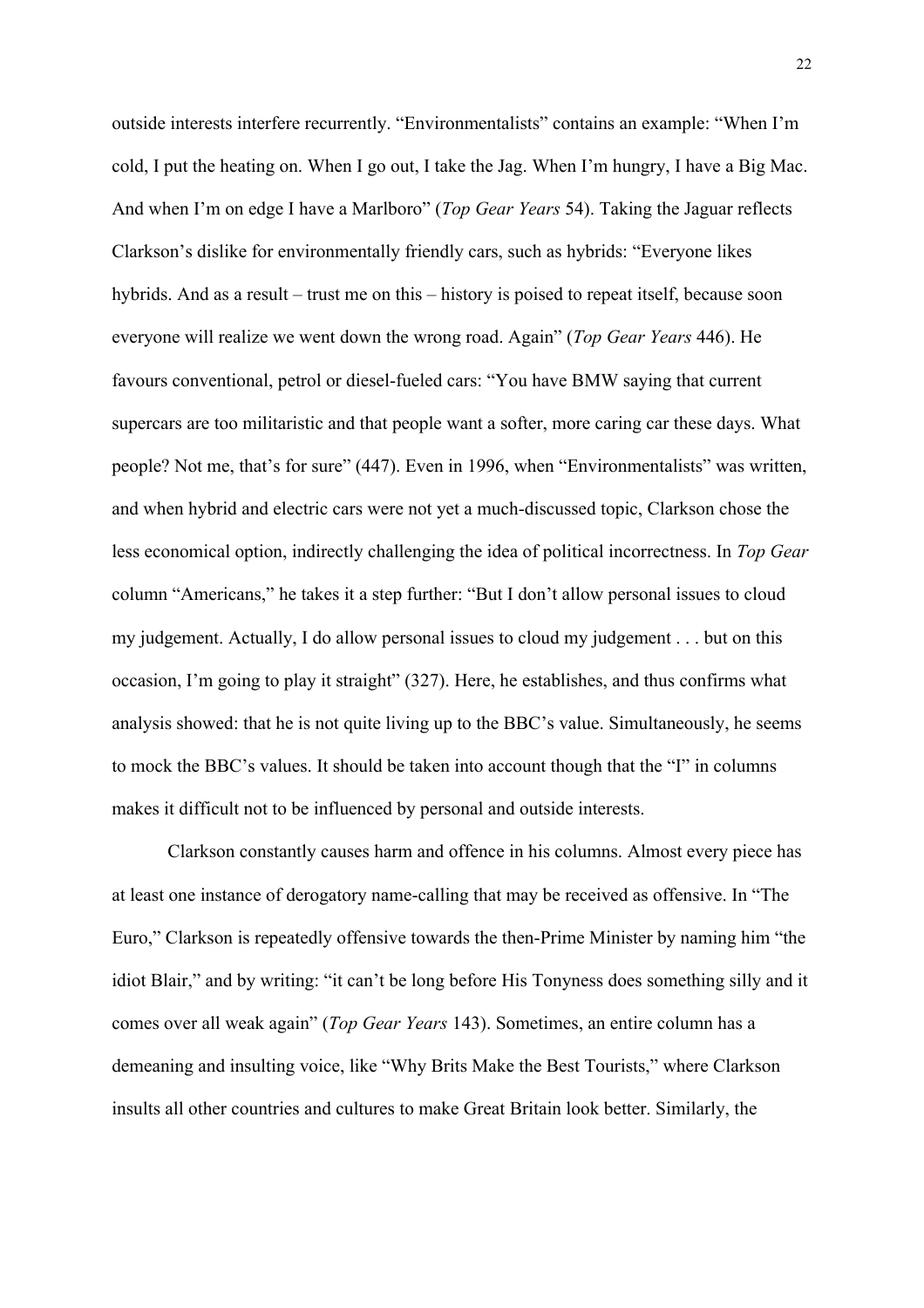stereotypical and mocking descriptions that are meant to provide other views are examples of offence.

In short, Clarkson's columns often lack truth and accuracy, impartiality, editorial integrity, and he causes offence instead of taking responsibility to avoid causing this. Additionally, "The Euro," and "Forget the Euro, Just Give Us a Single Socket" were topical at the time of writing, whereas the BBC explicitly states that regular columns should avoid such topics. Nevertheless, Clarkson does not touch upon controversial subjects that may challenge the BBC's reputation, independence, or integrity. Still, in most respects Clarkson does not meet the BBC's code in order to avoid conflict of interest, regardless whether it is a *Top Gear* or *Sunday Times* column.

#### **4.2 Columns about Jeremy Clarkson**

Padraig Reidy puts forward an interesting view as to why Clarkson's remark became a controversy in his *Guardian* column of 1 December 2011. He suggests that social media attention on YouTube and Twitter sensationalises the affair. This, in turn, seems to reflect his own opinion of Clarkson's comment as not being worth fussing about. In his concluding paragraph, he shows a different view: "God knows the man doesn't need my pity." Reidy establishes here that he does not approve of Clarkson, and that he therefore should not sympathise with the man. Then he writes: "I don't think there's a single reasonable person there who actually believes that Clarkson wants people to be shot for going on strike, so why do people feel the need to react the way we do?" Rather than blaming Clarkson for what he said, Reidy holds the media attention responsible for the controversy. Also, it implies that Clarkson has a certain image that should not be taken too seriously. He does not reveal an image of the BBC.

Fellow *Guardian*-columnist Marina Hyde holds a different opinion in her 2 December 2011 writings. She focuses on Clarkson and her voice is very critical, even to the extent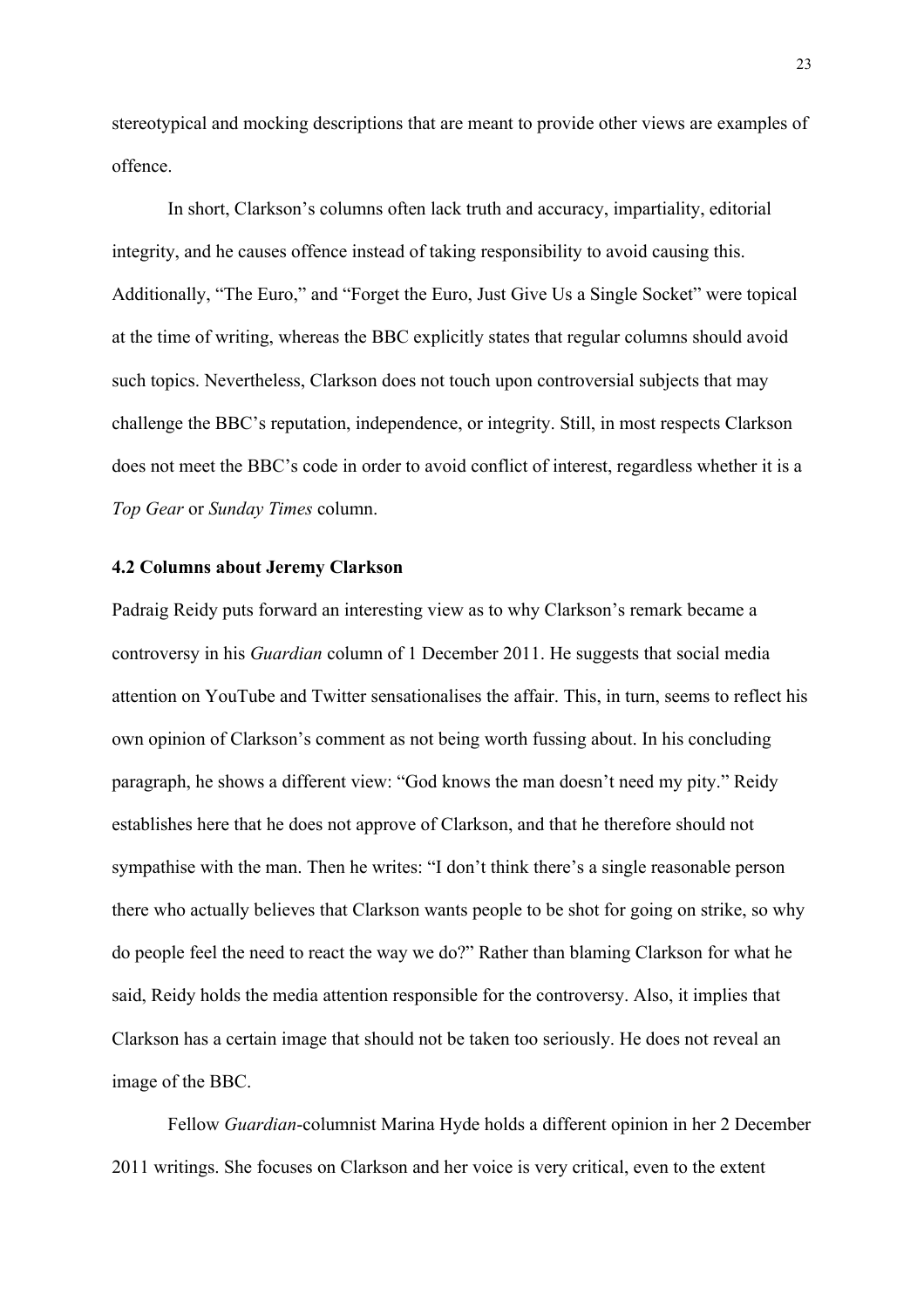where her piece leads to defamation of Clarkson. She writes: "I suppose we need to talk about Jeremy, despite all his rows being designed to prove the adage: 'Never fight with a pig. Everyone gets dirty, but the pig likes it.'" This indicates that in her opinion, Clarkson is a hopeless case, and that negative responses will not prevent future controversies. The entire column is an attack on Clarkson, and blame is only assigned to Clarkson himself. Hyde concludes that Clarkson is not "a rebel without a cause," but that the situation is even worse, as he himself is the cause of his rebellious behaviour. Finally, she states that there are far more important things to pay attention to than what Clarkson said, and that he does not deserve this much attention.

On 16 December 2011, Julian Baggini uses the controversy as a case study for his column on *The Guardian* about saying sorry when one is not. He writes that Clarkson made a non-apology, and that the presenter played on the ambiguity of "being sorry for doing something wrong and sorry that something you said or did provoked a certain reaction." This paints a neutral image of Clarkson. He does not judge Clarkson's behaviour, nor the BBC; rather, he bases his opinion on their apologies. However, he writes that saying sorry equals admitting that someone has done a "very ugly thing," which might harm reputations. Even though he never mentions the BBC, it conceivably explains why the BBC seems to apply the same strategy for apologising as Clarkson.

The title of Susan Moore's column on *MailOnline* already reveals her pejorative attitude towards Clarkson. She starts off by not treating Clarkson as an individual, but as a stereotype: "A Clarkson is an arrogant petrolhead who knows more about climate change than David Attenborough and who drives a big car to make up for the smallness of his mind. And other parts of his anatomy." The stereotype also includes characteristics of being politically incorrect and prejudiced. By doing this she attempts to discover whether Clarkson was "literally inciting violence" or whether it was meant to promote his then just-released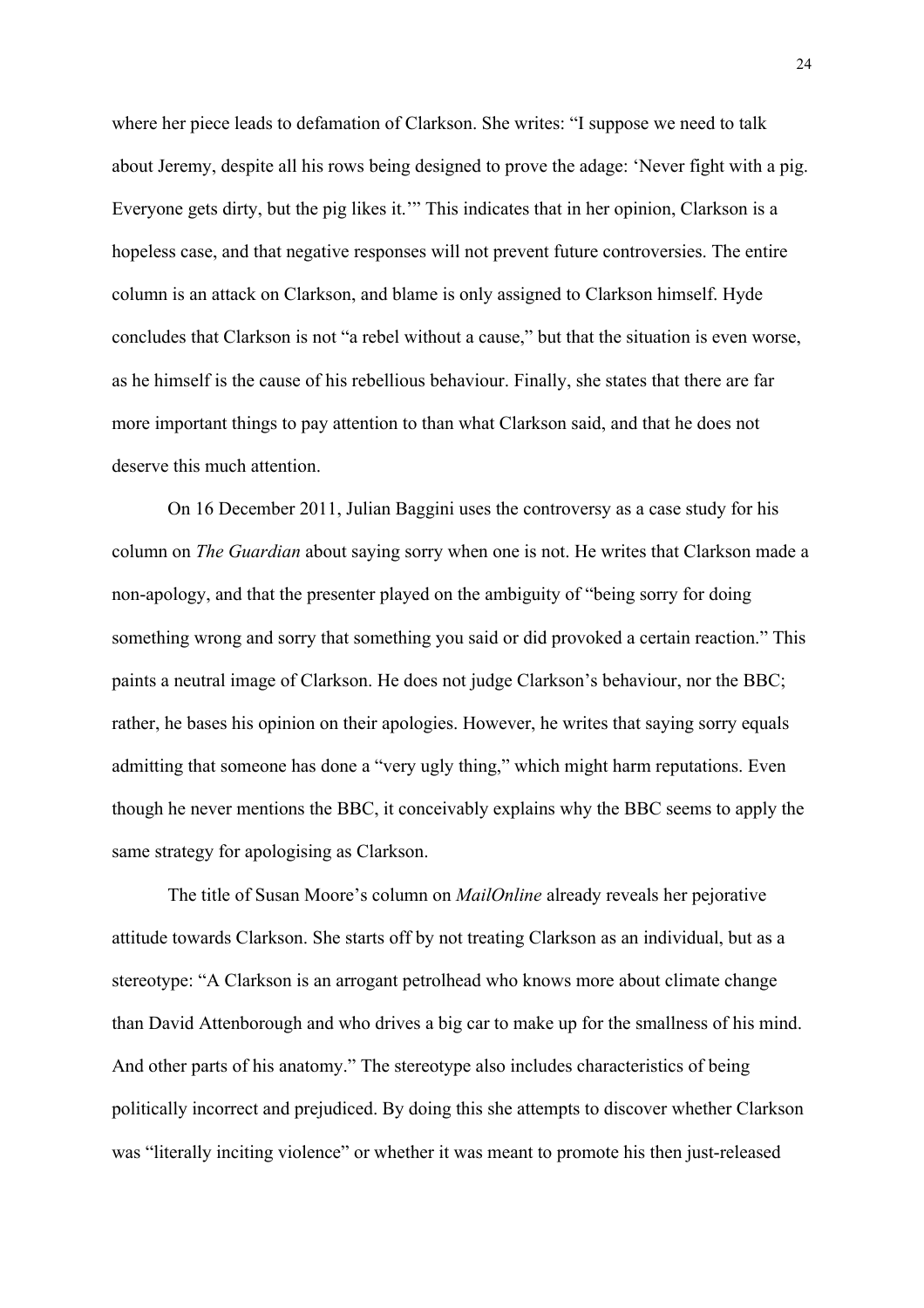DVD. She concludes that neither applies, and that it is "cheap and nasty bullying," yet her conclusion has insufficient support. She does attack Clarkson's mental health based on her conclusion, and calls him a coward. Her final words about Clarkson are that he is "cruel, heartless and pointless." Moore has not commented on the BBC, but has an outspoken negative opinion of Clarkson.

"Jezza's Jest," *The Sun*'s editorial of 2 December 2011, reveals the most complete image of the controversy. Clarkson is portrayed negatively in the first sentence – "a hatefigure" – but this is recovered immediately. Instead, it justifies the unions' negative responses by claiming that they have no sense of humour, overreacted, and had not listened properly to Clarkson's remark. Moreover, the editorial mentions that Clarkson is innocent for he tried to obey "the BBC diktat." Taken together, this forms a rather approving image of Clarkson, and condemns the BBC. Lastly, the editorial makes fun of MP Ed Miliband, which shows *The Sun* disagrees with him, and is supportive of Clarkson. Defamation is not on Clarkson's part, but on the BBC's.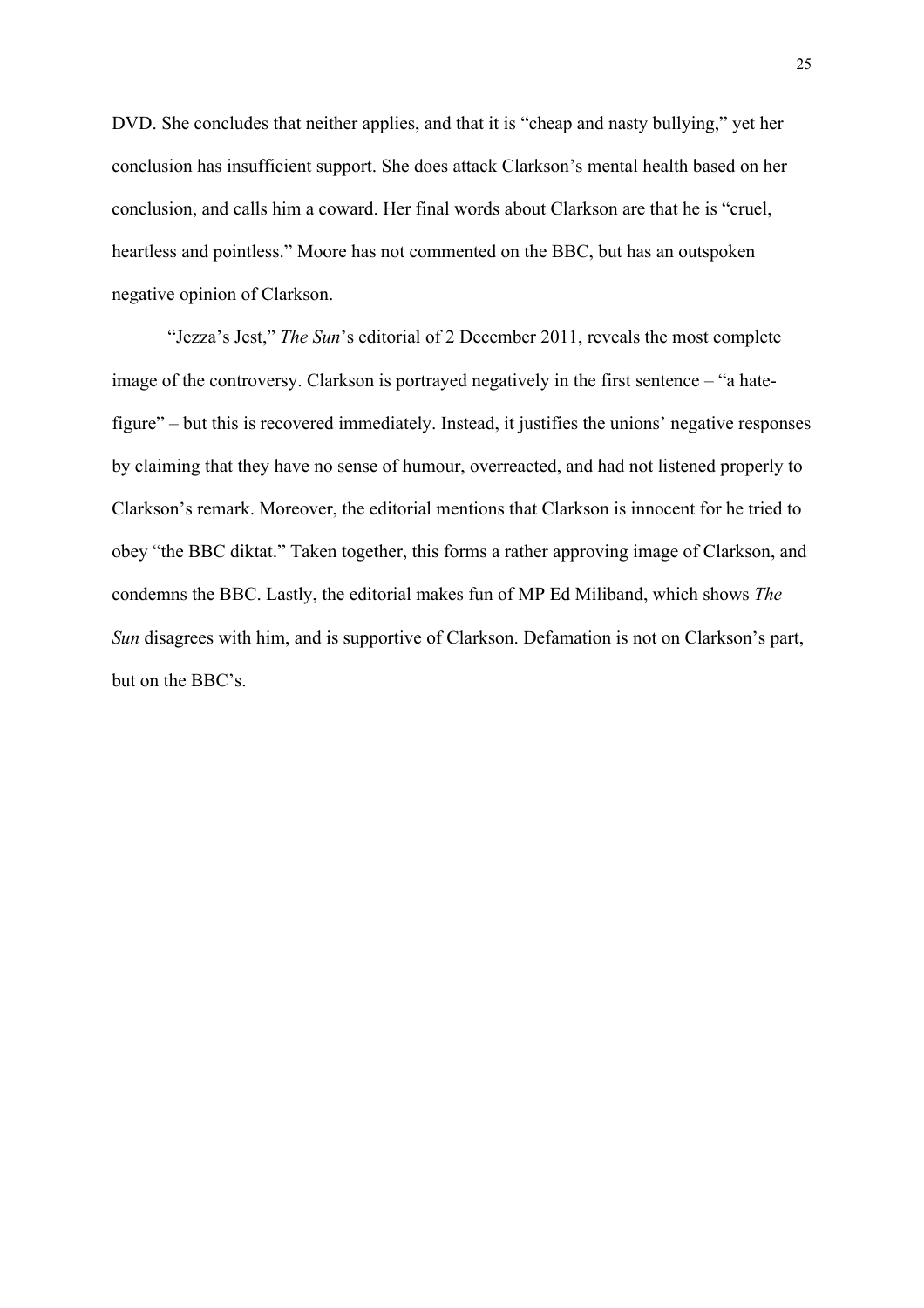## **5. Conclusion**

Jeremy Clarkson has sparked several controversies, and his columns, both for BBC and News International, conflict with BBC's values. Despite the BBC's apologies for Clarkson's controversies, keeping him – someone who does not necessarily take a political stance, but does criticise MPs – as an employee implies that it agrees with Clarkson's behaviour, which would mean that the corporation is not entirely impartial. This raises the question whether BBC's impartiality is a myth, and it also raises questions about how honest the corporation is about living up to its own moral principles.

The BBC does not take responsibility for Clarkson's comments and behaviour outside the corporation, and repeated violation of its values shows that the corporation has not learned from mistakes with respect to Clarkson, whereas its editorial guidelines state to value accountability. The lack of penalisation indicates failure on BBC's behalf to live up to its own values. Brand, Ross, and Thatcher were sanctioned; why does Clarkson stay clear, even after repeated controversies? Rather contrastingly: he even got his contract renewed in September 2012, and is to stay on *Top Gear* for another three years ("Top Gear Presenters").

Additionally, it is most likely that the Head of Department has approved copy for Clarkson's books containing regular columns. Even though they were written prior to publication of the books, they could have been edited to avoid conflicts with BBC's values. Conflicts in content with the values insinuate that BBC might have willingly left the work unedited. Complicity of the BBC calls its impartiality as well as its integrity into question. It begs the question: what impels the BBC to support him?

The columns about Clarkson show different views on the strike controversy that could answer this question. Two columns do not necessarily blame Clarkson: Reidy suggests that it is not the remark or Clarkson, but the media attention that made the issue a controversy.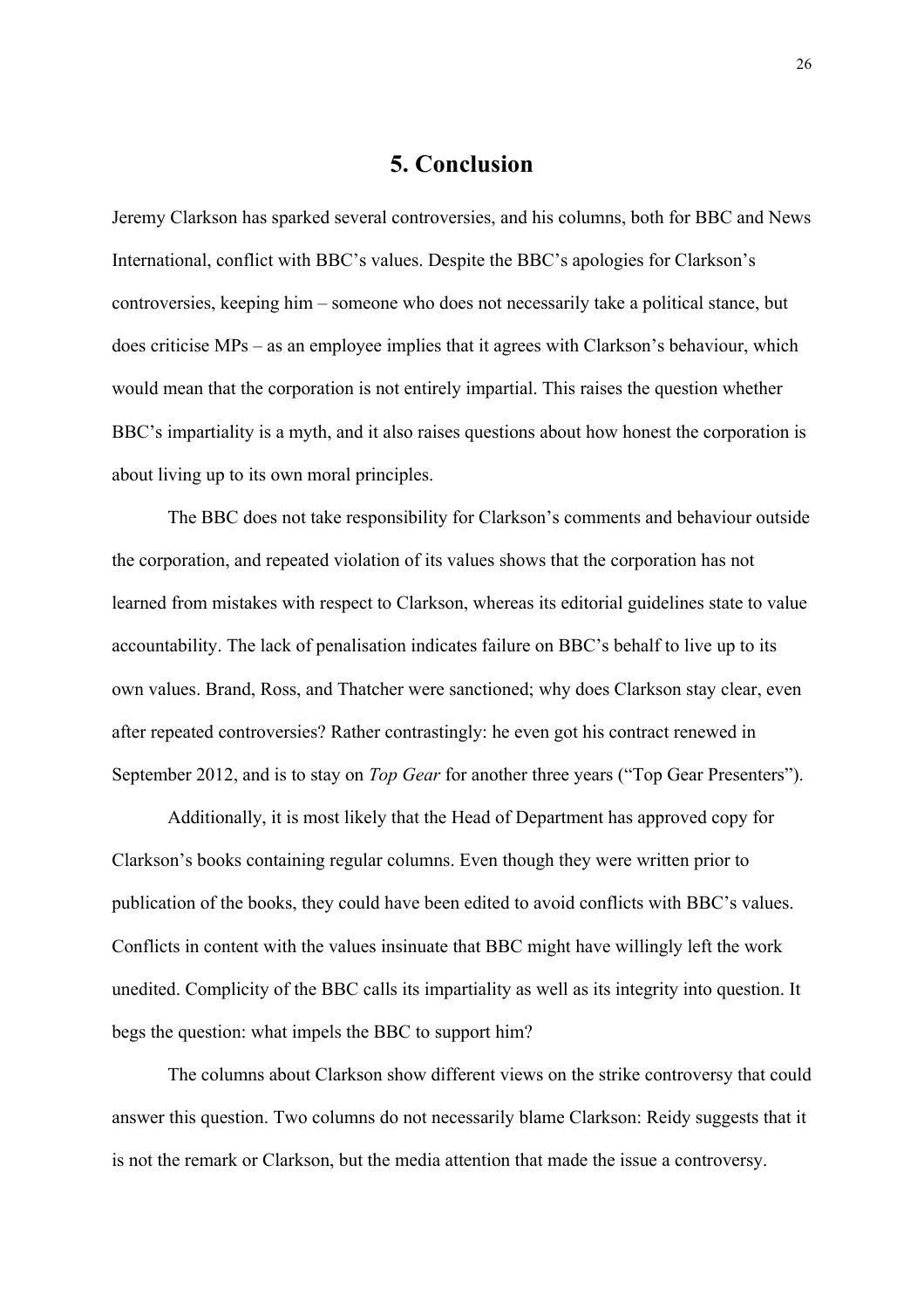Baggini speculates the problem lies in ambiguous apologies in which Clarkson does not truly apologise for what he has said. Two others blame Clarkson in full: Hyde's column leads to defamation of Clarkson, and he is portrayed as a helpless case that will not change after thousands of complaints. Moore presents Clarkson not as an individual, but as a stereotype, which makes it a collective problem. *The Sun*'s editorial takes an entirely different stance, not blaming Clarkson, but the way people interpreted the remark. The editorial attacks Unison, and BBC, and even a MP, which only shows that it is supportive of Clarkson.

Possibly, the opinionated nature of columns allows evading corporation control. After all, Clarkson does not editorialise, precisely as prescribed in the values, and only expresses his own opinions. Indeed, his writings still collide with the corporation's values, but do not spark controversy like his public remarks. Mostly, it seems that Freedom of Press protects Clarkson: written opinions are shielded from libel suits when there is a clear distinction between comment and fact (Harrower 140). Clarkson can only be sued for libel when he publishes a false, defamatory statement of an identifiable plaintiff (Harrower 144). In this case, his columns are entirely made up of his opinions, and these are not provably true or false, which saves him from libel. The fair comment and criticism privilege allows Clarkson to "criticize performers, politicians and matters of public interest" (Harrower 140). Still, this does not justify why the BBC complies with his provocative remarks.

Perhaps the excuses the BBC makes after Clarkson has said something that sparked controversy are sufficient for the corporation, but if this is the case, there should be a reason behind this, especially seeing that other BBC employees were discharged instantly after causing a stir. Clarkson is linked to *Top Gear*, a growing franchise. Bedder 6, the founding company, "is believed to have grown its profits five-fold since the business started [in 2006]" ("Top Gear Presenters"). BBC Worldwide took over the *Top Gear* franchise and intends to continue its worldwide growth. Looking at the increasing success of the programme, it can be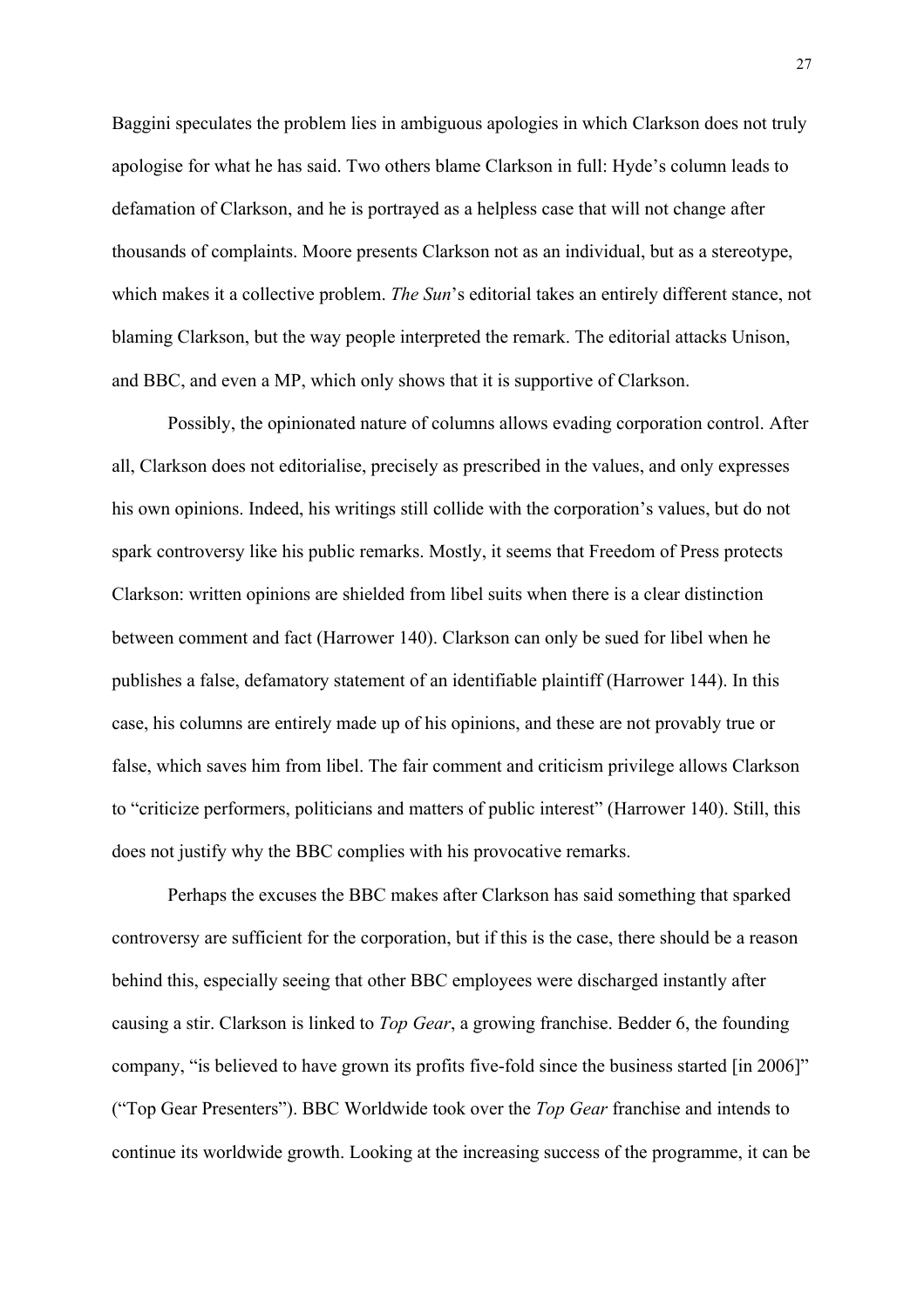said that BBC does not keep Clarkson **despite** his provocative remarks, but **because of** this behaviour. Evidence for this is a statement by the BBC issued in 2006: "their provocative comments are an integral part of the programme and are not intended to be taken seriously" ("Top Gear – General").

It seems that the BBC is willing to let Clarkson slip through because of the success his behaviour and comments have generated for *Top Gear*, and consequently for the BBC, even when this means that their impartiality, accountability, and integrity might be questioned occasionally.

Lastly, it is important to recognise that the problem perhaps does not lie solely in Clarkson's actions. Apparently, the remarks and his behaviour are part of his media image, and thus to be expected. As Reidy explores, it might be very well the media attention that marks Clarkson's behaviour controversial, and stirs the audience to respond. Additionally, the images cast by columns about Clarkson are all conform to the (political) values of the newspaper websites, which says more about them than about Clarkson.

The small selection of Clarkson's columns and the restriction to just one of his controversies limited the amount of columns about him and the BBC's perceived impartiality, accountability, and integrity, and thus the conclusion raises more questions than it provides answers. Extending further research with all Clarkson's columns and controversies, and adding all other BBC's controversial issues will give a full account of the core issue discussed in this study.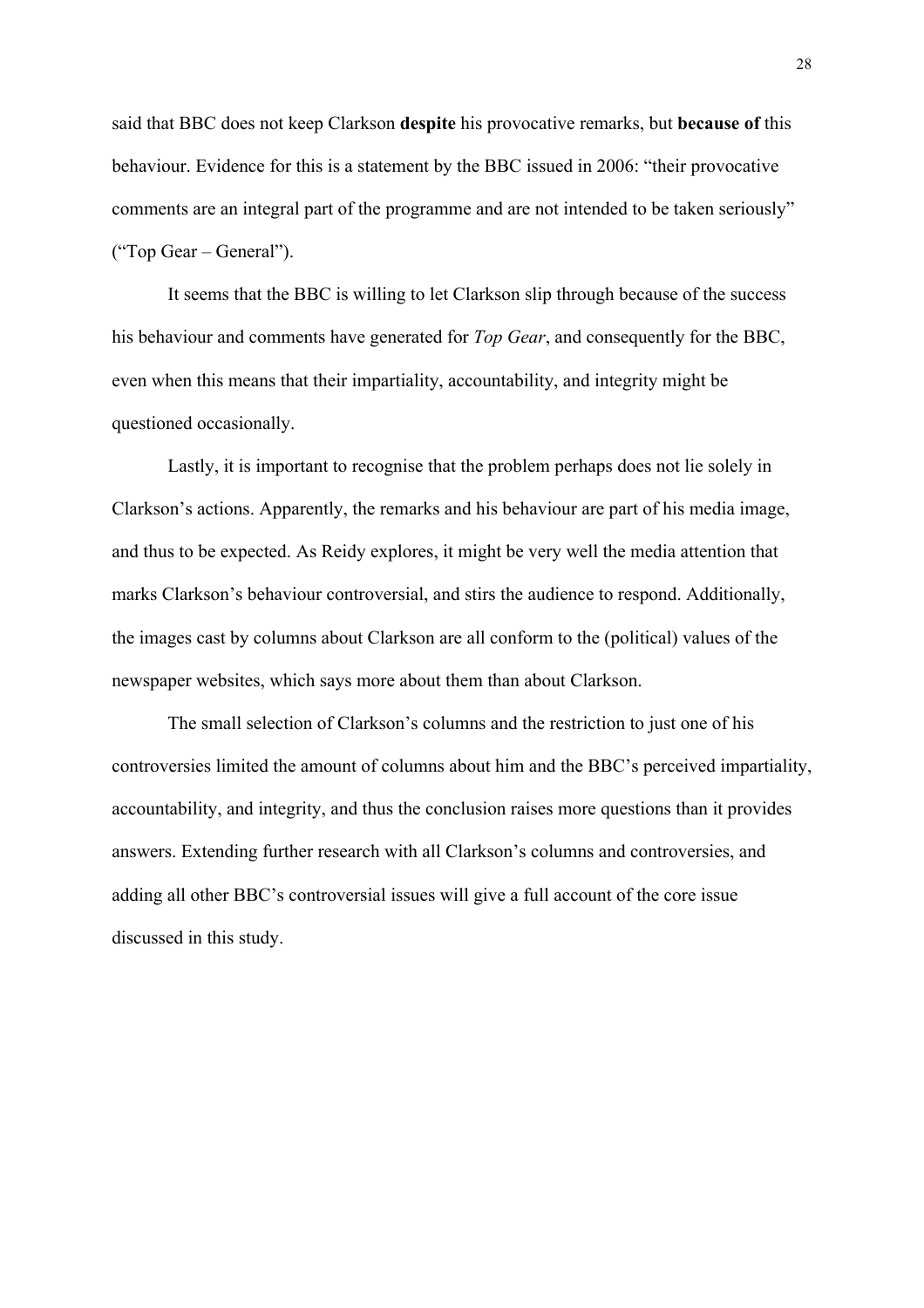## **Works Cited**

- Baggini, Julian. "From Alec Baldwin to Jeremy Clarkson, Saying Sorry Has Never Meant Less." *The Guardian*. Guardian News and Media Limited, 16 December 2011. Web. 28 Dec. 2012.
- Barry, Peter. "Structuralism." *Beginning Theory: An Introduction to Literary and Cultural Theory*. 3rd ed. Manchester: Manchester University Press, 2009. 38-58. Print.

"Brand Quits BBC over Prank Calls." *BBC News*. BBC, 29 Oct. 2008. Web. 3 Dec. 2012.

"Brown Speaks Out over Prank Calls." *BBC News*. BBC, 28 Oct. 2008. Web. 3 Dec. 2012.

Clarkson, Jeremy. *The Top Gear Years*. London: Penguin Books Ltd, 2012. Print.

- ---. *The World According to Clarkson*. London: Penguin Books Ltd, 2003. Print.
- ---. *The World According to Clarkson: For Crying Out Loud!*. London: Penguin Books Ltd, 2008. Print.
- "Clarkson: 'I'd Be a Rubbish PM'." *BBC News*. BBC, 27 May 2008. Web. 8 Dec. 2012.
- Crisell, Andrew. An Introductory History of British Broadcasting. 2<sup>nd</sup> ed. London: Routledge, 2002. Print.
- "Ed Miliband Labels Clarkson's Comments 'Disgraceful and Disgusting'." *The Guardian*. Guardian News and Media Limited, 1 Dec. 2012. Web. 21 Nov. 2012.
- "Editorial Guidelines." *BBC TV, Radio and Online Standards Guidelines*. BBC. Web. 3 Dec. 2012.
- "Episode 6." By Graham Norton. Dir. Steve Smith. *The Graham Norton Show*. BBC1. London, 30 Nov. 2012. Television.
- Foucault, Michel. "The Description of Statements." *Archaeology of Knowledge*. London: Routledge, 2002. 119-21. Print.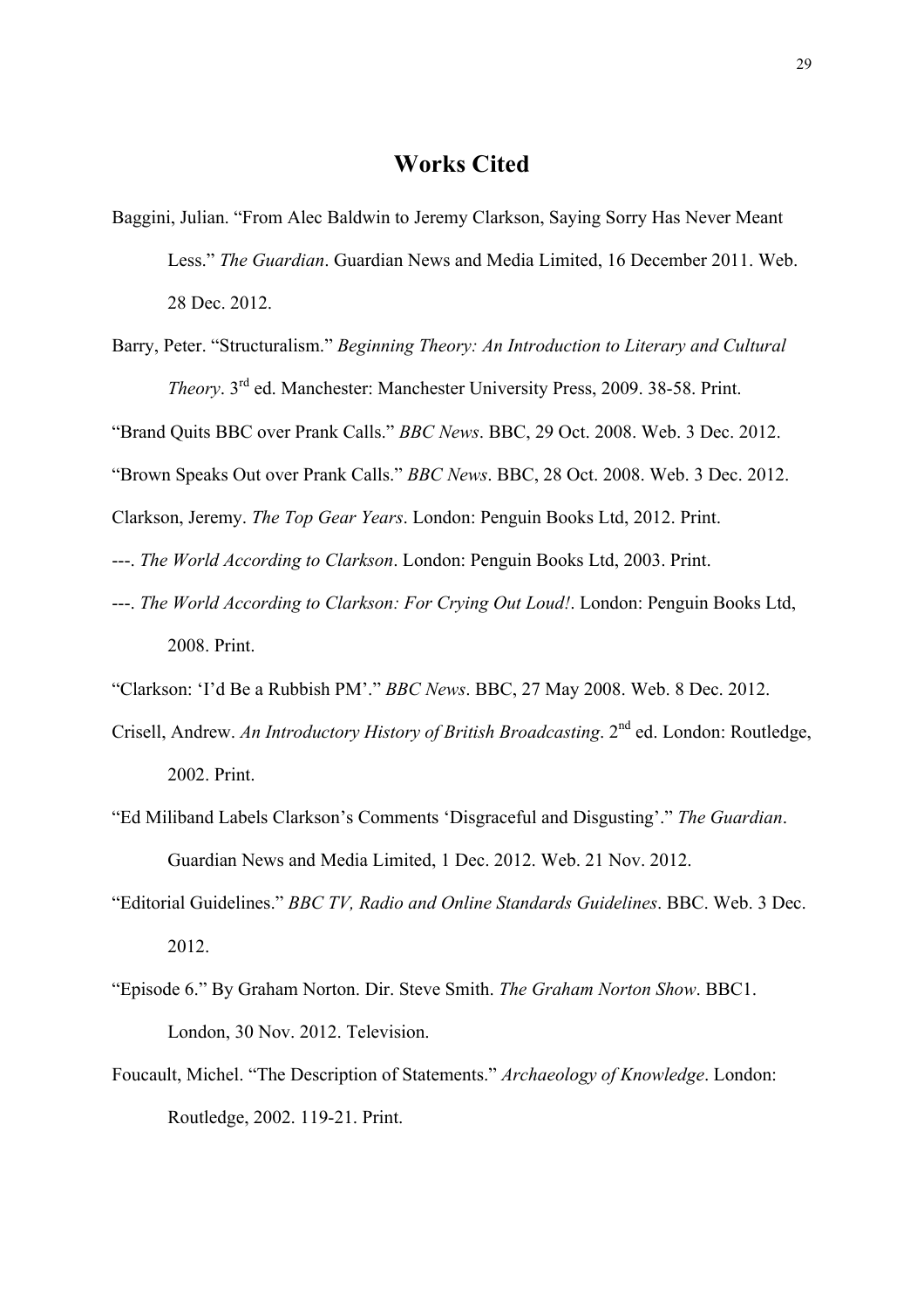- Franklin, Bob, et al. "Agenda Setting." *Key Concepts in Journalism Studies*. London: SAGE Publications, 2005. Print.
- ---. "Bias." *Key Concepts in Journalism Studies*. London: SAGE Publications, 2005. Print.
- Gibson, Owen. "Daily Mail Says Welcome to MidBritain." *The Guardian*. Guardian News and Media Limited, 28 April 2008. Web. 17 Jan. 2013.
- Goslett, Miles. "Russell Brand and Jonathan Ross Could Face Prosecution After Obscene on Air Phone Calls to Fawlty Towers Actor, 78." *Mail Online*. Associated Newspapers Ltd, 26 Oct. 2008. Web. 3 Dec. 2012.
- The Guardian. "General Election 2010: The Liberal Moment Has Come." *The Guardian*. Guardian News and Media Limited, 30 April 2010. Web. 19 Jan. 2013.
- Hamer, Martin, et al. "Sensationalism." *Key Concepts in Journalism Studies*. London: SAGE Publications, 2005. Print.
- Hanna, Mark, et al. "Defamation." *Key Concepts in Journalism Studies*. London: SAGE Publications, 2005. Print.
- ---. "Fairness." *Key Concepts in Journalism Studies*. London: SAGE Publications, 2005. Print.
- Harrower, Tim. *Inside Reporting: A Practical Guide to the Craft of Journalism*. 2<sup>nd</sup> ed. New York: McGraw-Hill Companies, Inc., 2010. Print.
- "History of Guardian.co.uk." *GNM Archive*. Guardian News and Media Limited, nd. Web. 22 Dec. 2012.
- Holmwood, Leigh, and Chris Tryhorn. "Carol Thatcher Made Other Offensive Remarks in 'Golliwog' Incident." *The Guardian*. Guardian News and Media Limited, 6 February 2009. Web. 22 Dec. 2012
- ---. "Clarkson Crashes into Troubles with C-word Attack on PM." *The Guardian*. Guardian News and Media Limited, 24 July 2009. Web. 8 Dec. 2012.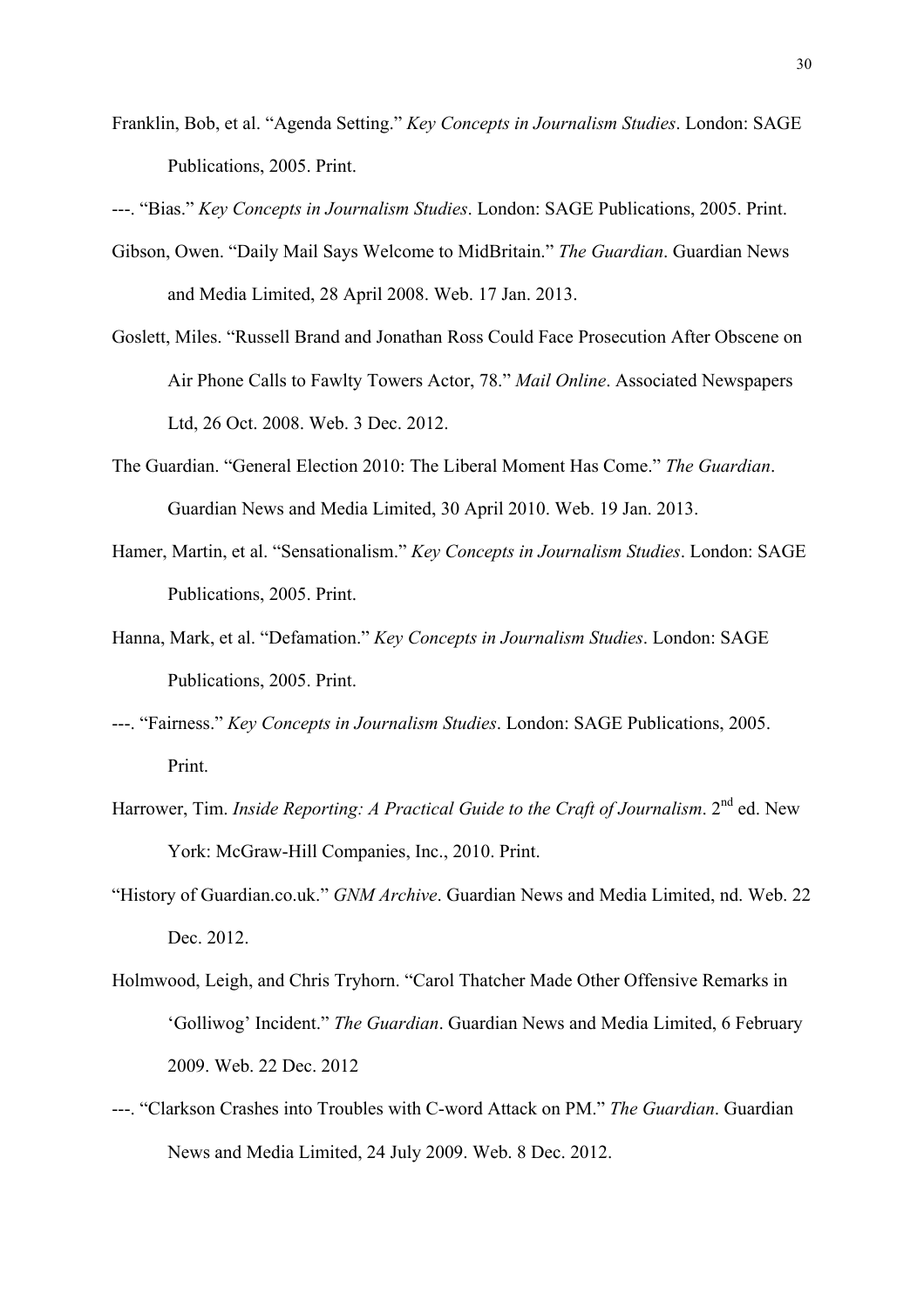Hyde, Marina. "Clarkson Is a Rebel with a Cause. That Cause Is Jeremy." *The Guardian*. Guardian News and Media Limited, 2 December 2011. Web. 28 Dec. 2012.

*Immediate Media Co*. Immediate Media Company Limited, 2011. Web. 28 Dec. 2012.

"Infotainment." *Oxford English Dictionary*. Oxford University Press. Web. 12 Jan. 2013.

- "Jeremy Clarkson Apologises over Strike Comments." *BBC News*. BBC, 1 Dec. 2011. Web. 21 Nov. 2012.
- "Jeremy Clarkson One Show Exchange Transcript." *BBC News*. BBC, 1 Dec. 2011. Web. 21 Nov. 2012.
- "Jezza's Jest." Editorial. *The Sun*. News Group Newspapers Limited, 2 Dec. 2011. Web. 28 Dec. 2012.
- "Jimmy Savile and Newsnight: A Correction." *BBC The Editors*. BBC, 22 Oct. 2012. Web. 22 Dec. 2012.
- "The Key Moments that Shaped the British Press." *BBC News*. BBC, 17 Nov. 2012. Web. 17 Jan. 2013.

"Lesley Douglas Resignation Letter." *BBC News*. BBC, 30 Oct. 2008. Web. 3 Dec. 2012.

Luft, Oliver, and Deborah Summers. "Jeremy Clarkson Apologises for Calling Gordon Brown 'a One-eyed Idiot'." *The Guardian*. Guardian News and Media Limited, 6 Feb. 2009. Web. 8 Dec. 2012.

"Mail Newspapers." *Associated Newspapers*. A&N Media Limited, nd. Web. 22 Dec. 2012.

- McNair, Brian. "I, Columnist." *Pulling Newspapers Apart: Analysing Print Journalism*. Ed. Bob Franklin. London: Routledge, 2008. 112-20. Print.
- "Meet MidBritain." *MidBritain Insights into the UK's Superconsumers*. MidBritain, 2011. Web. 17 Jan. 2013.
- Moore, Suzanne. "'Joker' Jeremy Is Just a Cruel Bully and an Utter Coward." *MailOnline*. Associated Newspapers Ltd, 4 Dec. 2011. Web. 28 Dec. 2012.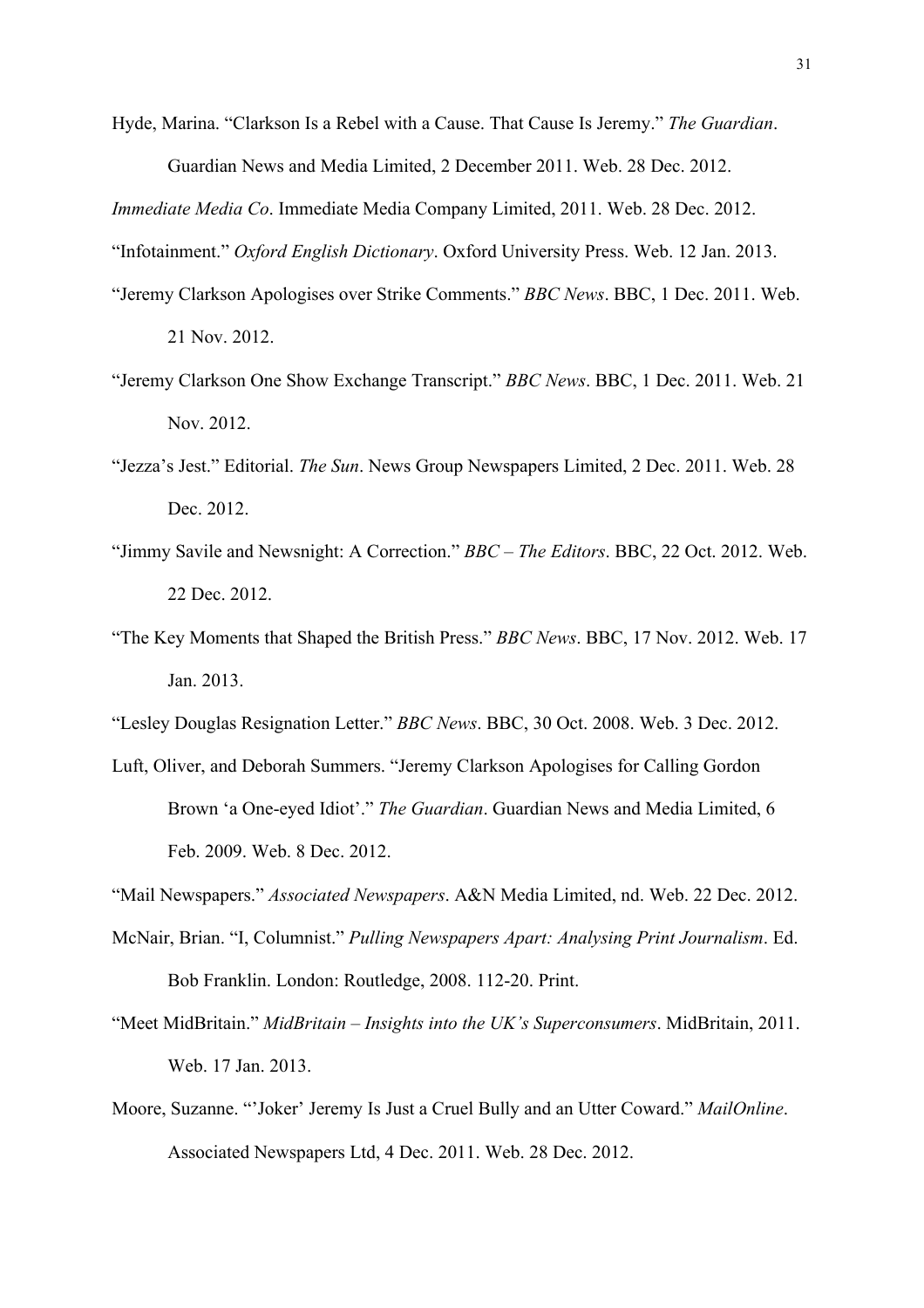- "Murdoch's News Corporation in BSkyB Takeover Bid." *BBC News*. BBC, 15 June 2010. Web. 12 Jan. 2013.
- Pierce, Andrew, Anita Singh and Laura Roberts. "Carol Thatcher Golliwog Row: BBC Faces Growing Backlash over Refusal to Reinstate Her." *Telegraph*. Telegraph Media Group Limited 2012, 4 Feb. 2009. Web. 22 Dec. 2012.
- Pilgrim, David. "The Golliwog Caricature." *Jim Crow Museum of Racist Memorabilia*. Ferris State University, 2012. Web. 17 Jan. 2013.

"Profile: Rupert Murdoch." *BBC News*. BBC, 21 July 2012. Web. 28 Dec. 2012.

"Q&A: Jimmy Savile Allegations." *BBC News*. BBC, 20 Dec. 2012. Web. 22 Dec. 2012.

- Reidy, Padraig. "Clarkson's Just Clarkson Would You Have Cared, Pre-YouTube and Twitter?" *The Guardian*. Guardian News and Media Limited, 1 December 2011. Web. 28 Dec. 2012.
- Richardson, John E., et al. "Decoding." *Key Concepts in Journalism Studies*. London: SAGE Publications, 2005. Print.
- ---. "Fallacy." *Key Concepts in Journalism Studies*. London: SAGE Publications, 2005. Print.
- ---. "Myth." *Key Concepts in Journalism Studies*. London: SAGE Publications, 2005. Print.
- ---. "Stereotype." *Key Concepts in Journalism Studies*. London: SAGE Publications, 2005. Print.
- Rippon, Peter. "Newsnight and Jimmy Savile." *BBC The Editors*. BBC, 2 Oct. 2012. Web. 22 Dec. 2012.
- Robinson, James. "News Corp Pulls Out of BSkyB Bid." *The Guardian*. Guardian News and Media Limited, 13 July 2011. Web. 12 Jan. 2013.
- "Roland Barthes: 1915-1980." *The Norton Anthology of Theory and Criticism.* Ed. Vincent B. Leitch. New York: W.W. Norton & Company, Inc., 2010. 2nd ed. 1316-1319. Print.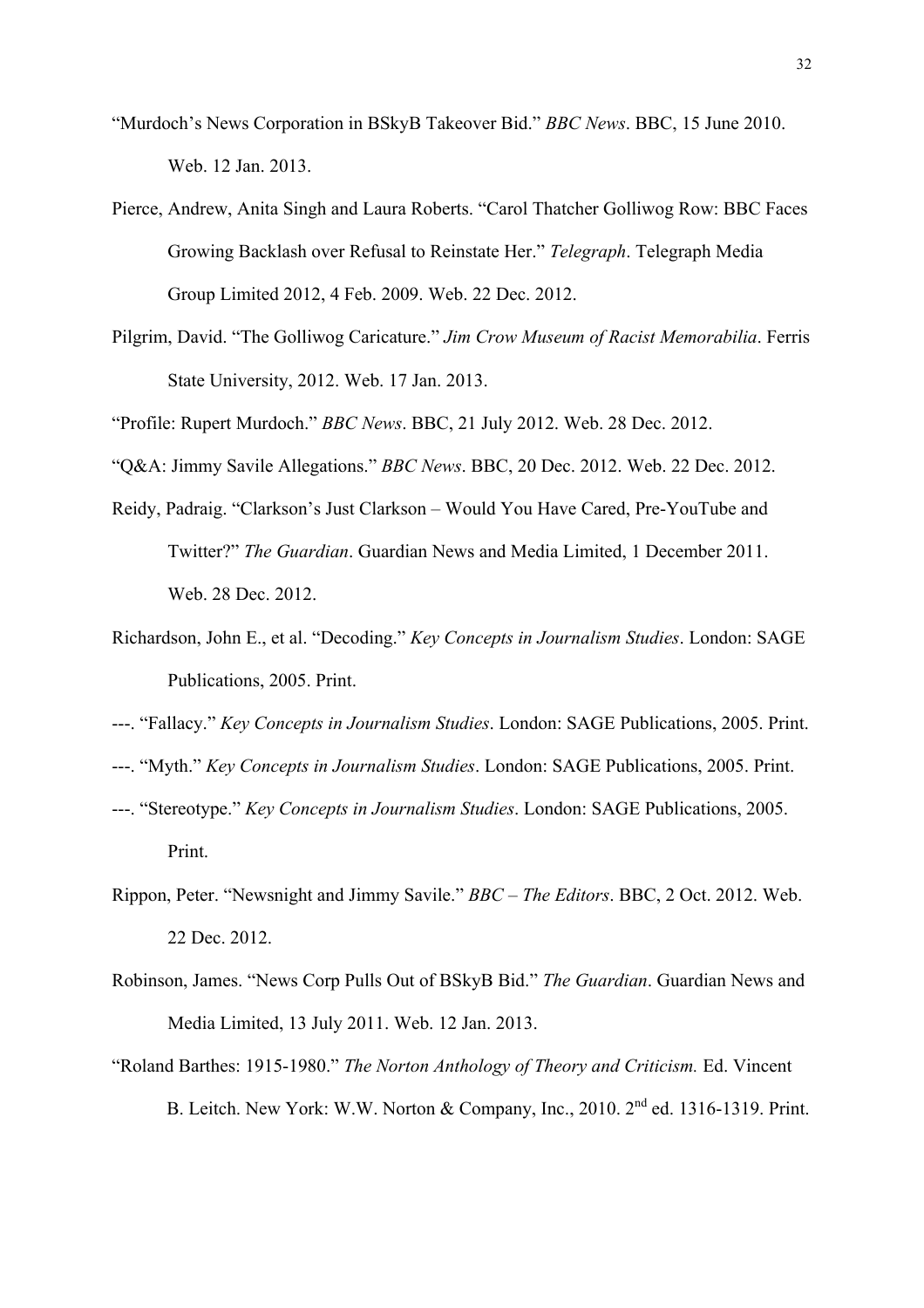- Russell, Gwen. *Jeremy Clarkson: The Biography*. London: John Blake Publishing Ltd, 2010. Print.
- "Sack Jeremy Clarkson over Strike Comments, Unison Urges." *BBC News*. BBC, 1 Dec. 2012. Web. 21 Nov. 2012.
- Saussure, Ferdinand de. "Course in General Linguistics." *The Norton Anthology of Theory and Criticism.* Ed. Vincent B. Leitch. New York: W.W. Norton & Company, Inc., 2010. 2nd ed. 850-53. Print.

"The Sun." *The Sun Landing Page*. News International, nd. Web. 28 Dec. 2012.

"The Sunday Times." *Times Media*. News International, nd. Web. 28 Dec. 2012.

- Sweney, Mark. "Jeremy Clarkson Faces Investigation over One Show Rant." *The Guardian*. Guardian News and Media Limited, 19 Dec. 2011. Web. 21 Nov. 2012.
- Talbot, Mary. "Introduction: Media and Discourse." *Media Discourse: Representation and Interaction*. Edinburgh: Edinburgh University Press Ltd, 2007. 3. Print.
- Thomas, Liz. "Jeremy Clarkson in Hot Water Again After Sparking Complaints over Polish World War II Joke." *Mail Online*. Associated Newspapers Ltd, 5 Aug. 2009. Web. 8 Dec. 2012.
- Topgear.com. "TG's Won a Guinness World Record." *BBC Top Gear*. BBC Worldwide, 7 Sept. 2012. Web. 13 Jan. 2013.
- "Top Gear Advertising." *BBC Magazines Advertising*. Immediate Media Company Limited, 2011. Web. 28 Dec. 2012.
- "Top Gear General Approach Taken by the Programme." *BBC Complaints*. BBC, 26 July 2006. Web. 12 Jan. 2013.
- "Top Gear Presenters Agree to Deal." *BBC News*. BBC, 28 September 2012. Web. 13 Jan. 2013.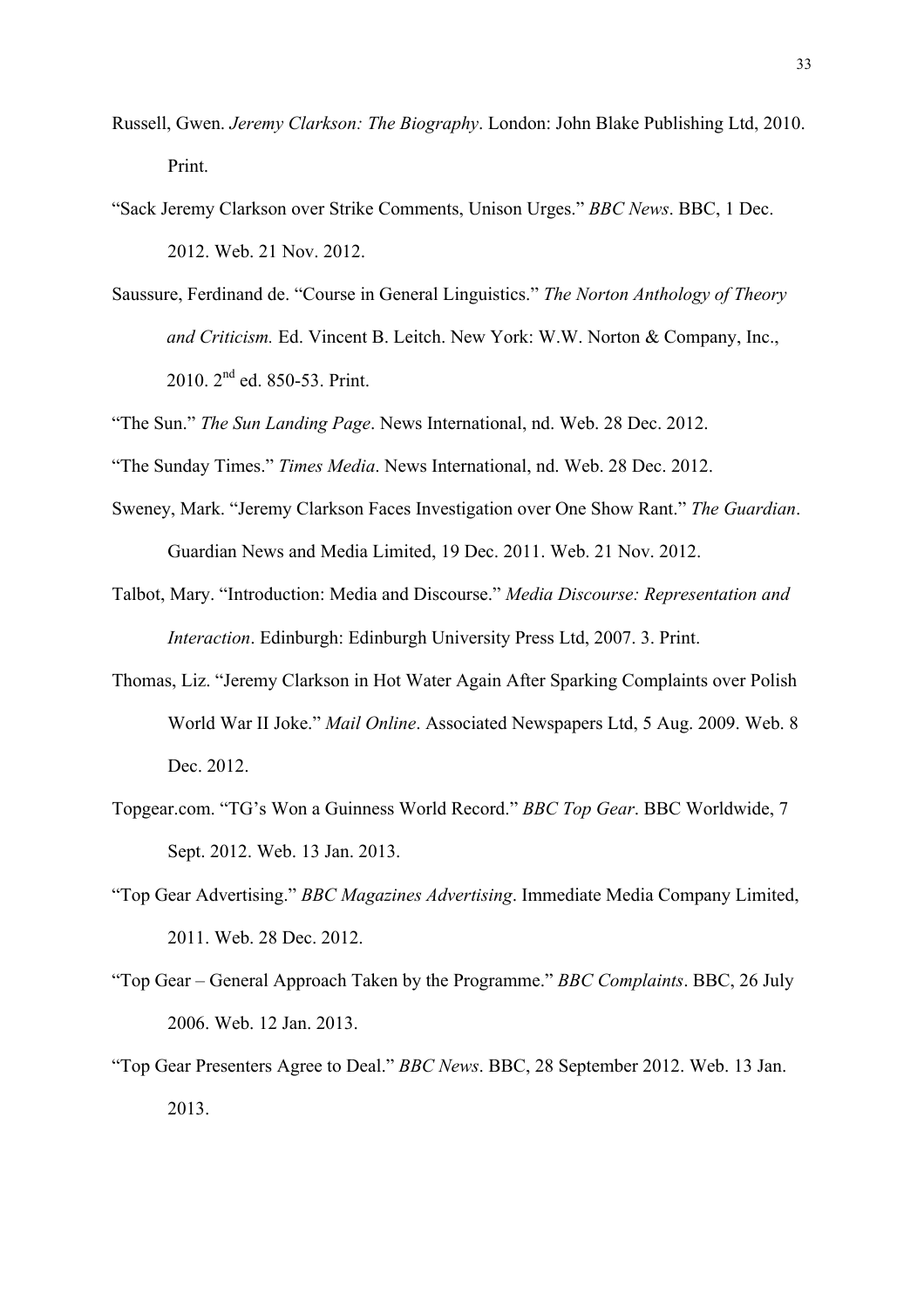- Wahl-Jorgensen, Karin. "Open-ed Pages." *Pulling Newspapers Apart: Analysing Print Journalism*. Ed. Bob Franklin. London: Routledge, 2008. 70-77. Print.
- Wells, Matt. "The Left-Right Spectrum." *YouGov*. YouGov plc, 16 May 2011. Web. 19 Jan. 2013.
- ---. "World Writes to Undecided Voters." *The Guardian*. Guardian News and Media Limited, 16 Oct. 2004. Web. 19 Jan. 2013.

"What Is the Labour Party?" *The Labour Party*. Labour Party, n.d. Web. 19 Jan. 2013.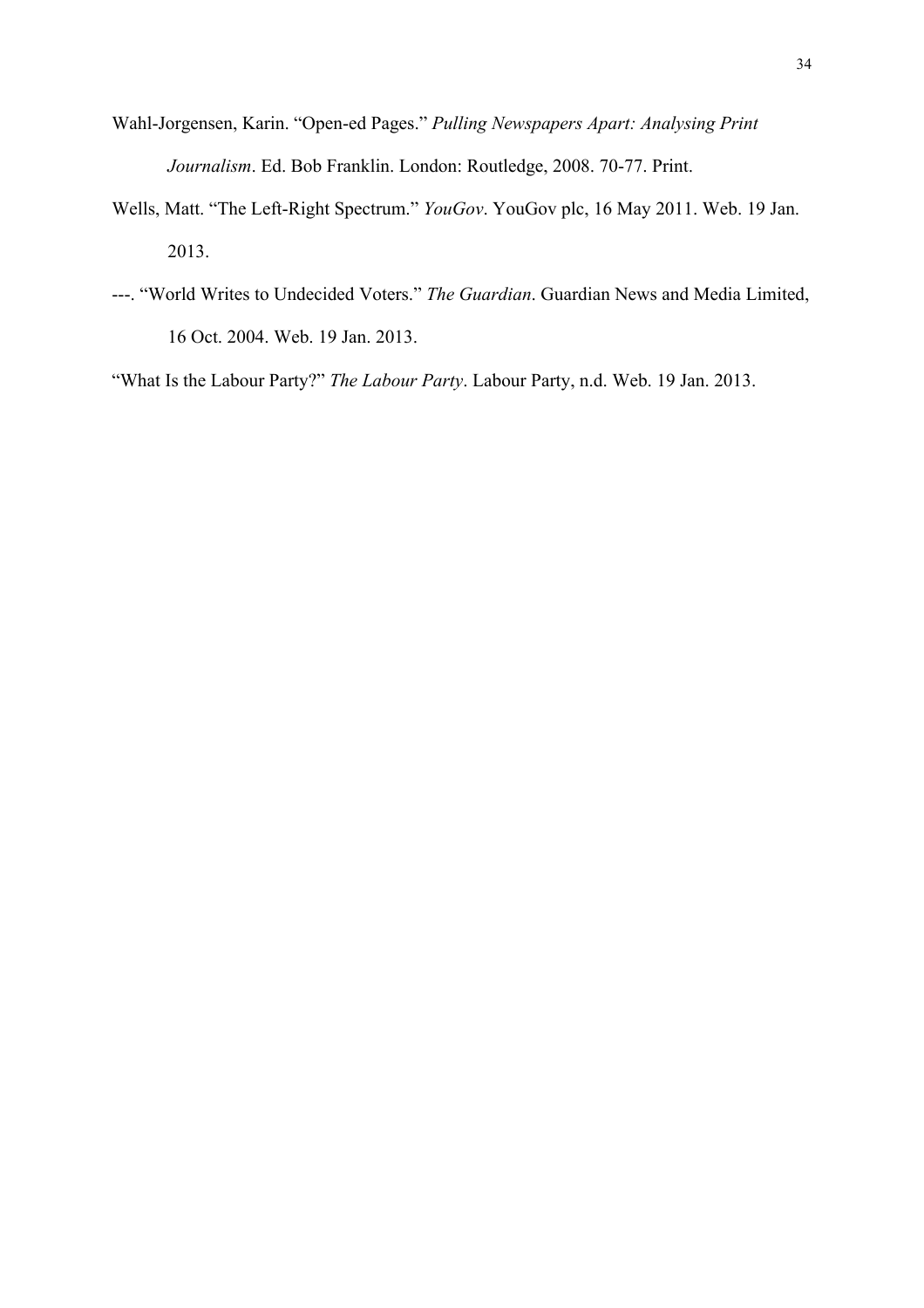# **Appendices**

The table below contains the analysed columns written by Clarkson, and distinguishes between columns that were written for *Top Gear* magazine, and republished in *The Top Gear Years*, and columns Clarkson wrote for *The Sunday Times*, and that were republished in three different books.

| <b>Top Gear magazine</b> |      | <b>The Sunday Times</b> |                      |      |  |
|--------------------------|------|-------------------------|----------------------|------|--|
| <b>Title</b>             | Year | <b>Title</b>            | <b>Book</b>          | Year |  |
| "Environmentalists"      | 1996 | "Save the Planet,       | For Crying Out Loud! | 2007 |  |
|                          |      | Eat a Vegan"            |                      |      |  |
| "England"                | 2000 | "Look in the            | The World According  | 2003 |  |
|                          |      | Souvenir Shop and       | to Clarkson          |      |  |
| "Broken Britain"         | 2010 | Weep for England"       |                      |      |  |
|                          |      | "It's English as a      | For Crying Out Loud! | 2006 |  |
|                          |      | Foreign Language"       |                      |      |  |
|                          |      |                         |                      |      |  |
|                          |      | "Why Brits Make         | For Crying Out Loud! | 2007 |  |
|                          |      | the Best Tourists"      |                      |      |  |
| "Ageing"                 | 2001 | "I'm Just Talking       | The World According  | 2002 |  |
|                          |      | 'Bout My                | to Clarkson          |      |  |
|                          |      | Generation,             |                      |      |  |
|                          |      | Britney"                |                      |      |  |
| "The Euro"               | 2002 | "Forget the Euro,       | The World According  | 2001 |  |
|                          |      | Just Give Us a          | to Clarkson          |      |  |
|                          |      | Single Socket"          |                      |      |  |
| "Women"                  | 2005 | "An Invitation from     | The World According  | 2001 |  |
|                          |      | My Wife Which I         | to Clarkson          |      |  |
|                          |      | Wish I Could            |                      |      |  |
|                          |      | Refuse"                 |                      |      |  |
| "Americans"              | 2006 | "America, Twinned       | The World According  | 2001 |  |
|                          |      | with the Fatherland"    | to Clarkson          |      |  |
| "The Germans"            | 2007 | "Cornered by a          | The World According  | 2001 |  |
|                          |      | German Mob Bent         | to Clarkson          |      |  |
|                          |      | on Revenge"             |                      |      |  |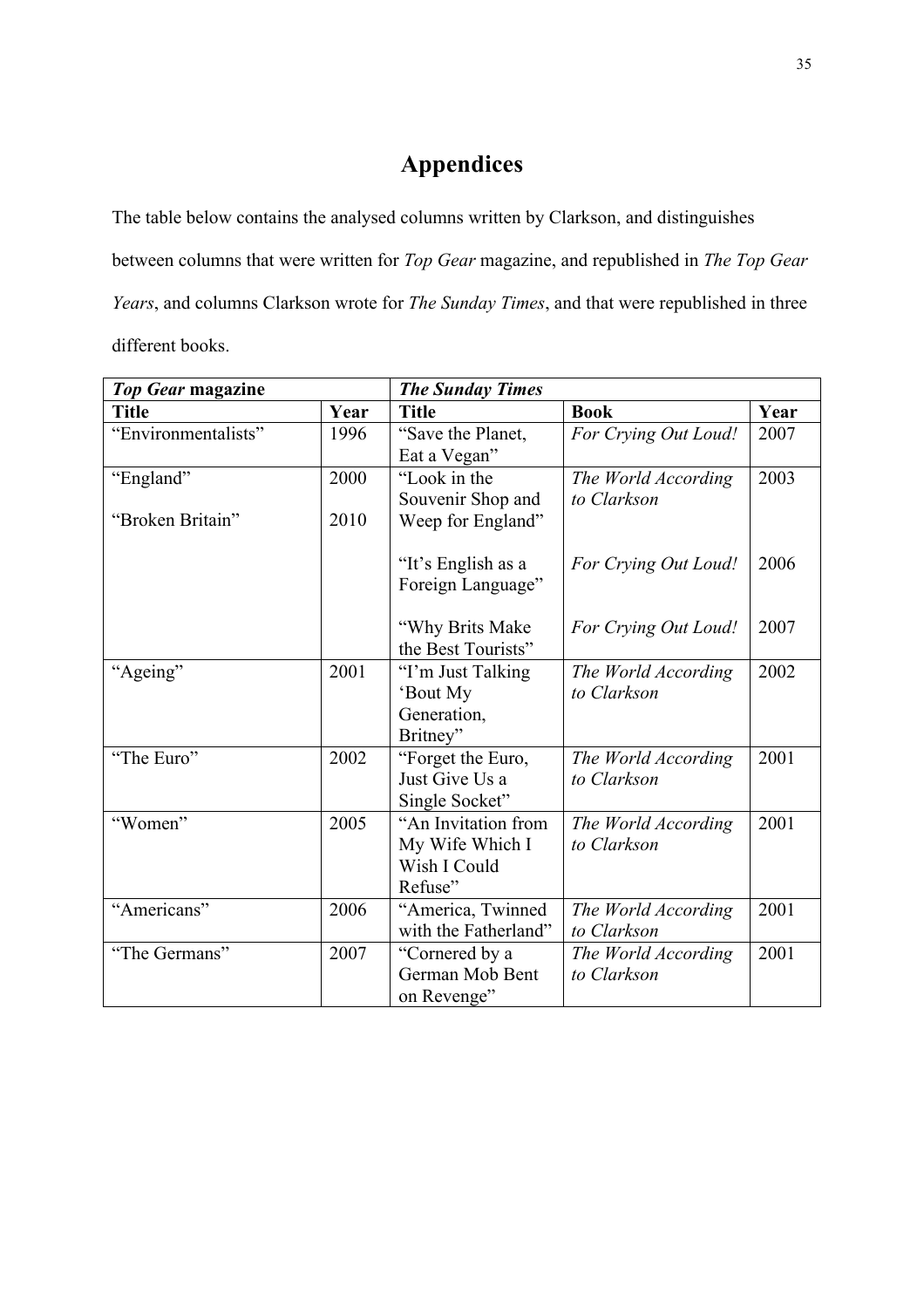The following table contains an overview of columns about Clarkson and their publication information.

| Date             | <b>Title</b>                         | Website           | <b>Author</b>        |
|------------------|--------------------------------------|-------------------|----------------------|
| 1 December 2011  | "Clarkson's Just Clarkson – Would    | <i>The</i>        | Padraig Reidy        |
|                  | You Have Cared, Pre-YouTube and      | Guardian          |                      |
|                  | Twitter?"                            |                   |                      |
| 2 December 2011  | "Clarkson Is a Rebel with a Cause.   | The               | Marina Hyde          |
|                  | That Cause Is Jeremy"                | Guardian          |                      |
| 16 December 2011 | "From Alec Baldwin to Jeremy         | The               | Julian Baggini       |
|                  | Clarkson, Saying Sorry Has Never     | Guardian          |                      |
|                  | Meant Less"                          |                   |                      |
| 4 December 2011  | "Joker' Jeremy Is Just a Cruel Bully | <b>MailOnline</b> | <b>Suzanne Moore</b> |
|                  | and an Utter Coward"                 |                   |                      |
| 2 December 2011  | "Jezza's Jest"                       | The Sun           | Unsigned             |
|                  |                                      |                   | (editorial)          |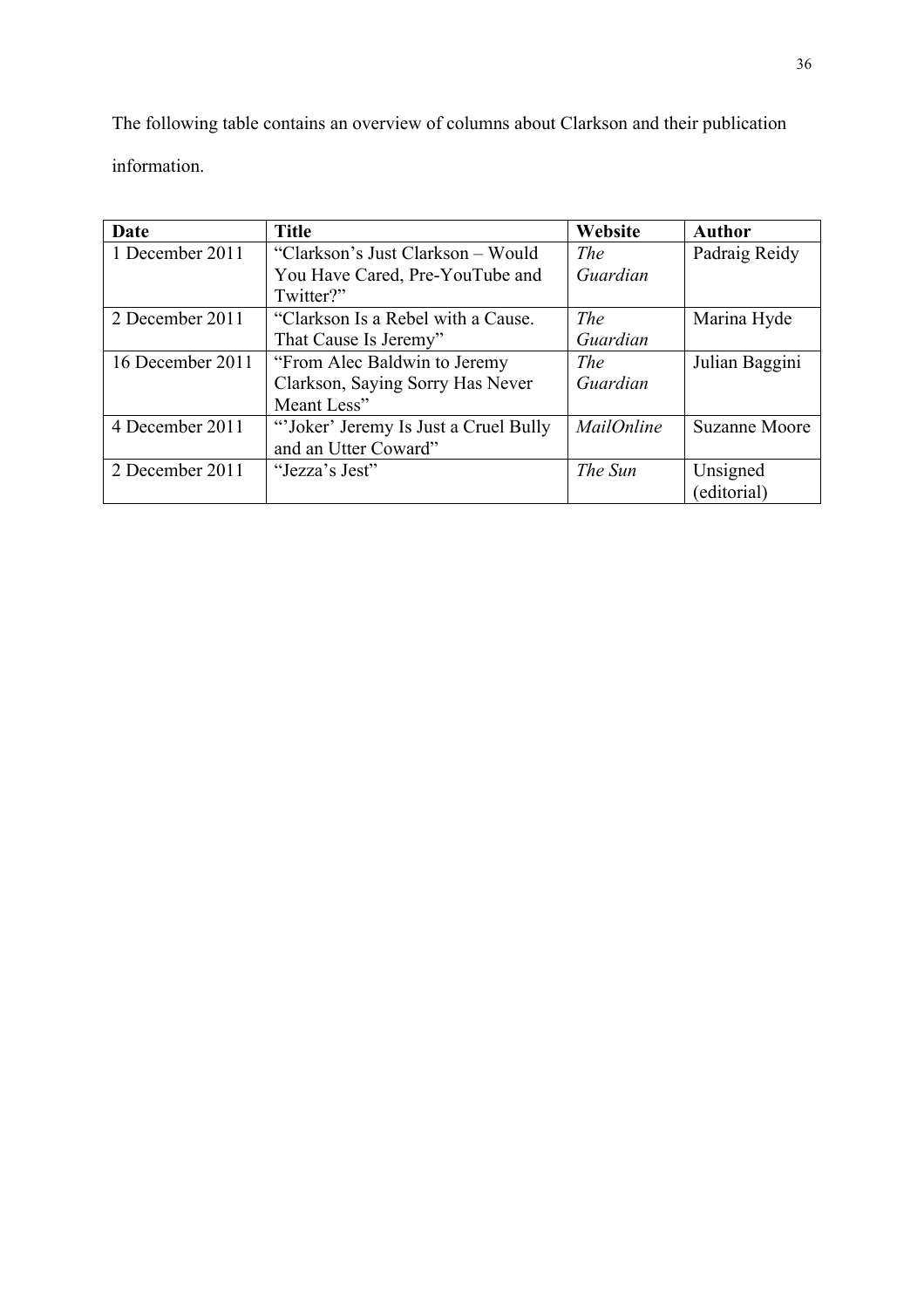# **Appendix A**

**Newspaper website**: *The Guardian* **Author**: Padraig Reidy **Date**: Thursday 1 December 2011

### **Clarkson's just Clarkson – would you have cared, pre-YouTube and Twitter?**

Jeremy Clarkson's joke about shooting public sector workers might have fallen flat without networks of instant outrage

How are your outrage levels today? Seen a sweary racist on a tram? Heard a TV personality make a bad joke about shooting public sector workers? Retweeted it and carefully added the correct hashtag?

Were you really, genuinely outraged?

Think about how you would have reacted to the story of an obnoxious woman on a tram seven years ago (pre-YouTube – PYT if you like). Would you have told everyone you know? Would you have asked them to tell everyone they know? Or would you have shrugged, mumbled something about the world going to hell in a handcart, and gone back to watching Top Gear, only to be confronted by Jeremy Clarkson making a hilarious joke about Spanish woman gypsy drivers (shrug again, change channel).

YouTube and Twitter are wonderful, wonderful things that have changed how we interact with the world, to the extent that I'm not sure I can remember life PYT. But they have created a mechanism by which we can we can monitor and record behaviour, whether of private citizens or public figures, play them over and over again, and share them with an alarming rapidity. Perhaps this heightened speed also leads us to feel forced into heightened reactions. Without the time to digest context and meaning we can only choose from a range of default reactions, largely based on our own prejudices. We have a small range to choose from ("lol", "OMG", "WTF?" and "fail" seem to cover most things. We don't have a one-worder for righteous fury yet though. Feel free to suggest in the comments).

There are real problems here; the first is that our need for instant reactions may lead us to the wrong conclusions on the most extreme versions of sensitive stories. Hundreds of tweeters engaged in the Middle East were horrified to learn this week that Egyptian blogger Alaa Abdel Fattah had been charged with murder. The news was retweeted widely by credible people. It emerged several hours later that it wasn't true (journalist Andy Carvin demonstrates what happened here).

The other significant problem is the risk of fatigue. I'm sure I can't be alone in getting exhausted by the constant demands made on my precious outrage. Before the student protests on 9 November, tweeters went crazy with the idea that police would use baton rounds against demonstrators, with high-profile people such as Owen Jones and Laurie Penny sending out messages of defiance, as if this was the Bogside in 1971 and not London in 2011. I couldn't help but feel repulsed by mass melodrama which only went to obscure the message of the demonstration.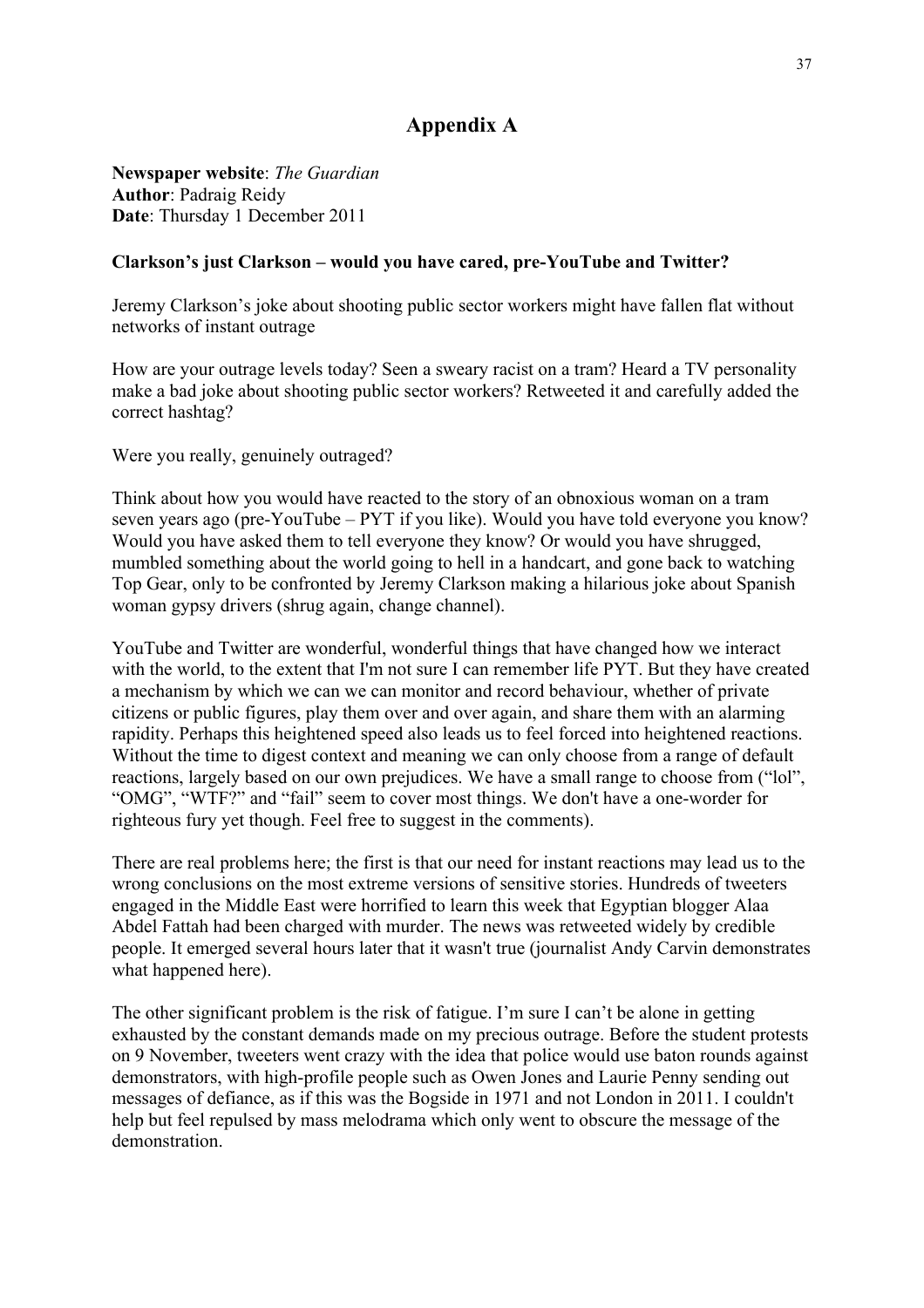Likewise with angry racist tram lady. My initial reaction to the video was "God, that's horrible", but as the storm grew, to the point where even Mia Farrow felt the need to tell us that she thought racism in south London was, y'know, just awful, I couldn't help but feel sorry for the woman who had become a vessel for everyone else's outrage. The sheer volume of righteousness becomes off-putting.

And now Clarkson, who has made a dull golf club bar joke about striking public sector workers needing to be shot. God knows the man doesn't need my pity, but I feel driven towards feeling sorry for anyone who has several thousand people calling for their head simply because they've noticed that he's done the same kind of thing he's always done. I don't think there's a single reasonable person there who actually believes that Clarkson wants people to be shot for going on strike, so why do people feel the need to react the way we do? Lord knows we're not talking about the most subtle of jokes here, but must we be so literal and unsubtle in our reaction?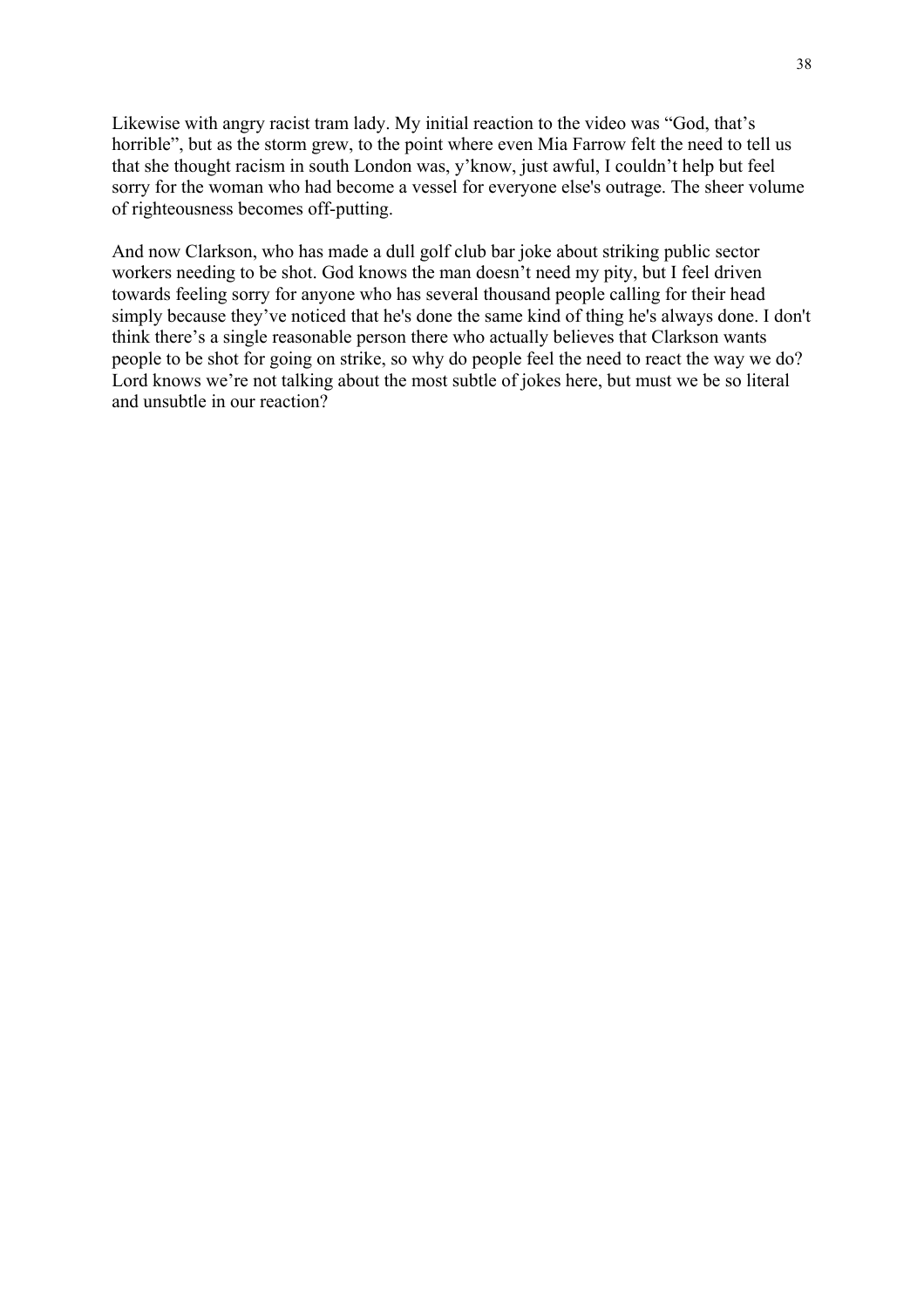# **Appendix B**

**Newspaper website**: *The Guardian* **Author**: Marina Hyde **Date**: Friday 2 December 2011

### **Clarkson is a rebel with a cause. That cause is Jeremy**

The Top Gear man shows there are two kinds of jokes inciting violence: Facebook foolery spells jail; on TV it flogs DVDs

I've lost count of the times I've called for Jeremy Clarkson to be shot. I only meant it seriously on about 95% of them, and I never imagined doing it in front of his family. But if that's the way Jeremy thinks these things ought to happen, I'm humane enough to take last requests.

In the meantime, late-capitalist dreamweavers continue their mission to divide the world into people who will call the BBC to complain that Jonathan Ross should be sacked, and people who will call the BBC to complain that Jeremy Clarkson should be sacked. But I would like to think there is a vast third category that finds our national sport of taking offence to be the last word in plonkery. In as few words as possible, I wish to place myself in the last section. I support the freedom to make jokes, even if they're bad, and even if they're the most hackneyed rehash of all your other bad jokes – even if you've basically only got one joke. As anyone remotely familiar with what we'll euphemise as "my work" would surely have guessed.

That dealt with, I suppose we need to talk about Jeremy, despite all his rows being designed to prove the adage: "Never fight with a pig. Everyone gets dirty, but the pig likes it."

As you'll have heard, the Top Gear presenter joshed on Wednesday's The One Show that all strikers should be shot in front of their families, and moaned about suicides making his trains late or something. He's flogging his new DVD – Crash! Bang! Wallop! What a Video! **–** so is touring the studios in his pose as the nation's foremost rebel. I know what you're thinking: Christmas DVDs, promotional tours, robotically confected controversy … none of these really feel like the answer to the question: "What would Spartacus do?"

And you would of course be right. As only the terminally clueless will have failed to spot, Jeremy Clarkson works for "The Man". He doesn't live off the grid in some revolutionary base camp. He lives in Chipping Norton. He plays tennis with the prime minister. I won't spell out for you precisely what he does to The Man – imagine if children were reading – but maybe one day he'll bring out a range of Clarkson-branded kneepads.

Furthermore, a huge whack of his income comes from Rupert Murdoch. Has he been contacted by Operation Weeting? If he has, he hasn't been rebellious enough to say. And if he hasn't, it is likely to be only a matter of time. Yet even if the phone-hacking allegations were to spread to his employers the Sun, my bet is Jeremy wouldn't resign in disgust at the intrusion on his personage. He has a lucrative ability to hold two contradictory positions in his mind at the same time – and in this, he is quite the man for our times.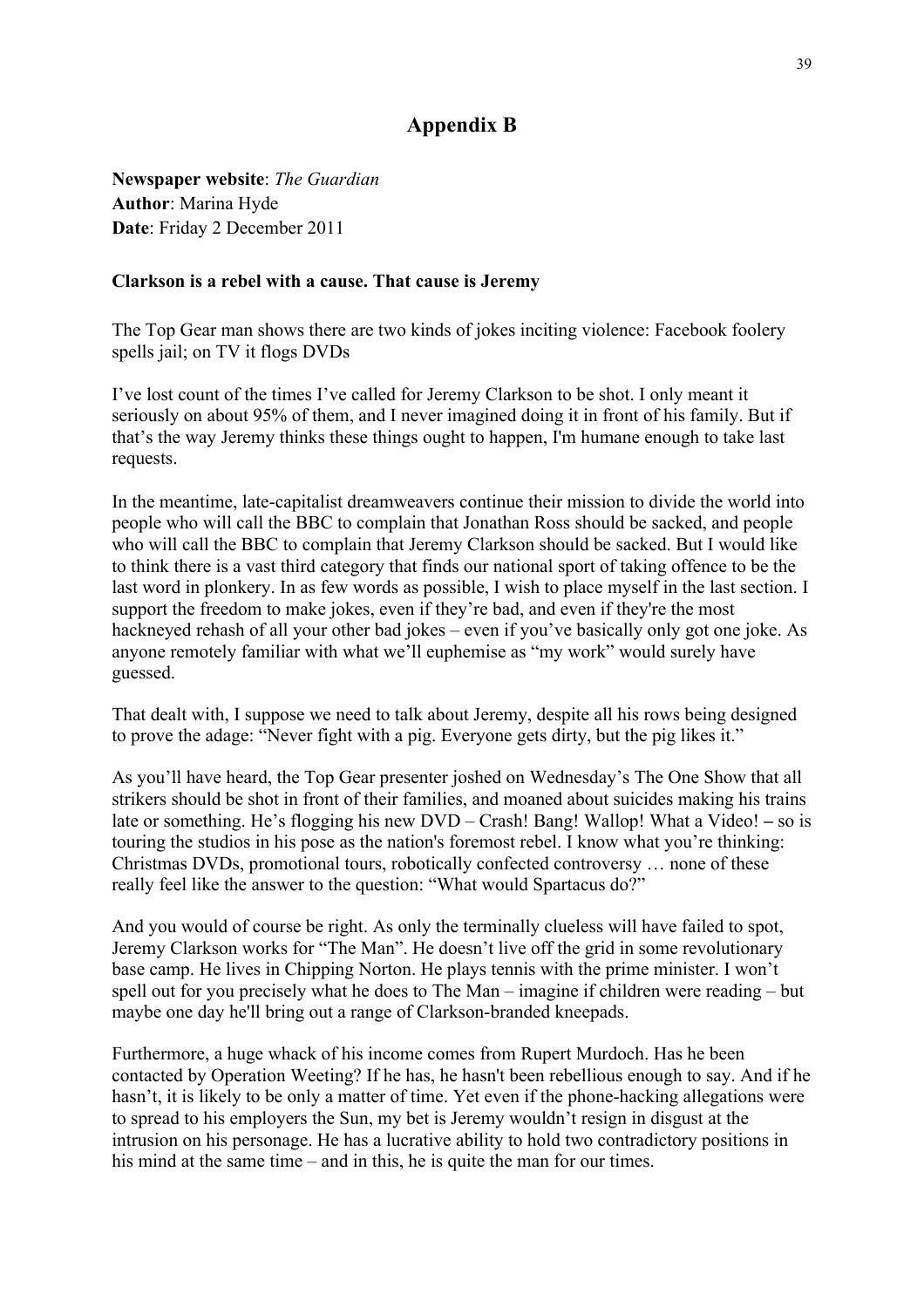Indeed, since inequality is much in people's minds, we might observe that there are two kinds of jokes about incitement to violence. There's the kind you make on The One Show, which sells your DVD, and there's the kind you make on your obscure little Facebook page that gets you a four-year sentence, as happened during the summer unrest with a pair in Northwich who didn't even turn up to their own "riot" (nor did anybody except the police). Or perhaps you prefer the chap convicted for a joke tweet about Doncaster airport.

Yes, there are two kinds of jokes, just as there are two kinds of marijuana. There's the pot that presidential hopefuls admit to having smoked in a youthful-experiment-type way, and there's the pot criminals currently serving life sentences under preposterous three strikes legislation were caught with. Consider dear old Dubya Bush, whose unpunished frat boy toking was no impediment to Texas becoming the US state that prosecutes more of its citizens for marijuana than any other. Or, for balance, consider instead Bill Clinton, who "never inhaled", but blithely instituted a "one strike and you're out" policy, which saw entire families thrown out of social housing because one member (frequently a teenage child) had been busted for marijuana possession.

Two kinds of marijuana, and two kinds of dumb joke. And the one thing you'll never find is the person who smoked the "good" kind of weed defending the type who smoked the "bad", just as you won't find Jeremy defending any Facebook or Twitter users' right to make offensive jokes in any of his columns. His whinge in the column following the sentencing of the Facebook fools concerned the Notting Hill carnival (he's got a flat there).

It would be wrong to brand Jeremy a rebel without a cause – but his only cause is himself. He only gives a toss about things that directly affect him, and exists as our very contained, very well-paid version of the Tea Party.

Meanwhile, those who spent Thursday watching the news instead of phoning the BBC will have absorbed the dire warnings for us all from the Bank of England's governor, Mervyn King, and judged that there were immeasurably more important things to worry about. Do we really get the rebels we deserve?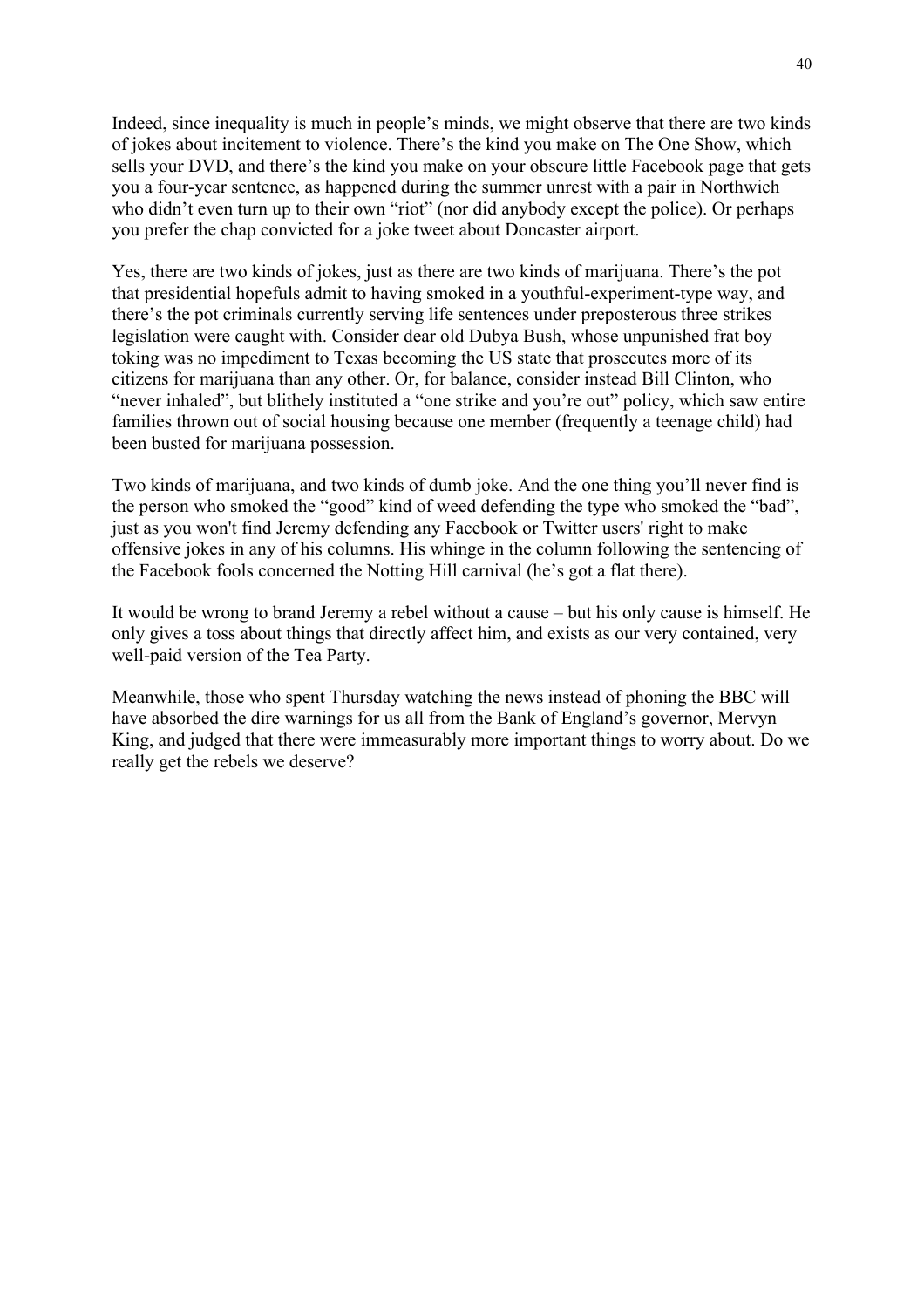# **Appendix C**

**Newspaper website**: *The Guardian* **Author**: Julian Baggini **Date**: Friday 16 December 2011

### **From Alec Baldwin to Jeremy Clarkson, saying sorry has never meant less**

It's no wonder we've got used to hearing non-apology apologies when society has such an intolerance of failure

The act of saying sorry when you're not has been elevated in recent years to something of an art form. There are so many ways of issuing a non-apology apology, all of which try to square the circle of meeting a public demand for repentance with the private refusal to admit that any is necessary.

Actor Alec Baldwin had to deal with this dilemma after he was thrown off an American Airlines plane for as being "extremely rude" and using "offensive language" when told to turn off the mobile phone he should already have put away. Baldwin went for the strategy of embracing the contradiction, baldly opening his statement with "I would like to apologize to the other passengers onboard the American Airlines flight that I was thrown off of yesterday" before going on at length to explain why he had actually done nothing wrong at all and it was all the fault of the airline and its staff. "I have learned a valuable lesson," he said, but it wasn't one about himself. "Airlines in the US are struggling with fuel costs, labour costs, bankruptcies, you name it. It's no secret that the level of service on US carriers has deteriorated to a point that would make Howard Hughes red-faced."

When his company was criticised by the Federal Trade Commission for failings in its privacy policies, Facebook CEO Mark Zuckerberg adopted the opposite strategy, honestly acknowledging a few shortcomings without actually saying sorry. "I'm the first to admit that we've made a bunch of mistakes," is as contrite as he got, and even then he felt it necessary to swiftly follow up a few examples with the not exactly humble observation that they "have often overshadowed much of the good work we've done".

After riling strikers with some bad jokes that were, nonetheless, clearly flagged up as not his own views, Jeremy Clarkson took the more common middle course, which is to find something in the situation that you are truly sorry about and apologise for that and that alone, with no regret for most of what happened. "If the BBC and I have caused any offence," said Clarkson, "I'm quite happy to apologise for it alongside them." He only gets a C- for this effort, however, since as we all know, the trick here is not to apologise at all but to say you're sorry, playing on the ambiguity between being sorry for doing something wrong and sorry that something you said or did provoked a certain reaction.

There are many more ways a non-apology apology can be made. But the really interesting question is why do we seem to be hearing so many of them? I think that in their paradox, they reflect deeper contradictions in the zeitgeist. We seem to have an increasing intolerance of failure. T-shirts may insist that "shit happens" but when it does, we want to know who we can send the cleaning bill to, along with an invoice for the distress caused. Everything bad must be someone's fault, but not our own, especially since admitting it is might leave us open to litigation.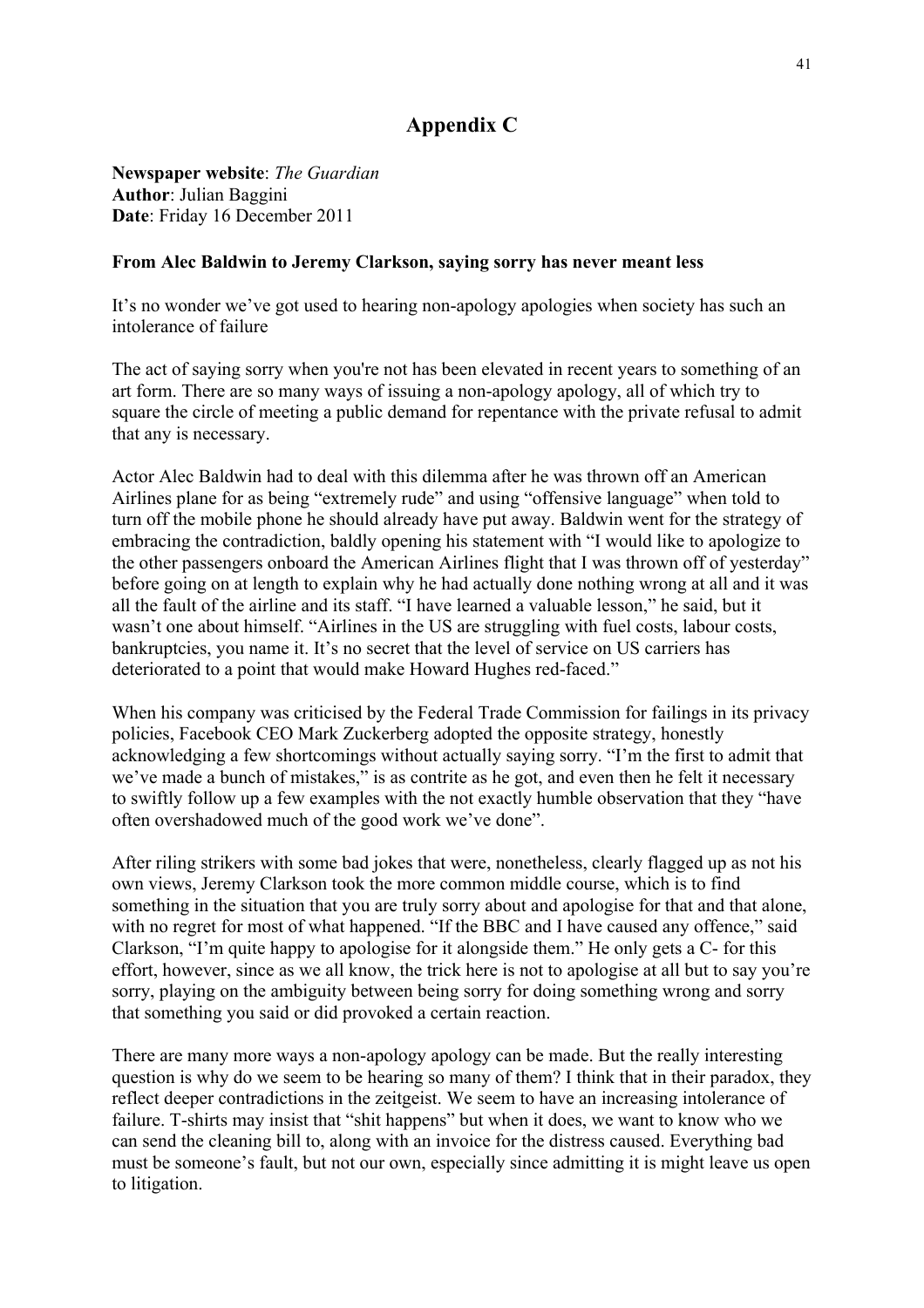Perhaps even worse, apologising might just damage our self-esteem, and that must not be allowed. High self-esteem has become so valued as a prerequisite for good mental health that possessing it has become almost a human right. As part of a generation raised to think you are beautiful no matter what they say, no matter what you do, imagine the difficulty of admitting that, actually, you've done a very ugly thing. So there are increasing demands for people to admit they are in the wrong and decreasing willingness to do so. In such a climate, it's no wonder we have got so good at saying sorry when we're not.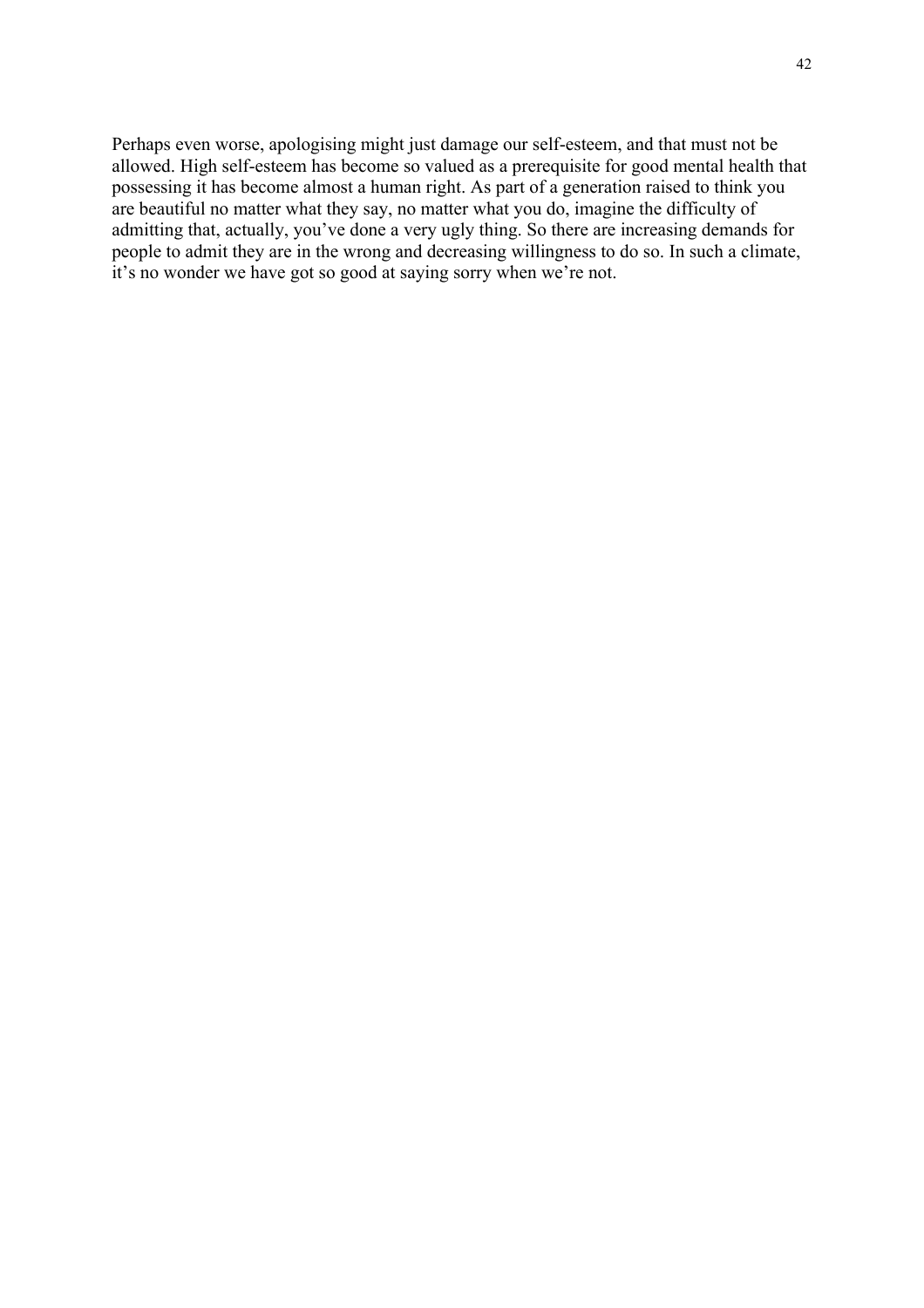# **Appendix D**

**Newspaper website**: *MailOnline* **Author**: Suzanne Moore **Date**: Sunday 4 December 2011

### **'Joker' Jeremy is just a cruel bully and an utter coward**

As the expression being 'a bit of a Clarkson' is common enough to be Googleable, I am in shock at the shock being expressed that he has said something stupid.

That is the point of a Clarkson. A Clarkson is an arrogant petrolhead who knows more about climate change than David Attenborough and who drives a big car to make up for the smallness of his mind. And other parts of his anatomy.

Tribes of Clarksons are to be found in the Home Counties boorishly reinforcing each other's dull prejudices.

They live in a time warp, dressing as if it were still the Seventies, idolising the politics of the Eighties, while bemused by the Nineties when political correctness went so mad that being overtly racist, sexist and homophobic was no longer considered the epitome of charm.

They consider themselves to be daringly outspoken, though the actual Clarkson is a pillar of the establishment who hangs out with the Prime Minister and that Blur twit, Alex James. A little bit country.

A little bit rock'n'roll. These are 'the intelligentsia' of Chipping Norton. Remind me never to go there.

Not that I would ever be invited, for anyone who doesn't find the humour of Benny Hill, Michael Winner or Clarkson himself cutting-edge is either a loony Leftie, a woman, or maybe just not aged 65.

Clarkson clones seem as if they are from another generation to mine. There is something terribly ageing about being a Right-wing bigot. But although I didn't find his remarks about shooting public sector workers hysterical, I wasn't incensed by them.

Was he literally inciting violence? Or was this daft attention-seeking to flog DVDs?

I found myself defending his freedom to say things I don't like, even though I'm not sure a man who issues super-injunctions is any defender of free speech. Liberal-baiting is his schtick, after all.

Clarkson, who may possibly acknowledge that it was public sector workers who saved the life of his mini-me mate Richard Hammond, was hardly going to come out in support of the strike.

These are times when even Michael Gove can crank himself up into a Thatcherite spasm and pretend a sedate march of middle-aged teachers and dinner-ladies is a Trotskyist attempted coup.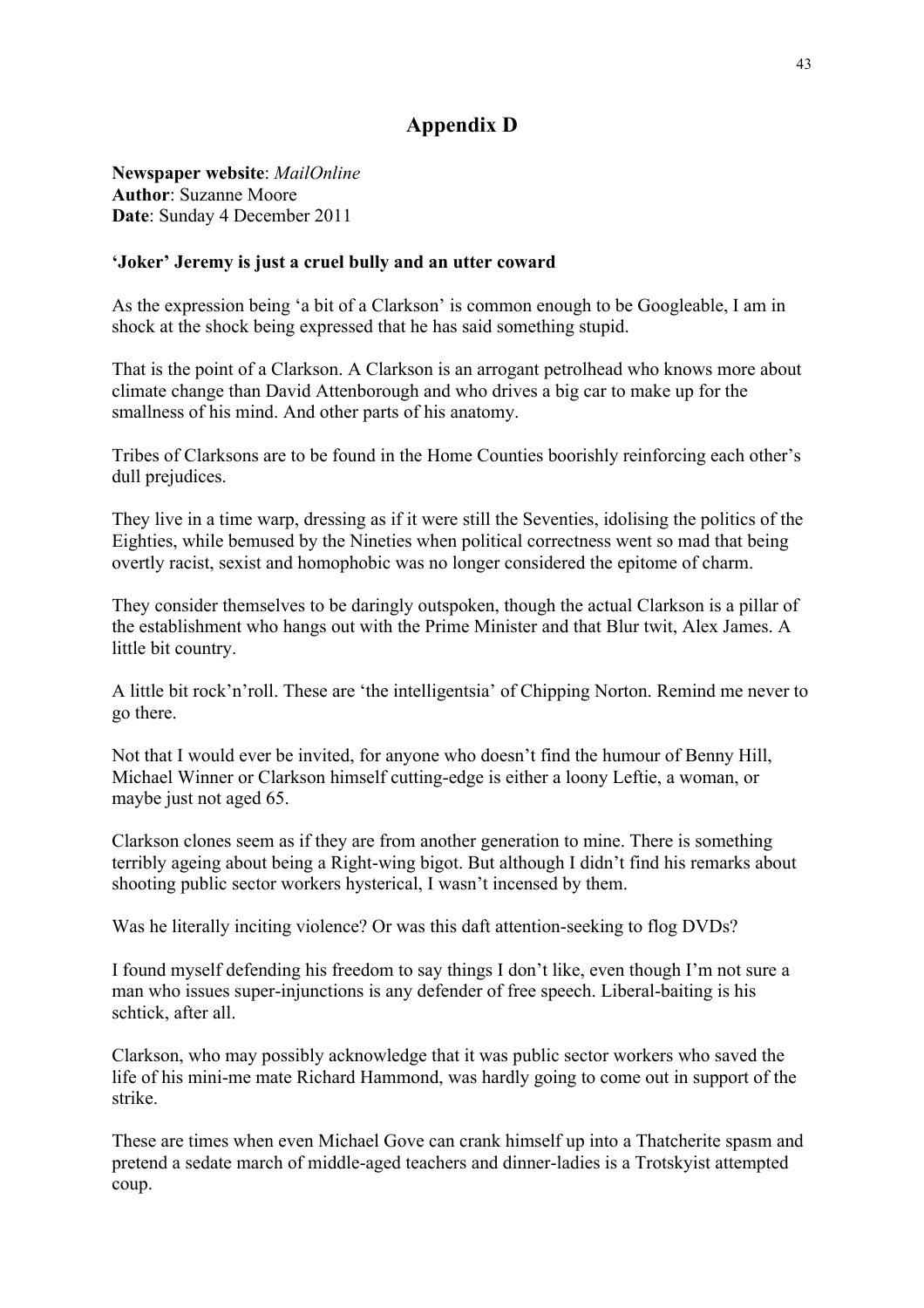The actual strike was sad in that it revealed how powerless many people feel. This despair, combined with the ability of social media to react with immediate self-righteousness, is a problem.

After Clarkson's comments, Twitter went crazy, as always, and lots of people phoned the BBC.

Those of us who watched the clip could see, as with all 'comedy', that it was a question of taste and context. I like edge.

This is not satire, it is cheap and nasty bullying. And in a new attack yesterday, he picked on those who really cannot answer back: people who have taken their own lives.

But edginess comes from challenging power, not prostrating oneself before everyday ignorance.

Several comedians have been censured recently, but if you are in the business of offence – and Clarkson is – you have to up the ante.

He pretends to be from the oppressed minority of 'motorists' and uses that to mock people weaker than himself.

This is not satire, it is cheap and nasty bullying. And in a new attack yesterday, he picked on those who really cannot answer back: people who have taken their own lives.

He called them 'Johnny Suicide' and moaned about how they slow down train journeys. If someone throws themselves in front of a train, 'pick up the big bits of what's left . . . and let foxy woxy nibble away at the smaller, gooey parts'. Go there with the empathy, Clarkson!

I haven't seen such a lack of it since .  .  . last week, when sleazoid Paul McMullan was defending phone-hacking at the Leveson inquiry.

People wondered about McMullan's mental health and I wonder – in an empathetic way – about Clarkson's. Indeed, mental health charities are furious about his comments.

But I actually find it desperate. First you pick on women, gays, 'foreigners' and anyone different. Now you end up insulting the dead.

This is not an act of outspoken bravery but utter cowardice. Is David Cameron still chuckling at his 'silly' mate?

This is not comedy. It is highly paid sociopathy – cruel, heartless and pointless.